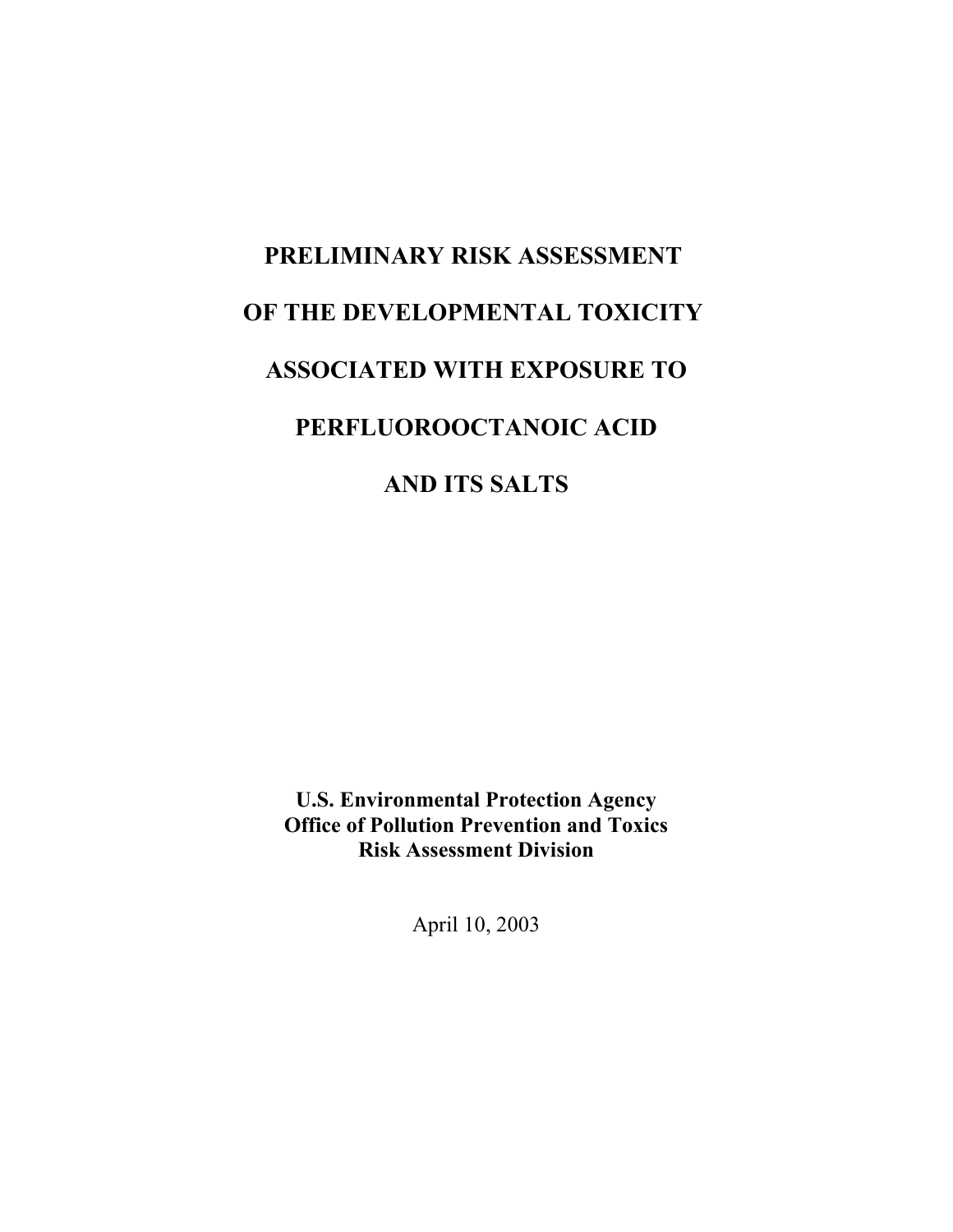# **Table of Contents**

| <b>Executive Summary</b>                                               | 1              |
|------------------------------------------------------------------------|----------------|
| 1.0 Scope of the Assessment                                            | 6              |
| 2.0 Chemical Identity                                                  | 7              |
| 2.1 Physicochemical Properties                                         | $\overline{7}$ |
| 3.0 Hazard Characterization                                            | 9              |
| 3.1 Metabolism and Pharmacokinetics in Humans                          | 9              |
| 3.1.1 Half-life Studies in Humans                                      | 9              |
| 3.2 Metabolism and Pharmacokinetic Studies in Animals                  | 10             |
| 3.2.1 Absorption Studies in Animals                                    | 10             |
| 3.2.2 Distribution Studies in Animals                                  | 11             |
| 3.2.3 Metabolism Studies in Animals                                    | 14             |
| 3.2.4 Elimination Studies in Animals                                   | 15             |
| 3.3 Epidemiology Studies                                               | 17             |
| 3.3.1 Mortality Studies in Humans                                      | 18             |
| 3.3.2 Hormone Study in Humans                                          | 20             |
| 3.3.3 Study on Episodes of Care (Morbidity)                            | 21             |
| 3.3.4 Medical Surveillance Studies from the Antwerp and Decatur Plants | 23             |
| 3.3.5 Medical Surveillance Studies from the Cottage Grove Plant        | 25             |
| 3.4 Prenatal Developmental Toxicity Studies in Animals                 | 27             |
| 3.5 Reproductive Toxicity Studies in Animals                           | 31             |
| 4.0 Exposure Characterization                                          | 40             |
| 4.1 Occupational Exposures                                             | 40             |
| 4.2 Non-occupational Exposures                                         | 42             |
| 4.3 General Population Exposures                                       | 42             |
| 5.0 Preliminary Risk Characterization                                  | 45             |
| 5.1 Selection of Developmental Endpoints                               | 46             |
| 5.2 Serum Levels as a Measure of Internal Dose for Humans              | 47             |
| 5.3 Serum Levels as a Measure of Internal Dose for Animal Studies      | 48             |
| 5.4 Calculation of MOEs                                                | 49             |
| 5.5 Uncertainties in the Preliminary Risk Characterization             | 51             |
| 6.0 Overall Conclusions                                                | 55             |
| 7.0 References                                                         | 56             |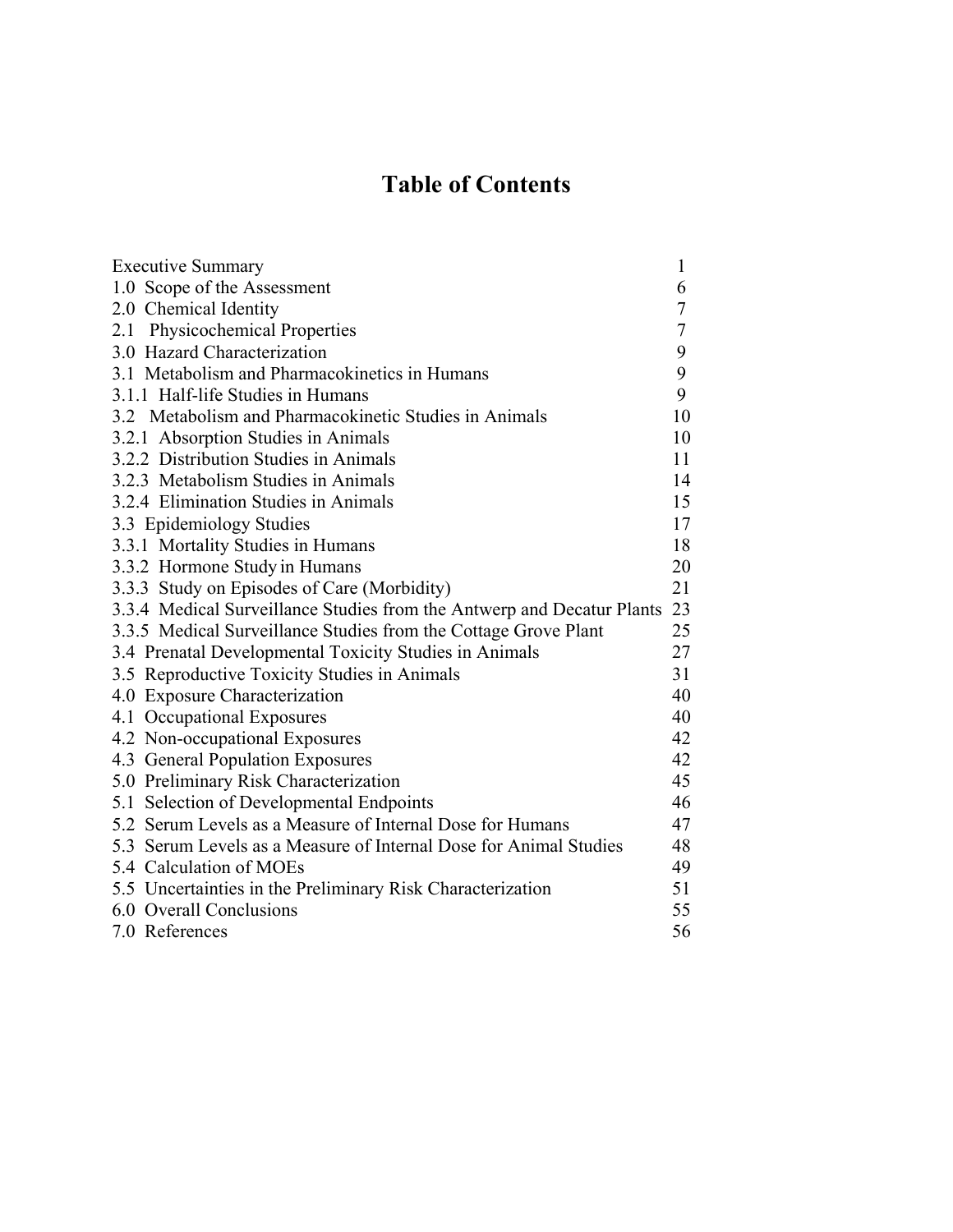# **Executive Summary**

As part of the effort by the Office of Pollution Prevention and Toxics (OPPT) to understand health and environmental issues presented by fluorochemicals in the wake of unexpected toxicological and bioaccumulation discoveries with respect to perfluorooctane sulfonates (PFOS), OPPT has been investigating perfluorooctanoic acid (PFOA) and its salts. PFOA and its salts are fully fluorinated organic compounds that can be produced synthetically or through the degradation or metabolism of other fluorochemical products. PFOA is primarily used as a reactive intermediate, while its salts are used as processing aids in the production of fluoropolymers and fluoroelastomers and in other surfactant uses. PFOA and its salts are persistent in the environment.

# **Human Health Effects and Biomonitoring**

Little information is available concerning the pharmacokinetics of PFOA and its salts in humans. An ongoing 5-year, half-life study in 7 male and 2 female retired workers has suggested a mean serum PFOA half-life of 4.37 years (range, 1.50 – 13.49 years). Animal studies have shown that the ammonium salt of PFOA (APFO) is well absorbed following oral and inhalation exposure, and to a lesser extent following dermal exposure. PFOA distributes primarily to the liver and plasma. It does not partition to the lipid fraction or adipose tissue. PFOA is not metabolized and there is evidence of enterohepatic circulation of the compound. The urine is the major route of excretion of PFOA in the female rat, while the urine and feces are both main routes of excretion in male rats.

There are gender differences in the elimination of PFOA in rats. In female rats, estimates of the serum half life range from 1.9 to 24 hours, while in male rats estimates of the serum half life range from 4.4 to 9 days. In female rats elimination of PFOA appears to be biphasic; a fast phase occurs with a half life of approximately 2- 4 hours while a slow phase occurs with a half life of approximately 24 hours. The rapid excretion of PFOA by female rats is due to active renal tubular secretion (organic acid transport system); this renal tubular secretion is believed to be hormonally controlled. Hormonal changes during pregnancy do not appear to change the rate of elimination in rats. This gender difference has not been observed in humans based on the limited data available in the half life study in retired workers.

While the environmental concentrations and pathways of human exposure to PFOA and its salts are unknown, there are limited data on PFOA serum levels in workers and the general population. Occupational data from certain plants in the U.S. and Belgium that manufacture or use PFOA indicate that mean serum levels in U.S. workers in 2000 range from 0.84 to 6.4 ppm. At another U.S. plant where the most recently reported data are from 1997, the highest level reported in a worker was 81.3 ppm. In non-occupational populations, serum PFOA levels were much lower. In both pooled blood bank samples and in individual samples, mean serum PFOA levels ranged from 3 to 17 ppb. The highest serum PFOA levels of the general public were reported in a sample of children from different geographic regions in the U.S. (mean, 5.6 ppb; range,  $1.9 - 56.1$  ppb).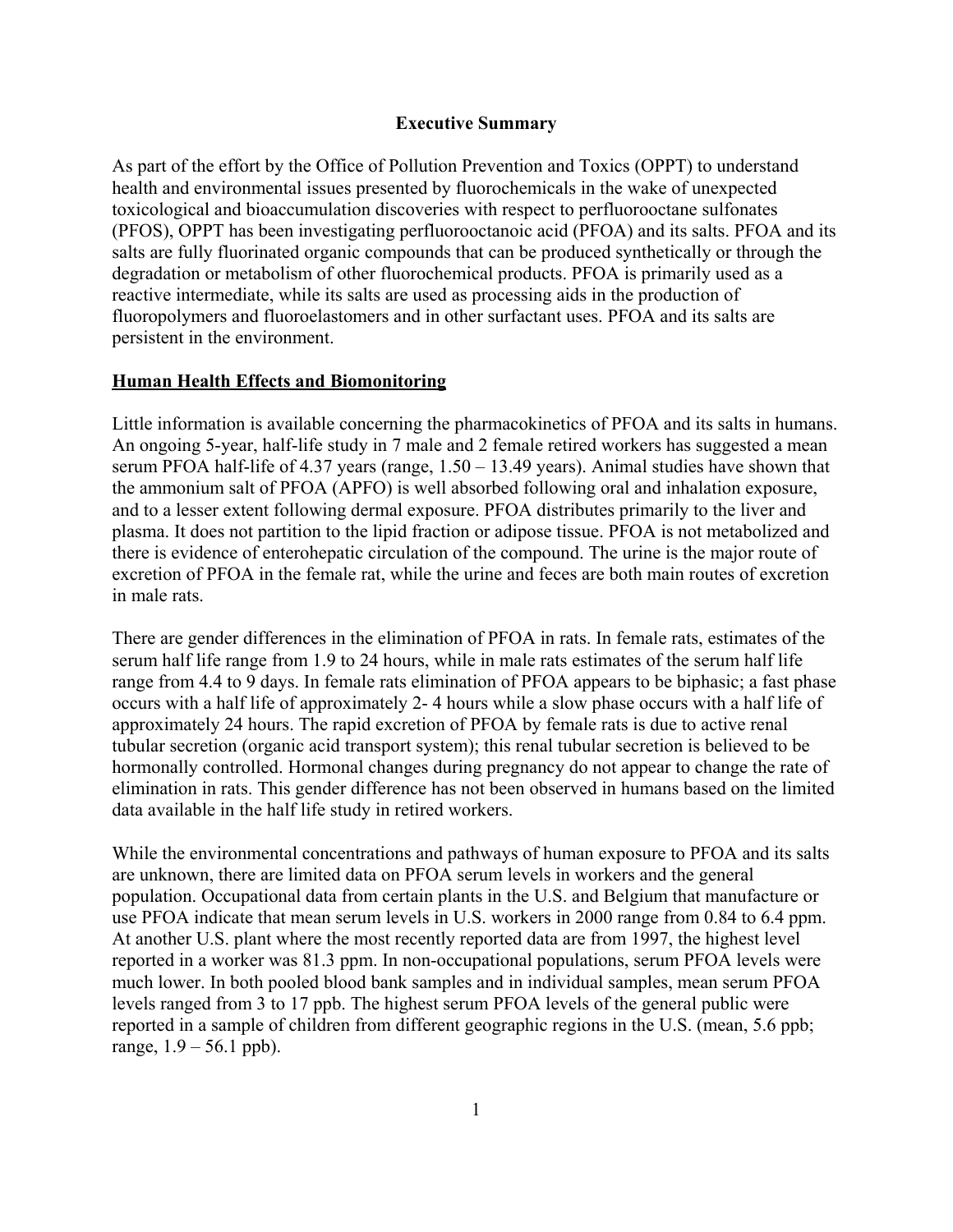Epidemiological studies on the effects of PFOA in humans have been conducted on workers. However, these studies have not examined developmental outcomes. The majority of production workers at facilities that produce or use PFOA are male. Two mortality studies, a morbidity study, and studies examining effects on the liver, pancreas, endocrine system, and lipid metabolism, have been conducted to date. In addition, a longitudinal study of the worker surveillance data recently became available.

A retrospective cohort mortality study demonstrated a statistically significant association between prostate cancer mortality and employment duration in the chemical facility of a plant that manufactures PFOA. However, in a recent update to this study in which more specific exposure measures were used, a significant association for prostate cancer was not observed. In an "episodes of care"study, workers with the highest PFOA exposures for the longest durations sought care more often for prostate cancer treatment than workers with lower exposures. However, this finding was not statistically significant and the 95% confidence interval was very wide.

Another study reported an increase in estradiol levels in workers with the highest PFOA serum levels; however, none of the other hormone levels analyzed indicated any adverse effects. Some of the same employees who participated in the hormone study also were included in a study of cholecystokinin (CCK) levels in employees. No positive association was noted between CCK values and PFOA. The other available study examined cholesterol and other serum components in workers. There did not appear to be any significant differences among workers of different exposure levels. At plants where the serum PFOA levels were lower, cross-sectional and longitudinal studies found positive significant associations between PFOA and cholesterol and triglyceride levels. In addition, a positive, significant association was reported between PFOA and T3 hormone and a negative association with HDL in the cross-sectional study. There are many limitations to the studies conducted to date, and therefore, all of these results must be interpreted carefully.

Prenatal developmental toxicity studies in rats resulted in death and reduced body weight in dams exposed to oral doses of 100 mg/kg/day or by inhalation to 25 mg/m<sup>3</sup> of the ammonium salt of PFOA (APFO). There was no evidence of developmental toxicity after oral exposure to doses as high as 150 mg/kg/day, while inhalation exposure to 25 mg/m<sup>3</sup> resulted in reduced fetal body weights. In a rabbit oral developmental toxicity study there was a significant increase in skeletal variations after exposure to 50 mg/kg/day APFO. There was no evidence of maternal toxicity at 50 mg/kg/day, the highest dose tested.

In a two-generation reproductive toxicity study in rats exposed to 0, 1, 3, 10, and 30 mg/kg/day APFO, significant increases in absolute and relative liver and kidney weights were observed in F0 males at 1 mg/kg/day, while significant reductions in absolute and relative kidney weights were observed in F0 females at 30 mg/kg/day. Reproductive indices were not affected in the F0 animals. Serum levels of the 10 and 30 mg/kg/day groups were measured for F0 males after mating and F0 females at weaning of the F1 pups. In F0 males, the serum levels were (average +SD) 51.1+9.30 and 45.3+12.6 ug/l, respectively for the 10 and 30 mg/kg/day groups, and in F0 females, the serum levels were 0.37+0.0805 and 1.02+0.425 ug/l, respectively for the 10 and 30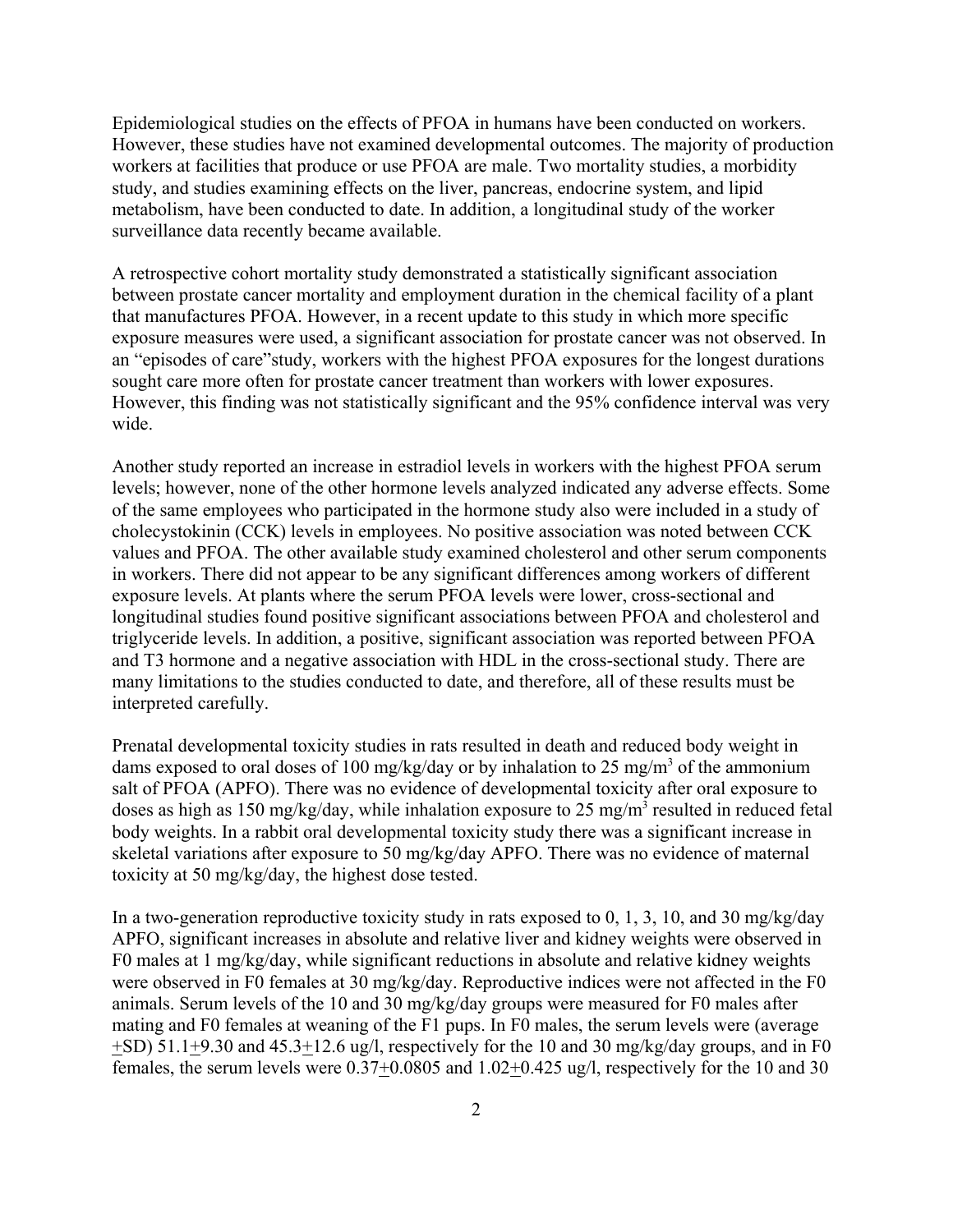mg/kg/day groups. In F1 animals, there was a significant reduction in mean body weight (sexes combined) during lactation in the 30 mg/kg/day group. In F1 females, there was a significant increase in post weaning mortality, a significant decrease in mean body weight, and a significant delay in sexual maturation at 30 mg/kg/day. In F1 males, significant decreases in body weights and body weight gains, and significant changes in absolute liver and spleen weights and in the ratios of liver, kidney, and spleen weights-to-brain weights were observed in all treated groups. The increase in post weaning mortality and the delay in sexual maturation were also noted in F1 males at 30 mg/kg/day. Reproductive indices were not affected in the F1 animals. The LOAEL for the F1 females was 30 mg/kg/day, and the NOAEL was 10 mg/kg/day; the LOAEL for F1 males was 1 mg/kg/day and a NOAEL was not determined. It should be noted that these effect levels reflect effects seen throughout the study (i.e. developmental and adult exposures), and should not be confused with the effect levels that are used in the preliminary risk assessment for strictly developmental exposures and effects. The difference in sensitivity is presumed to be related to the gender difference in elimination of APFO. No treatment-related effects were observed in the F2 generation. However, the F2 pups were sacrificed at weaning, and thus it was not possible to ascertain if the post-weaning effects that were noted in the F1 generation occurred in the F2 animals.

#### **Preliminary Risk Assessment**

This preliminary risk assessment focused on the potential risks for developmental toxicity associated with exposure to PFOA and its salts. A margin of exposure (MOE) approach was used; the MOE is calculated as the ratio of the NOAEL, LOAEL, or BMDL for a specific endpoint to the estimated human exposure level. The MOE does not provide an estimate of population risk, but simply describes the relative "distance" between the exposure level and the NOAEL, LOAEL, or BMDL. For many risk assessments, the MOE is calculated as the ratio of the administered dose from the animal toxicology study to the estimated human exposure level. The human exposure is estimated from a variety of potential exposure scenarios, each of which requires a variety of assumptions. A more accurate estimate of the MOE can be derived if measures of internal dose are available for humans and the animal model. In this preliminary risk assessment, serum levels of PFOA, which are a measure of internal dose, were available for the rat two-generation reproductive toxicology study and from human biomonitoring studies. Thus, internal dose was used for the calculation of MOEs in this assessment.

For this preliminary risk assessment, the endpoints from the two-generation reproductive toxicity study that were considered relevant for assessing developmental toxicity included the significant reduction in F1 mean body weight during lactation (sexes combined). In addition, for F1 females, postweaning mortality and delayed sexual maturation were noted at 30 mg/kg/day APFO; the NOAEL for developmental effects for F1 females was 10 mg/kg/day. Postweaning mortality, delayed sexual maturation and a significant reduction in postweaning body weights were noted in F1 males at 30 mg/kg/day, and a significant reduction in postweaning body weight was noted at 10 mg/kg/day. For F1 males, the LOAEL for developmental effects was 10 mg/kg/day and the NOAEL was 3 mg/kg/day. Thus, the LOAEL for developmental effects from the study was 10 mg/kg/day and the NOAEL was 3 mg/kg/day.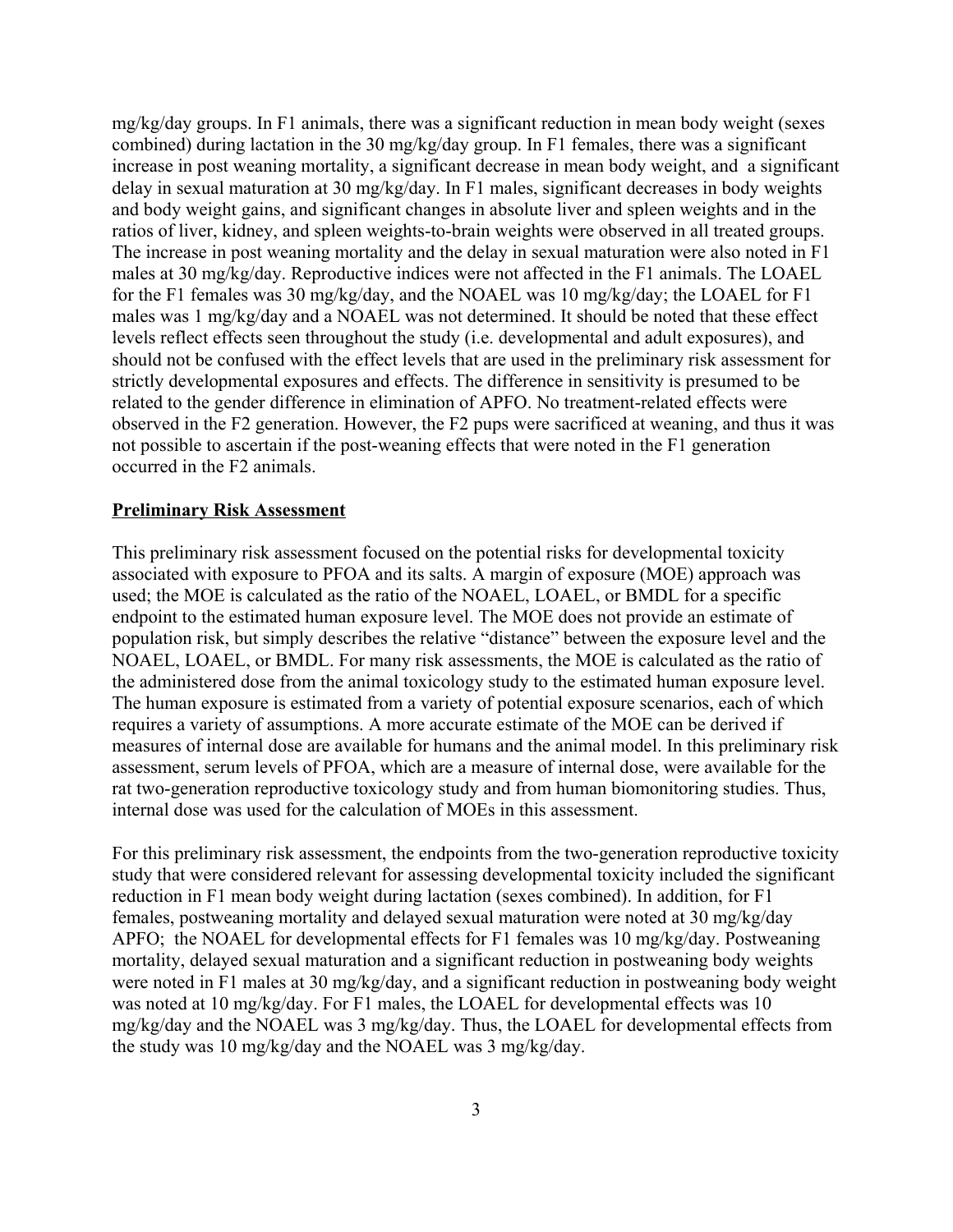In the rat two-generation reproductive toxicity study, serum levels of PFOA were only measured in the F0 animals. In order to use these serum levels as surrogates for the serum levels in the F1 animals, several areas of uncertainty had to be considered. It is not known whether the effects on postweaning mortality, body weight, or age of sexual maturation were due to prenatal exposures, lactational exposures, postweaning exposures, or a combination of one or more of these exposure periods. In most risk assessments of developmental toxicity, no attempt is made to determine which of these exposure periods is important. A major strength of this preliminary assessment is that each of these exposure periods was considered in order to determine the appropriateness and uncertainties associated with the use of the serum levels from the F0 animals.

It was reasoned that if prenatal and/or lactational exposures were important then the serum levels in the F0 females would be the most appropriate estimate for the F1 animals. If postweaning exposures were important then the serum levels for the F0 males would be the most appropriate estimate for the F1 males, and similarly the serum levels in the F0 females would be the most appropriate estimate for the F1 females. It was not possible to make a "direct" estimate of F1 serum levels from the serum levels in the F0 females for several reasons. First, there is a gender difference in the elimination of PFOA in rats. In female rats, estimates of the serum half life range from 1.9 to 24 hours, while in male rats estimates of the serum half life range from 4.4 to 9 days. In female rats elimination of PFOA appears to be biphasic; a fast phase occurs with a half life of approximately 2- 4 hours while a slow phase occurs with a half life of approximately 24 hours. In the two generation reproductive toxicity study, the animals were dosed by gavage once daily. The serum levels were measured 24 hours after dosing. Thus, the values obtained for the F0 females represent the low end of exposure. With no knowledge of the peak exposures, it was reasoned that it was unlikely that the peak exposure would be higher than the serum level in the F0 males in the same dose group since they would tend to accumulate PFOA with a daily dosing regime. Therefore, the strategy that was employed in this assessment was to use the MOEs that were calculated from the serum levels in the F0 males and females as a range or as a means to bracket the low and high ends of exposure.

For calculation of the MOEs, the human populations that were considered included women of child bearing age and children. Estimates of general human population exposure were available from recent analyses of individual serum samples from a group of children (2-12 years) and adults (20-69 years). For the populations of interest, calculations using human adult serum levels and children serum levels in combination with rat serum values from the parental (F0) females and males produced a range of overlapping MOE values that extends from less than 100 to greater than 9000. There are a number of important uncertainties discussed in this document that provide a context for considering these MOEs as a range of potential values.

It is important to note that MOEs that were calculated from the serum levels in the F0 female and male rats provide a means to bracket the low and high ends of experimental animal exposures. This is an unusual situation in that MOE estimates, which typically represent point estimates, are described here as a range of potential values due to uncertainties in the rat serum data. This situation arises from the fact that the available data do not allow selection of a particular departure point for the MOE calculations. It is likely that MOEs calculated using the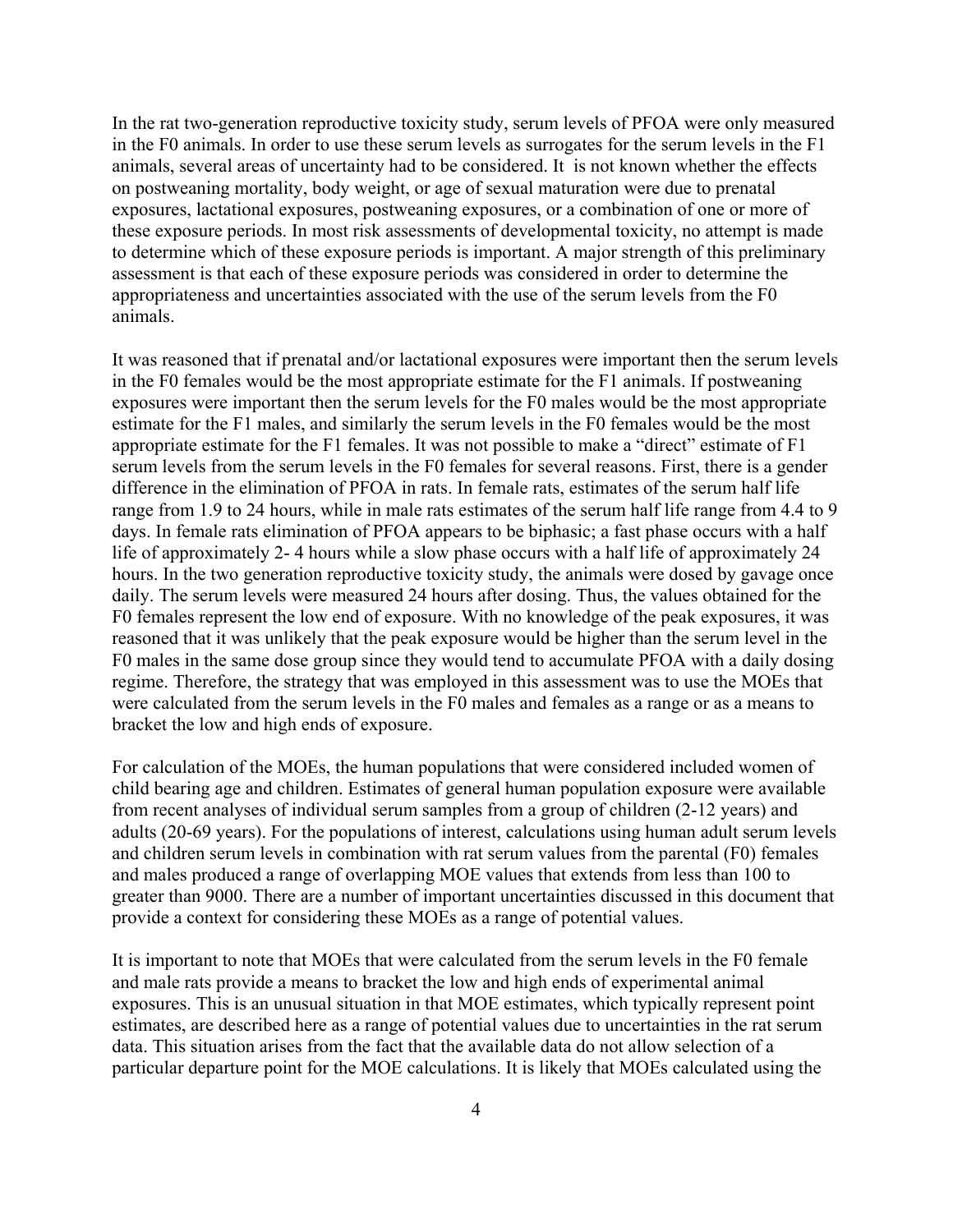F0 female rat serum level are lower than what would be anticipated in the human population, and it is likely that MOEs calculated using the F0 male rat serum level are higher than what would be anticipated in the human population. As uncertainty around the rat serum values decreases the end brackets are likely to shift towards the middle of the current range. Therefore, MOE values presented in this document should not be interpreted as representing the range of possible MOEs in the US population. It is likely that when more extensive rat kinetic data are available, the resultant, refined estimated range of MOEs will constitute a narrower subset of the range presented here. Interpretation of the significance of the MOEs for ascertaining potential levels of concern will necessitate a better understanding of the appropriate dose metric in rats, and the relationship of the dose metric to the human serum levels.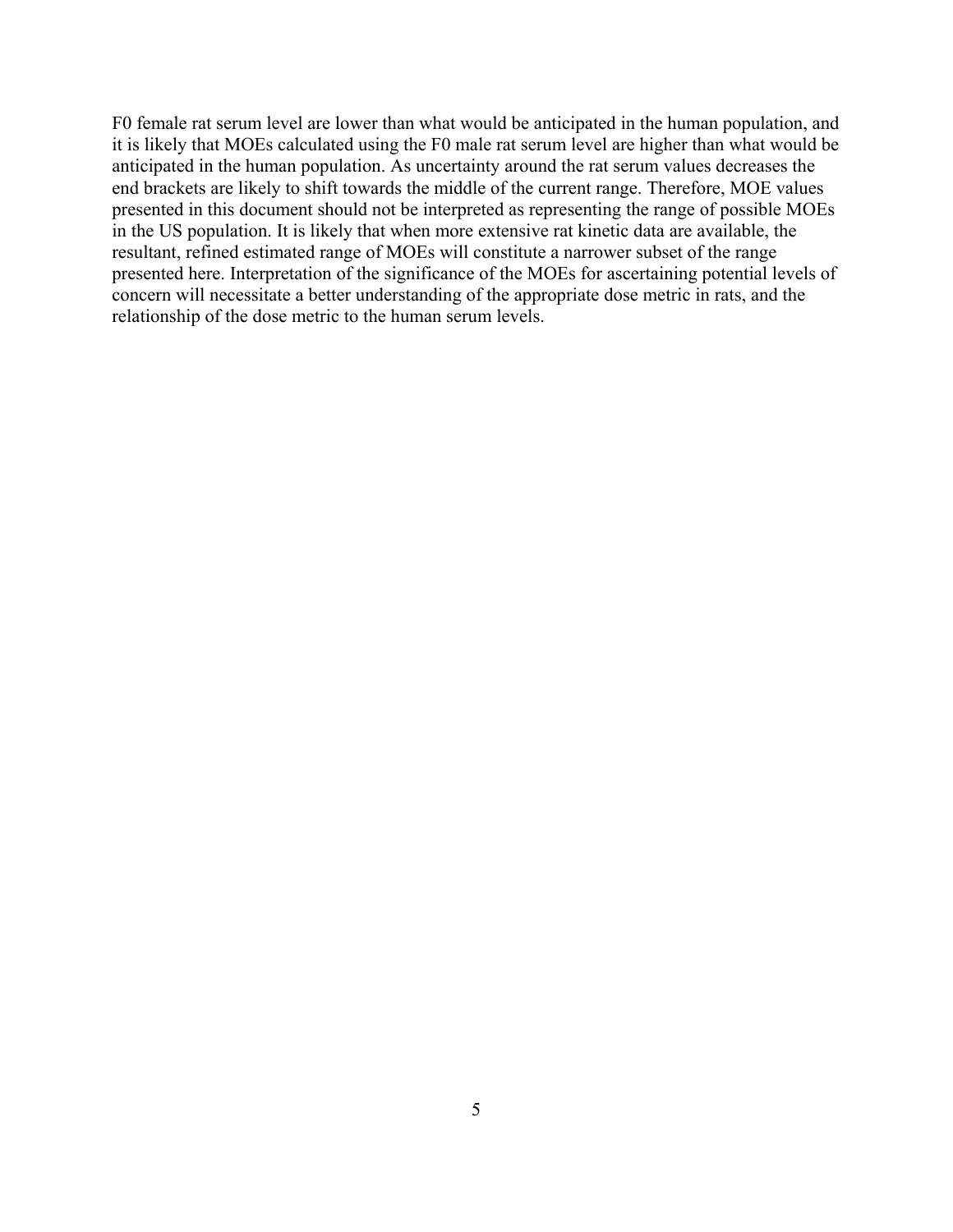#### **1.0 Scope of the Assessment**

As part of the effort by the Office of Pollution Prevention and Toxics (OPPT) to understand health and environmental issues presented by fluorochemicals in the wake of unexpected toxicological and bioaccumulation discoveries with respect to perfluorooctane sulfonates (PFOS), OPPT has been investigating perfluorooctanoic acid and its salts (PFOA). PFOA and its salts are fully fluorinated organic compounds that can be produced synthetically or through the degradation or metabolism of other fluorochemical products. PFOA is primarily used as a reactive intermediate, while its salts are used as processing aids in the production of fluoropolymers and fluoroelastomers and in other surfactant uses.

OPPT released a preliminary *Draft Hazard Assessment of Perfluorooctanoic Acid and Its Salts*, dated February 20, 2002, on March 28, 2002, and issued a minor correction to that document on April 15, 2002. That draft assessment indicated that PFOA and its salts are persistent in the environment and in humans with a half life of years. The assessment noted the potential systemic toxicity and carcinogenicity associated with the ammonium salt of PFOA (APFO), which has been the focus of the animal toxicology studies, and observed that blood monitoring data suggested widespread exposure to the general population, albeit at low levels. The Agency has since received considerable additional animal toxicology data on APFO that suggest a potential for developmental/reproductive toxicity and immunotoxicity, and additional human biomonitoring data that indicate low level exposures to the general population that cannot be explained at this time.

On September 27, 2002, the Director of OPPT issued a memorandum announcing that OPPT would initiate a priority review to determine whether PFOA and its salts meets the criteria for action under section 4(f) of the Toxic Substances Control Act. As part of the priority review, the hazard assessment was revised and released on September 30, 2002. Another revision was then released November 4, 2002. In addition, OPPT conducted a preliminary risk assessment of PFOA and its salts. OPPT recognizes that there is a wide range of toxicological endpoints associated with exposure to APFO, but at this time only the endpoints that are included in section 4(f) were considered; these include cancer, mutations, and birth defects. OPPT did not include gene mutations in the preliminary risk assessment since APFO is not known to be mutagenic. In addition, APFO is a peroxisome proliferation activating receptor- $\alpha$ -agonist and through this mode of action could lead to the formation of liver tumors in rodents. The relevance of this mode of action for humans is currently under scientific debate, and the Agency is engaged in activities to resolve this issue. Therefore, at this time, OPPT has narrowly restricted the analysis to examine only the potential risks of developmental toxicity.

The relevant information pertaining to chemical properties, pharmacokinetics and metabolism, epidemiology, prenatal developmental toxicity, reproductive toxicity, and human exposure have been included in this preliminary risk assessment. Other information pertaining to systemic toxicity, carcinogenicity, ecotoxicity, production and uses, fate and transport, and environmental monitoring can be found in the *Draft Hazard Assessment of Perfluorooctanoic Acid and Its Salts*, dated November 4, 2002.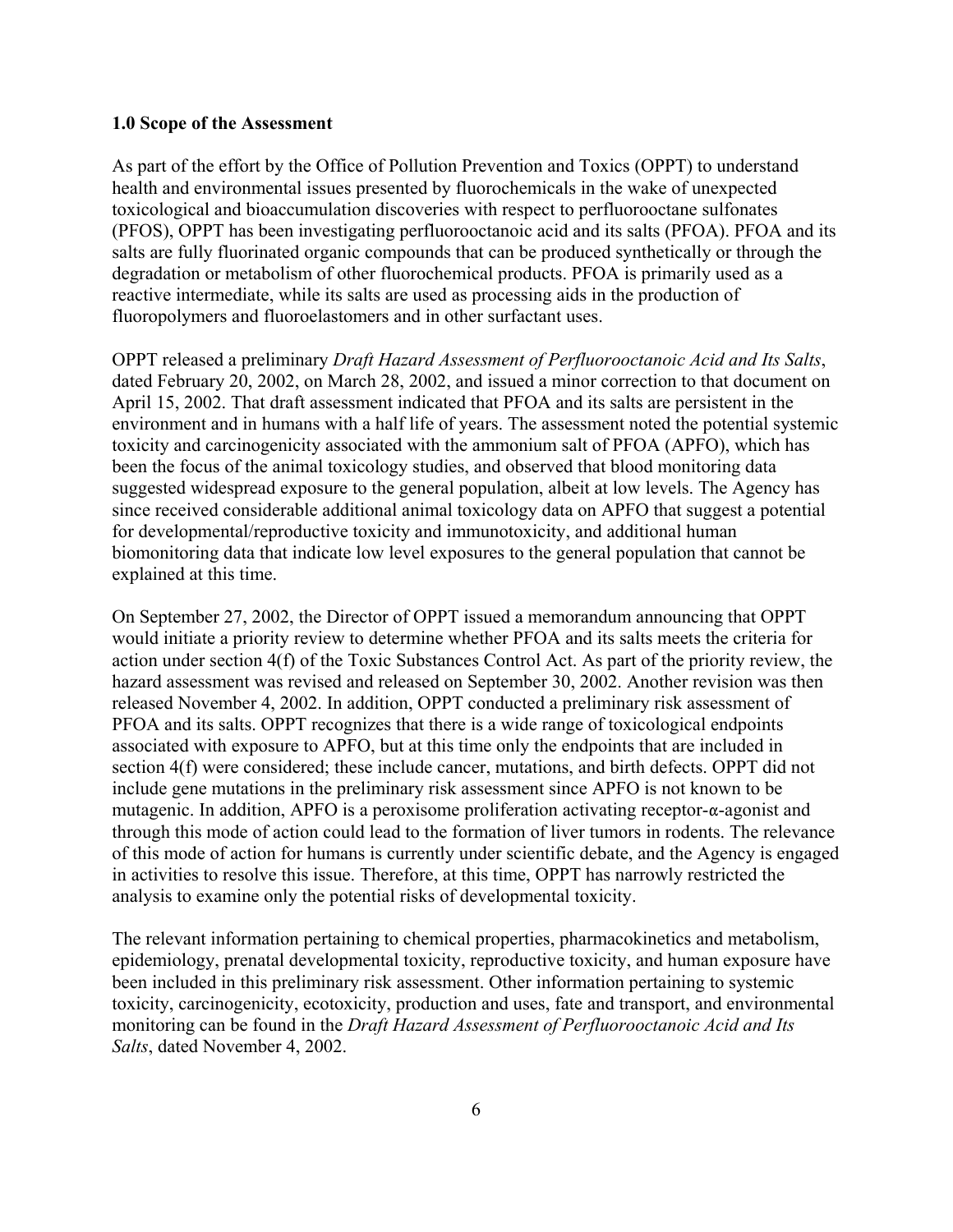# **2.0 Chemical Identity**

Chemical Name: Perfluorooctanoic Acid Molecular formula: C8 H F15 O2

Structural formula: F-CF2-CF2-CF2-CF2-CF2-CF2-CF2-C(=O)-X,

The free acid and some common derivatives have the following CAS numbers: The perfluorooctanoate anion does not have a specific CAS number.

| Free Acid      | $(X = OM^{+}; M = H)$  | $[335-67-1]$      |
|----------------|------------------------|-------------------|
| Ammonium Salt  | $(X = OM +; M = NH4)$  | $[3825 - 26 - 1]$ |
| Sodium Salt    | $(X = OM^{+}; M = Na)$ | $[335-95-5]$      |
| Potassium Salt | $(X = OM^{+}; M = K)$  | $[2395 - 00 - 8]$ |
| Silver Salt    | $(X = OM^{+}; M = Ag)$ | $[335-93-3]$      |
| Acid Fluoride  | $(X = F)$              | $[335-66-0]$      |
| Methyl Ester   | $(X = CH3)$            | $[376-27-2]$      |
| Ethyl Ester    | $(X = CH2-CH3)$        | $[3108 - 24 - 5]$ |

Synonyms: 1-Octanoic acid, 2,2,3,3,4,4,5,5,6,6,7,7,8,8,8-pentadecafluoro-PFOA

# **2.1 Physicochemical Properties**

PFOA is a completely fluorinated organic acid. The typical structure has a linear chain of eight carbon atoms. The physical chemical properties noted below are for the free acid, unless otherwise stated. The data for the free acid, pentadecafluorooctanoic acid [335-67-1], is the most complete. The reported vapor pressure of 10 mm Hg appears high for a low melting solid when compared to other low melting solids (chloroacetic acid: solid;  $MP = 61$  to 63 °C;  $BP = 189$  °C;  $VP = 0.1$  kPa (0.75 mm Hg) @ 20 °C; NIOSH), but is consistent with other perfluorinated compounds with similar boiling points (perfluorobutanoic acid BP = 120 °C, VP 10 mm Hg  $\omega$ ) 20 °C; Beilstein, 1975). Another explanation may be that the 10 mm vapor pressure was measured at an elevated temperature (but the temperature inadvertently omitted), as perfluorooctanoic acid is typically handled as a liquid at  $65 \degree C$  (3M data sheet for FC-26). The free acid is expected to completely dissociate in water, leaving the anionic carboxylate in the water and the perfluoroalkyl chain on the surface. In aqueous solutions, individual molecules of PFOA anion loosely associate on the water surface and partition between the air / water interface. Several reports note that PFOA salts self-associate at the surface, but with agitation they disperse and micelles form at higher concentrations. (Simister et al., 1992; Calfours, 1985; Edwards, 1997). Water solubility has been reported for PFOA, but it is unclear whether these values are for a microdispersion of micelles, rather than true solubility. Due to these same surface-active properties of PFOA, and the test protocol for the OECD shake flask method, PFOA is anticipated to form multiple layers in octanol/water, much like those observed for PFOS. Therefore, an n-octanol/water partition coefficient cannot be determined.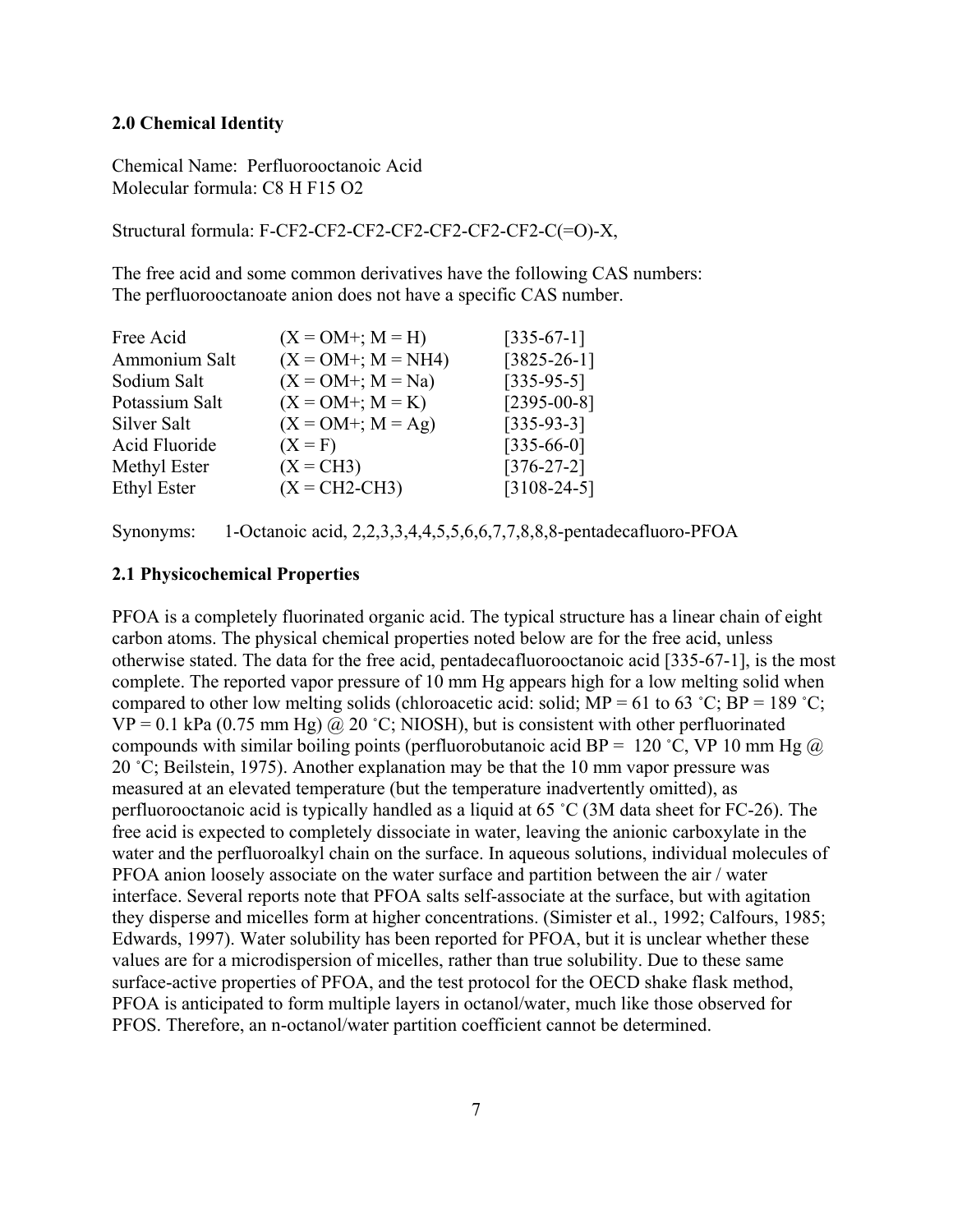The available physicochemical properties for the PFOA free acid are:

Molecular weight: 414 (Beilstein, 1975) Melting point:  $45 - 50$  °C (Beilstein, 1975) Boiling point:  $189 - 192$  °C / 736 mm Hg (Beilstein, 1975) Vapor pressure: 10 mm Hg  $\omega$  25 °C (approx.) (Exfluor MSDS) Water solubility: 3.4 g/L (telomeric  $[MP = 34 °C$  ref. 0.01 - 0.02 mol/L ~4 - 8 g/L) (MSDS from Merck, Fischer, and Chinameilan Internet sites) pKa: 2.5 (USEPA AR226- 0473) pH (1g/L): 2.6 (MSDS Merck)

The PFOA derivative of greatest concern and most wide spread use is the ammonium salt (APFO; CAS No. 3825-26-1). The water solubility of APFO has been inconsistently reported. One 3M study reported the water solubility of APFO to be > 10%. It was noted in an earlier study that at concentrations of 20 g/L, the solution "gelled" (3M, 1979). These numbers seem surprising low for a salt in light of Apollo Scientific selling a 31% aqueous solution of APFO. One author reported the APFO partition coefficient  $log Pow = 5$ . Another author reported an estimated APFO log Pow = -0.9. This value might not be accurate due to the estimation method used (Hansch and Leo 1979). Again, the anticipated formation of an emulsified layer between the octanol and water surface interface would make determination of log Kow impossible.

Determination of the vapor pressure of APFO is complicated. A vapor pressure of 7 x 10-5 mm Hg at 20  $^{\circ}$ C has been reported for APFO; however, this appears to be too low for a material that sublimates as the ammonium salt (3M Environmental Laboratory, 1993). The ammonium salt begins to sublimate at 130  $\degree$ C. As the temperature increases from when APFO begins to sublimate, 20% of the sample weight is lost by 169 °C. Other salts  $(Cs, K, Ag, Pb, Li)$  do not demonstrate similar weight loss until 237 °C or higher. (Lines, 1984). Decomposition of different salts produces perfluoroheptene (loss of metal fluoride and carbon dioxide). This occurs at 320 <sup>°</sup>C for the sodium salt and at 250-290 <sup>°</sup>C for the silver salt (Beilstein 1975).

The physicochemical properties of PFOA and its common derivatives are summarized in Table 1.

| Compound                                                                            | <b>CAS REG</b> |           |           |          |                    |                       |          |
|-------------------------------------------------------------------------------------|----------------|-----------|-----------|----------|--------------------|-----------------------|----------|
|                                                                                     | #              | <b>MP</b> | <b>BP</b> |          | <b>VP</b>          | Sol.-H <sub>2</sub> O | $Log P*$ |
| $R-C(=O)Cl$                                                                         | $335 - 64 - 8$ |           | 131 °C    |          |                    |                       |          |
| R-CO2H                                                                              | $335 - 67 - 1$ | 55 °C     | 189 °C    |          | $10 \text{ mm Hg}$ | $3.4 \text{ g/L}$     |          |
| $R-CO2-NH4+$                                                                        |                | 130 °C    |           |          | $1 \times 10E-5$   | $20 \text{ g/L}$      |          |
|                                                                                     | 3825-26-1      | (sub)     |           | sublimes | $mm$ Hg            | gels                  |          |
| $R-C (=O)$ OMe   376-27-2                                                           |                |           | 159 °C    |          |                    |                       |          |
| pH (1 g free acid /L Water) = $1.5 - 2.5$<br>Free acid pKa is approximately 0.6     |                |           |           |          |                    |                       |          |
| Sodium or Silver salts of PFOA decompose above 250 °C to generate perfluoroolefins. |                |           |           |          |                    |                       |          |

**Table 1. Reported Physicochemical Properties** 

• Surfactants traditionally emulsify octanol and water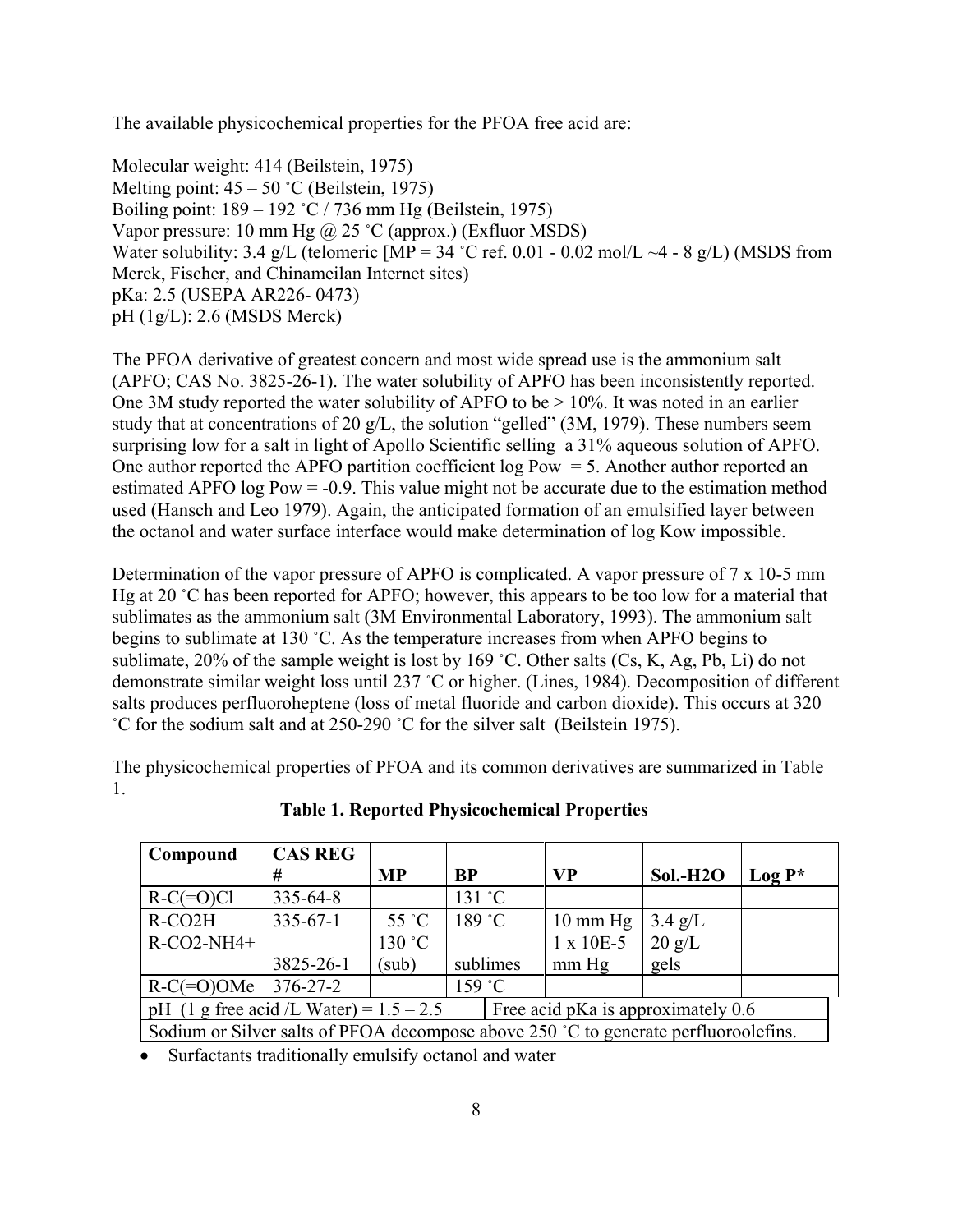# **3.0 Hazard Characterization**

# **3.1 Metabolism and Pharmacokinetics in Humans**

# **3.1.1 Half-life Studies in Humans**

There are very limited data on the half-life of PFOA. With the exception of a 1980 study in which total organic fluorine in blood serum was measured in one worker, no other data were available until June 2000 (Ubel et al., 1980). A half-life study on 27 retirees from the Decatur and Cottage Grove 3M plants was undertaken, in which serum samples were drawn every 6 months over a 5-year period. Two interim reports describing the results thus far have been submitted (Burris et al., 2000; Burris et al., 2002). The first interim report suggested a median serum half-life of PFOA of 344 days, with a range of 109 to 1308 days. The two highest half-life calculations were for the 2 female retirees who participated in this study (654 and 1308 days).

There were several limitations to this first analysis including: 1) the limited data available and the range of serum PFOA levels measured; 2) serum was analyzed after each collection period with only one measurement per time period on different days using slightly different analytical techniques; and 3) the reference material purity was not determined until after the first 3 samples had been analyzed.

An effort was made to minimize experimental error, including systematic and random error in the analytical method. Serum samples were collected from 9 of the original 27 subjects over 4 time periods spanning 180 days, measured in triplicate with all time points from each subject analyzed in the same analytical run. This would allow for statistical evaluation of the precision of the measurement and assure that all systematic error inherent in the assay equally affected each sample used for half-life determination. Single serum measurements were made on samples of the remaining 18 retirees, but were not included because triplicate analyses of all time points were not conducted.

Of the 9 retirees included in this analysis, there were 7 males and 2 females, all from the Decatur plant. The average age of the retirees was 61 years, the mean number of years worked at Decatur was 27.7 years, and the average number of months retired from the plant at study initiation was 18.9. The average body mass index (BMI) of this group was 27.9 (range 22.5-33, SD = 3.6). The mean PFOA value at study initiation was  $0.72$  ppm (range  $0.06 - 1.84$  ppm, SD = 0.64).

The mean serum half-life for PFOA was  $4.37$  years (range  $1.50 - 13.49$  years, SD = 3.53). Only 1 employee had a half-life value that exceeded 4.3 years. The 2 females had values of 3.1 and 3.9 years. Age, BMI, number of years worked or years since retirement were not significant predictors of serum half-lives in multivariable regression analyses.

This analysis has attempted to reduce experimental error in the determination of a half-life for PFOA. However, two issues should be noted. First, the effect of continual non-occupational, low-level exposure on the half-life is unknown. Second, systematic error of the analytical method could be as high as  $+/- 20\%$  and still satisfy the data quality criteria.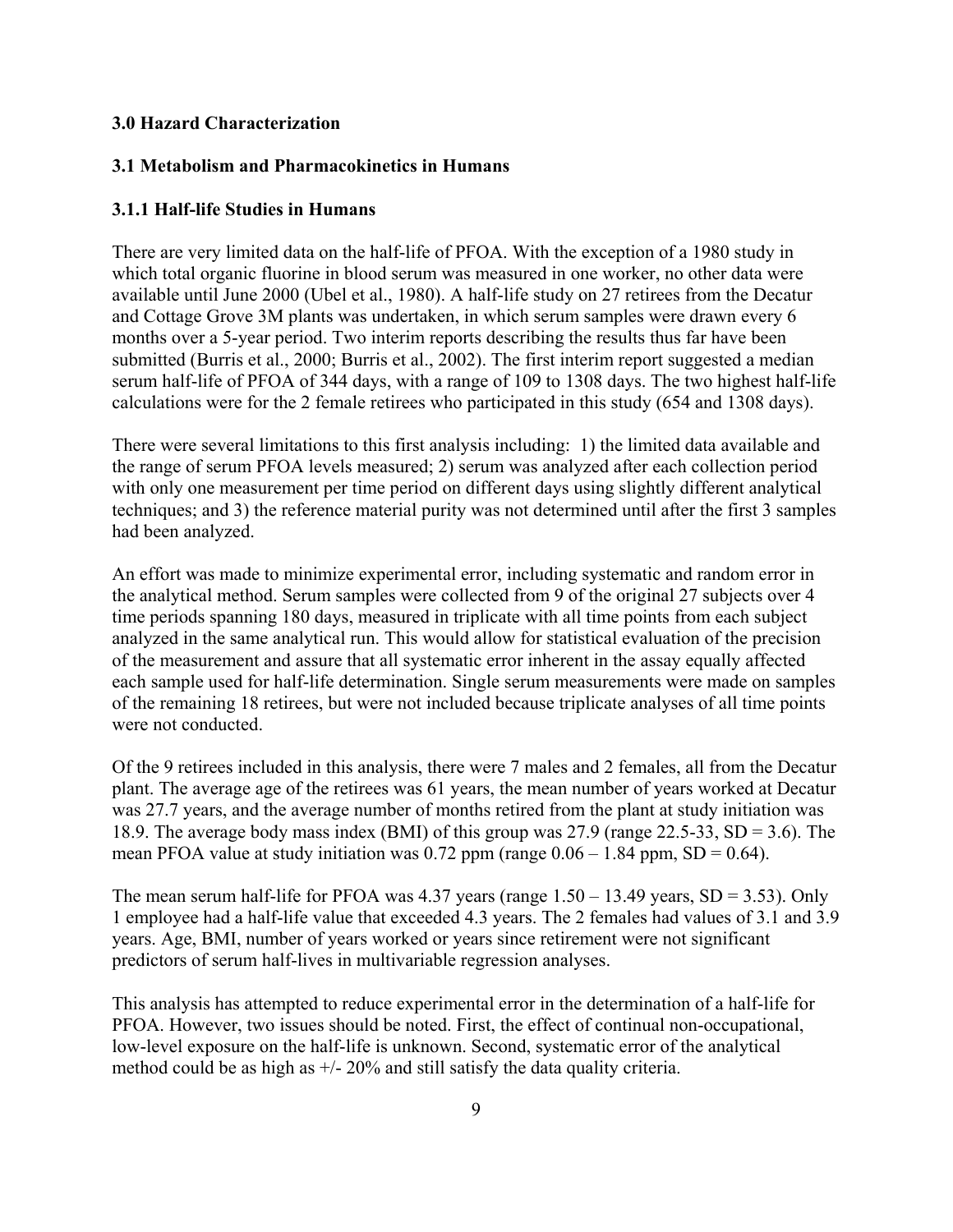#### **3.2 Metabolism and Pharmacokinetic Studies in Animals**

The metabolism and pharmacokinetics of APFO have been fairly extensively studied in animals. Animal studies have shown that APFO is well absorbed following oral and inhalation exposure, and to a lesser extent following dermal exposure. The compound distributes primarily to the liver and plasma. It does not partition to the lipid fraction or adipose tissue. PFOA is not metabolized and there is evidence of enterohepatic circulation of the compound. The urine is the major route of excretion of PFOA in the female rat, while the urine and feces are both major routes of excretion in male rats. There are major gender differences in the elimination of PFOA in rats. In female rats, estimates of the serum half life range from 1.9 to 24 hours, while in male rats estimates of the serum half life range from 4.4 to 9 days. In female rats elimination of PFOA appears to be biphasic; a fast phase occurs with a half life of approximately 2- 4 hours while a slow phase occurs with a half life of approximately 24 hours. The rapid excretion of PFOA by female rats is due to active renal tubular secretion (organic acid transport system); this renal tubular secretion is believed to be hormonally controlled. Hormonal changes during pregnancy do not appear to change the rate of elimination in rats. This gender difference has not been observed in primates and humans. The relevant studies are summarized below.

#### **3.2.1 Absorption Studies in Animals**

PFOA and its salts are well absorbed following oral and inhalation exposure, and to a lesser extent following dermal exposure. The serum levels of PFOA were measured in a twogeneration reproductive toxicity study in rats. These results are presented with the summary of that study in section 3.5. Other studies are summarized here.

Gibson and Johnson (1979) administered a single oral dose of 11.0 mg/kg  $^{14}$ C-PFOA to groups of 3 male CD rats. Twenty-four hr after administration, at least 93% of the total carbon-14 was absorbed; the elimination half-life of carbon-14 from the plasma was 4.8 days.

Ophaug and Singer (1980) administered 2 ml of an aqueous solution of 2 mg PFOA to female Holtzman rats. Seven hundred forty-nine ug or 37% of the fluorine in the administered dose was recovered in the urine within 4.5 hr after administration of PFOA. The quantity of nonionic fluorine recovered in the urine increased to 61%, 76% and 89% at 8, 24 and 96 hr, respectively, after administration. Ionic fluoride and total fluorine was also measured. Four and half hours after the administration of PFOA, serum from treated rats had a nonionic fluorine level of 13.6 ppm, virtually all of which was bound to components in the serum and was not ultrafilterable. The nonionic fluorine level in the serum decreased to 11.2 ppm at 8 hr, 0.35 ppm at 24 hr, and 0.08 ppm at 96 hr. Despite the large increase in nonionic fluorine in the serum, the ionic fluoride level was only 0.03 ppm and remained at that level throughout the experiment. Prior to administration of PFOA, the ionic and nonionic fluorine levels in serum were 0.032 and 0.07 ppm, respectively. The authors concluded that PFOA is rapidly absorbed from the gastrointestinal tract and then rapidly cleared from the serum.

O'Malley and Ebbins (1981) conducted a range finding study that indicates significant dermal absorption of PFOA in male and female New Zealand White rabbits. PFOA at concentrations of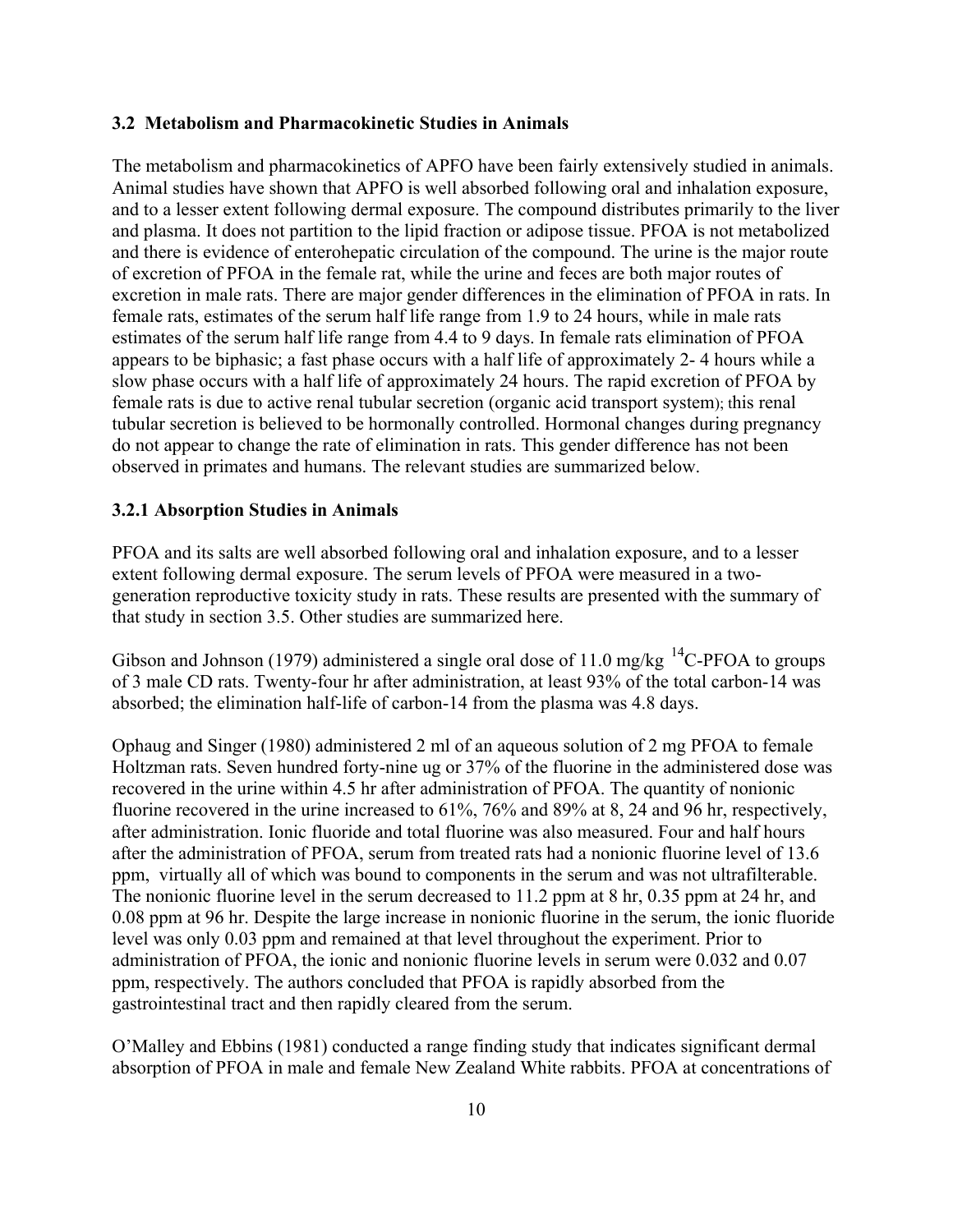100, 1,000 and 2,000 mg/kg in a saline slurry was applied to approximately 40% of the shaved trunk of the animals (2/sex/group). Animals were then fitted with a plastic collar, and the trunk was wrapped with impervious plastic sheeting. The exposure period was 24 hr/day 5 days/week for 14 days. Mortality was  $100\%$  (4/4) in the 2,000 mg/kg group, 75% (3/4) in the 1,000 mg/kg group and  $0\%$  (0/4) in the 100 mg/kg group.

Kennedy (1985) treated rats and rabbits dermally with a total of 10 applications of APFO at doses of 0, 20, 200 or 2,000 mg/kg. Doses were applied on a split schedule of 5 days dosing, 2 days of rest, and 5 days of dosing. Treatment resulted in elevated blood organofluorine levels that increased in a dose-related manner.

Kennedy et al. (1986) exposed male rats by head-only inhalation to doses of 0, 1, 8 or 84 mg/m3 APFO for 6/hr/day 5day/wk for 2 weeks. Immediately after the tenth exposure, mean organofluoride concentrations in the blood were 13, 47 and 108 ppm, respectively in the 1, 8 and 84 mg/m3 dose groups.

# **3.2.2 Distribution Studies in Animals**

PFOA distributes primarily to the liver, plasma, and kidney, and to a lesser extent, other tissues of the body. It does not partition to the lipid fraction or adipose tissue, but does bind to macromolecules in the tissues. There is evidence of enterohepatic circulation of the compound.

Griffith and Long (1980) determined the serum and liver concentrations of PFOA in rhesus monkeys (2 per sex/group) in a 90 day oral toxicity study. In monkeys that received a dose of 3 mg/kg/day, mean serum PFOA levels were 50 ppm in males and 58 ppm in females. At the same dose, males had 3 ppm and females had 7 ppm in liver samples. At a dose of 10 mg/kg/day, male monkeys had mean serum PFOA levels of 58 ppm and females had mean levels 75 ppm. Liver levels of PFOA, measured as organic fluoride, were 9 and 10 ppm for males and females, respectively.

Johnson et al. (1984) investigated the effect of feeding cholestyramine to rats on the fecal elimination of APFO. Since APFO exists as an anion at physiologic pH, it would be expected to complex with cholestyramine. Ten male Charles River CD rats, 12 weeks of age and weighing 300-324 g, were given a single iv injection of 13 mg/kg 14C-APFO. Five rats were given 4% cholestyramine in feed. Urine and feces samples were collected at intervals for 14 days, at which time the animals were sacrificed and liver samples were collected. At 14 days post dose, the mean percentage of PFOA eliminated in the feces of cholestyramine-treated rats was 9.8-fold the mean percentage eliminated in the feces of rats that did not receive cholestyramine.. Excretion in urine was 41% of the administered dose for cholestyramine treated rats and 67% for rats that did not receive cholestyramine. Carbon-14 in the liver equaled 4% or 12.1 $\pm$ 2.1 ug eq/g in cholestyramine treated rats and  $8\%$  or  $22.3\pm6.2$  ug eq/g rats that did not receive cholestryamine. In plasma, the levels were  $5.1 \pm 1.7$  ug eq/ml in cholestyramine treated rats and 14.7±6.8 ug eq/ml in rats that did not receive cholestyramine. In red blood cells, the levels were 1.8 $\pm$ 0.7 ug eq/ml in cholestryamine treated rats and 4.2 $\pm$ 2.4 ug eq/ml in rats that did receive cholestryamine. The high concentration of 14C-APFO in the liver at 2 weeks after dosing and the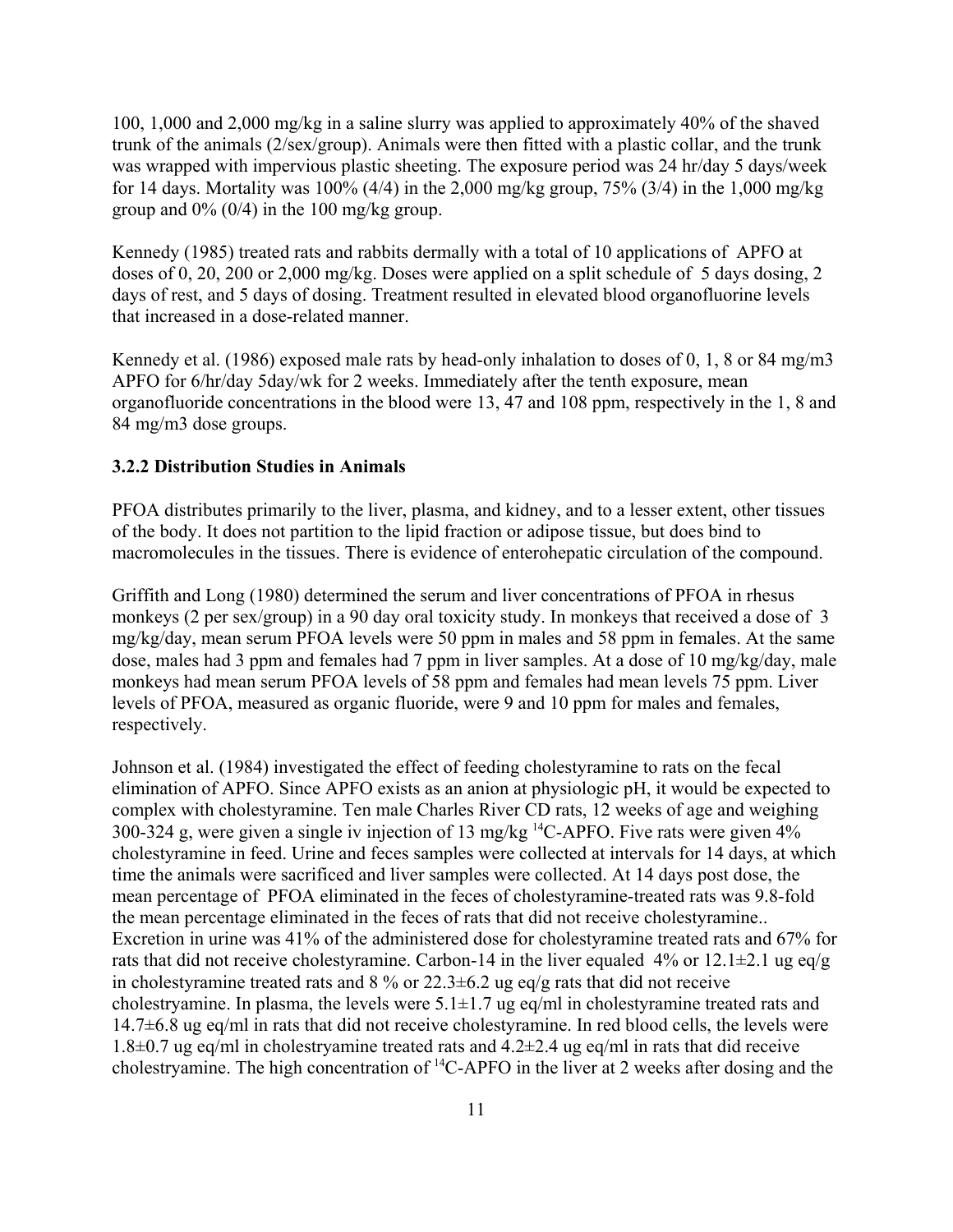fact that cholestyramine treatment enhances fecal elimination of carbon-14 nearly 10-fold suggests that there is enterohepatic circulation of PFOA.

Hanhijarvi et al. (1987) compared the disposition of PFOA in male and female Wistar rats during subchronic administration. PFOA was administered by gavage to 48 newly-weaned animals at 0, 3, 10, and 30 mg/kg/day for 28 consecutive days. Urine was collected on the 7th and 28th day of the study. At the end of the study, blood was collected via cardiac puncture. At each dose level, the mean PFOA concentrations in the plasma of the male rats were significantly higher than those of the female rats. The mean plasma PFOA concentrations for the male rats were  $48.6 \pm 26.5$  ppm,  $83.1 \pm 24.7$  ppm, and  $53.4 \pm 11.2$  ppm, respectively for the 3, 10 and 30 mg/kg/day dose levels. The corresponding figures for female rats were 2.43±5.96 ppm, 11.3±8.59 ppm, and 9.06±8.80 ppm respectively, for the 3, 10 and 30 mg/kg/day dose levels. Although the plasma PFOA concentrations were significantly higher in the male rats, no significant histopathological differences between the sexes were observed at necropsy.

Ylinen et al. (1990) studied the difference between male and female Wistar rats in the distribution and accumulation of PFOA after single and subchronic administration. For the single dose study, 50 mg/kg of PFOA was administered by ip injection to groups of 20 male and 20 female 10 week old rats. For the subchronic study, PFOA was administered by gavage at doses of 3, 10, and 30 mg/kg/day to groups of 18 male and 18 female newly weaned rats. For both studies, samples were collected for determination of PFOA levels 12 hr after treatment, at 24-168 hr at 24 hr intervals, at 244 hr and at 336 hrs after treatment. For the subchronic study, samples were also taken on Day 28. Serum was collected by cardiac puncture; the brain was collected afer decapitation and at necropsy samples from the liver, kidney, lung, spleen, ovary, testis, and adipose tissue were collected and frozen. The biological half-life of PFOA in the serum and tissues was determined from the linear relationship between time and PFOA concentration in the semilogarithmic plot.

In the single-dose study, concentrations of PFOA in the serum and tissues were higher in males than females at all time periods. Twelve hours after the administration of PFOA about 10% of the administered dose was found in the serum of females, whereas about 40% of the administered dose was in the serum of males. In females, the concentration of PFOA in the serum, liver, and kidney occurred in a discontinuous fashion, indicating distinct phases. The half-life in the serum was 24 hr in females and 105 hr in the males. In the females, a half-life of 60 hr was estimated in the liver during the first week. In the males, the half-life in liver was 210 hr. Although PFOA was retained by the liver, it was not found in the lipid fraction. In the kidney, the half-life was 130 hr and 145 hr in females and males, respectively. In the spleen, the half-life was 73 hr in the females and 170 hr in males. PFOA was also found in brain tissue. PFOA was not detectable in adipose tissue.

Samples taken on the 28th day indicated significantly higher PFOA concentrations in the serum and tissues of males versus females at all three dose levels. After subchronic, as well as singledose administration, PFOA was mainly distributed in the serum of rats. High concentrations of PFOA were also found in the liver, kidney, and lung of males and females. At the 30 mg/kg/day dose level, females and males exhibited, respectively, serum concentrations of 13.92 and 51.65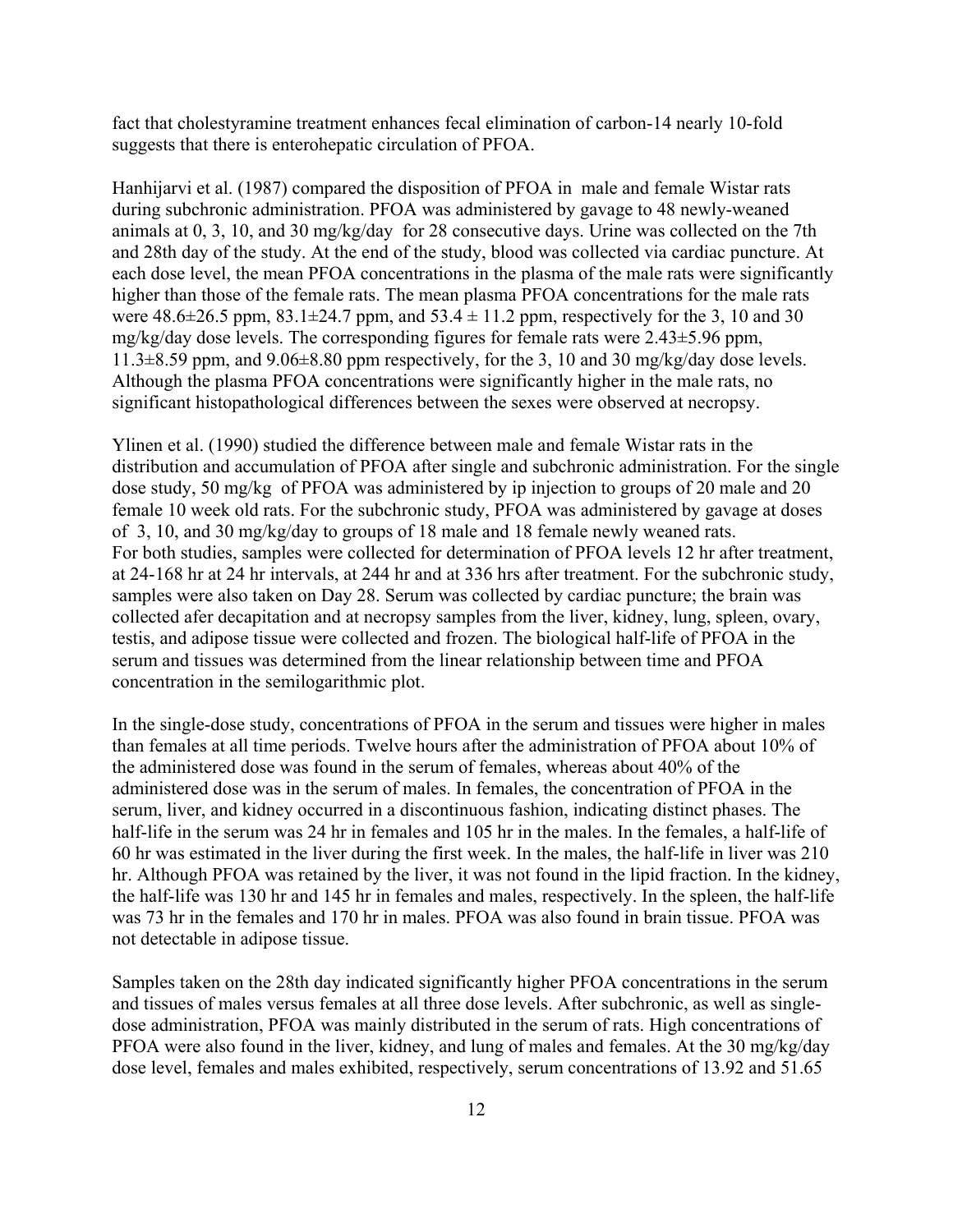ppm, liver concentrations of 6.64 ug/g and 49.77 ug/g, kidney concentrations of 12.54 ug/g and 39.81 ug/g, spleen concentrations of 1.59 ug/g and 4.10 ug/g, lung concentrations of 0.75 ug/g and 23.71 ug/g, and brain concentrations of 0.044 ug/g and 0.710 ug/g. The ovary contained 1.16 ug/g and the testis contained 7.22 ug/g. At the 10 mg/kg/day dose level, females and males exhibited, respectively, serum concentrations of 12.47 and 87.27 ppm, liver concentrations of 3.45 ug/g and 51.71 ug/g, kidney concentrations of 7.36 ug/g and 40.56 ug/g, spleen concentrations of 0.38 ug/g and 7.59 ug/g, lung concentrations of 0.22 ug/g and 22.58 ug/g, and brain concentrations of 0.029 ug/g and 1.464 ug/g. The ovary contained 0.41 ug/g and the testis contained 9.35 ug/g. At the 3 mg/kg/day dose level, females and males exhibited, respectively, serum concentrations of 2.40 and 48.60 ppm, liver concentrations of 1.81 ug/g and 39.90 ug/g, kidney concentrations of 0.06 ug/g and 1.55 ug/g, spleen concentrations of 0.15 ug/g and 4.75 ug/g, lung concentrations of 0.24 ug/g and 2.95 ug/g, and brain concentrations of  $\leq$  limits of quantitation and 0.398 ug/g. The ovary contained less than the limits of quantitation and the testis contained 6.24 ug/g. A significant positive correlation existed between the administered dose and the concentration of PFOA in the liver, kidney, spleen, and lung of females. On the contrary, no significant correlation between the administered dose and the concentration of PFOA was observed in the males, as 10 mg/kg/day produced higher PFOA concentrations in the serum and organs than 30 mg/kg/day. However, in males, the concentration in the spleen, testis, and brain correlated positively with the concentration in the serum.

Vanden Heuvel et al. (1991b) administered 9.4 umol/kg 14C-PFOA by ip injection, to male and female Harlan Sprague-Dawley rats. The concentration of 14C-PFOA-derived radioactivity in the blood was higher and eliminated more slowly in males than in females. In males, the t½ was 9 days while the t½ was 4 hr in females.. In the male rats, 21% of the administered dose was present in the liver at 2 hr after treatment followed by levels in the plasma and kidney. By 28 days post-treatment, levels in the liver had fallen to 2% of the administered dose. Far lower PFOA concentrations were found in the heart, testis, fat, and gastrocnemius muscle. In females at 2 hr post dose, the highest concentrations of PFOA were found in the plasma followed by the kidney, liver and ovaries in that order. The average t½ for elimination of PFOA from the liver in male rats was 11 days compared to an average of 9 days for extrahepatic tissues. In females, the average  $t\frac{1}{2}$  for tissue elimination was approximately 3 hr.

Vanden Heuvel et al. (1991a) investigated the disposition of PFOA in perfused male rat liver. Liver was infused with  $0.08$  umol  $^{14}$ C-PFOA/min over a 48 min period for a total of 3.84 umol <sup>14</sup>C. Approximately 11% of the cumulative dose of <sup>14</sup>C-PFOA infused was extracted by the liver during a first pass. At 2 min, the cumulative percent of PFOA extracted by the liver was 33%; that was substantially greater than the 11% cumulative dose of  $^{14}$ C that was extracted after 48 min indicating that first-pass hepatic uptake of PFOA may be saturable. Pooled daily urine samples taken 0-4 days post-treatment and bile extracts analyzed by HPLC contained a single radioactive peak eluting identically to the parent compound. Tissues were taken from rats treated 4, 14, and 28 days previously with <sup>14</sup>C-PFOA to determine the presence of PFOA-containing lipid conjugates. Only the parent compound was present in rat tissues; no PFOA-containing hybrid lipids were detected. Fluoride concentrations in plasma and urine before and after PFOA treatment were unchanged, indicating that PFOA does not undergo defluorination. Female rats eliminated PFOA-derived radioactivity rapidly in the urine with 91% of the dose being excreted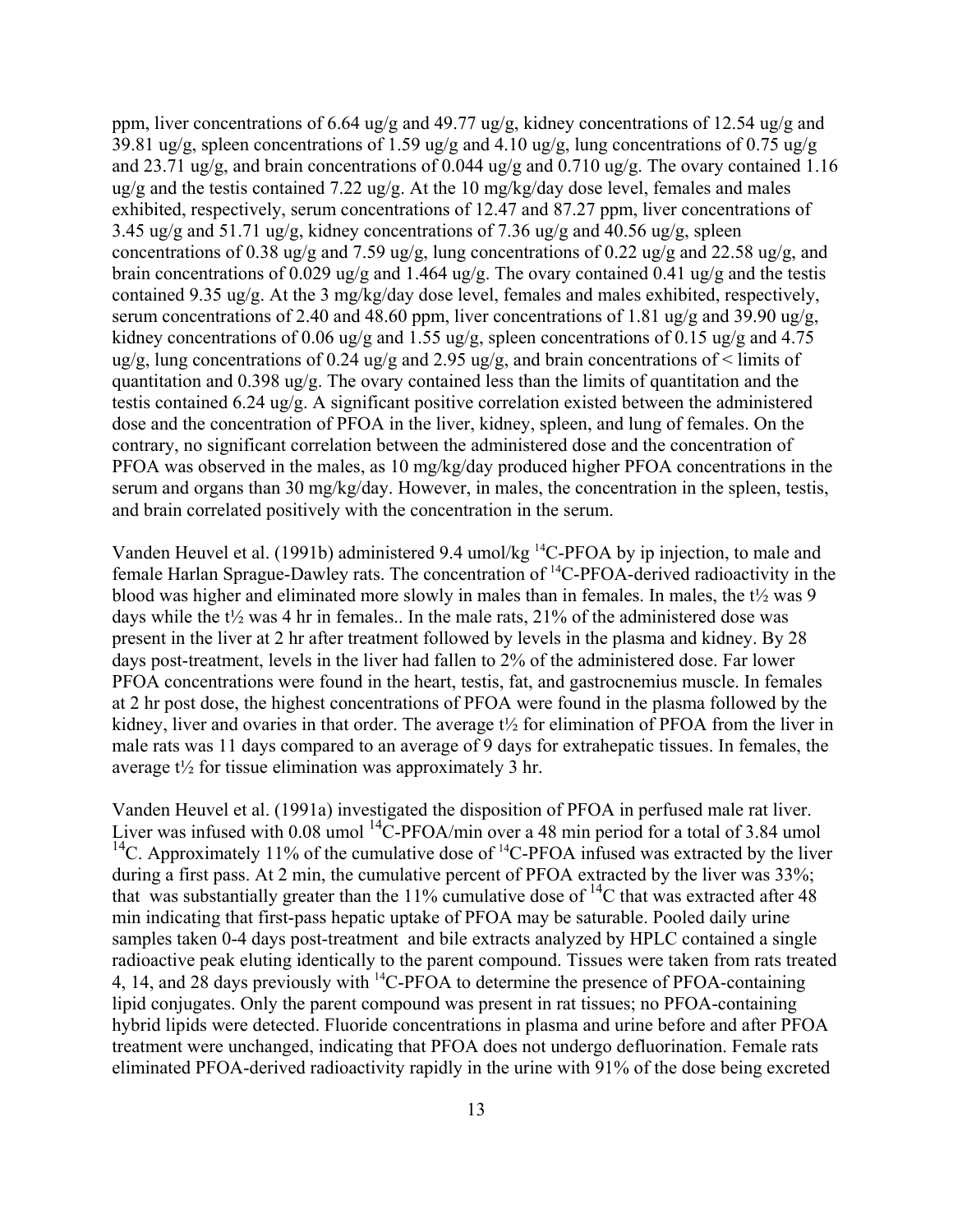in the first 24 hr, while male rats excreted only 6% of the dose in the same time period. Negligible radioactivity was recovered in the feces of female rats. In male rats during the 28-day collection period, the cumulative excretion of PFOA-derived  ${}^{14}C$  in urine and feces was 36.4% in urine and 35.1% in feces. The female rat retained less than 10% of the administered dose after 24 hr, while the male rats retained 30% of the administered dose after 28 days. The whole-body elimination half-life in females was less than one day, and in males it was 15 days. In renalligated rats injected ip with 14C-PFOA, approximately 0.3% of the PFOA-derived radioactivity was excreted in the bile after 6 hours. No sex-related difference in the biliary excretion of PFOA was observed when the kidneys were ligated.

Vanden Heuvel et al. (1992) demonstrated that PFOA covalently binds to proteins in the liver, plasma, and testes of rats. Carbon-14-labeled PFOA at a dose of 9.4 umol/kg was administered by ip injection to six-week old male Harlan Sprague-Dawley rats. No time-dependent changes in either absolute or relative concentrations of covalently bound PFOA-derived <sup>14</sup>C were found at 2 hours, 1 and 4 days post-treatment. Covalently bound PFOA was represented by 0.1% to 0.3% of the tissue  $^{14}$ C content. The absolute concentration of covalently bound PFOA was significantly higher in the plasma than in the liver. The testes had the highest relative concentration of covalently bound PFOA-derived radioactivity.

Johnson (1995a) reported on the disposition of the tetrabutyl ammonium salt of perfluorooctanoic acid in female rabbits. Individual rabbits were given intravenous doses of 0, 4, 16, 24 and 40 mg/kg. The animal give 40 mg/kg died within 5 minutes of treatment. All other animals appeared normal throughout the study. Serum samples were analyzed for total organic fluorine at 2, 4, 6, 8, 12, 24, and 48 hours post dose. At 2 hrs, serum organic fluorine levels in the rabbits that received 0, 4, 16, and 24 mg/kg were 1.25 ppm, 4.09 ppm, 14.9 ppm, and 41.0 ppm, respectively. There was a rapid decrease of total organic fluorine in the serum with time; it was non-detectable at 48 hr. The biological half-life was on the order of 4 hours. The total organic fluorine levels in whole liver at 48 hr post dose for the rabbits that received 0 mg/kg, 4 mg/kg, 16 mg/kg, and 24 mg/kg were 20 ug, 43 ug, 66 ug, and 54 ug, respectively.

#### **3.2.3 Metabolism Studies in Animals**

Vanden Heuvel et al. (1991b) investigated the metabolism of PFOA in Harlan Sprague-Dawley rats administered 14C-PFOA (9.4 umol/kg, ip). Pooled daily urine samples (0-4 days posttreatment) and bile extracts analyzed by HPLC contained a single radioactive peak eluting identically to the parent compound. Tissues were taken from rats treated 4, 14, and 28 days previously with 14C-PFOA to determine the presence of PFOA-containing lipid conjugates. Only the parent compound was present in rat tissues; no PFOA-containing hybrid lipids were detected. Fluoride concentrations in plasma and urine before and after PFOA treatment were unchanged, indicating that PFOA does not undergo defluorination.

Ophaug and Singer (1980) also found no change in ionic fluoride level in the serum or urine following oral administration of PFOA to female Holtzman rats. Ylinen et al. (1989) found no evidence of phase II metabolism of PFOA following a single intraperitoneal PFOA dose (50 mg/kg) in male and female Wistar rats.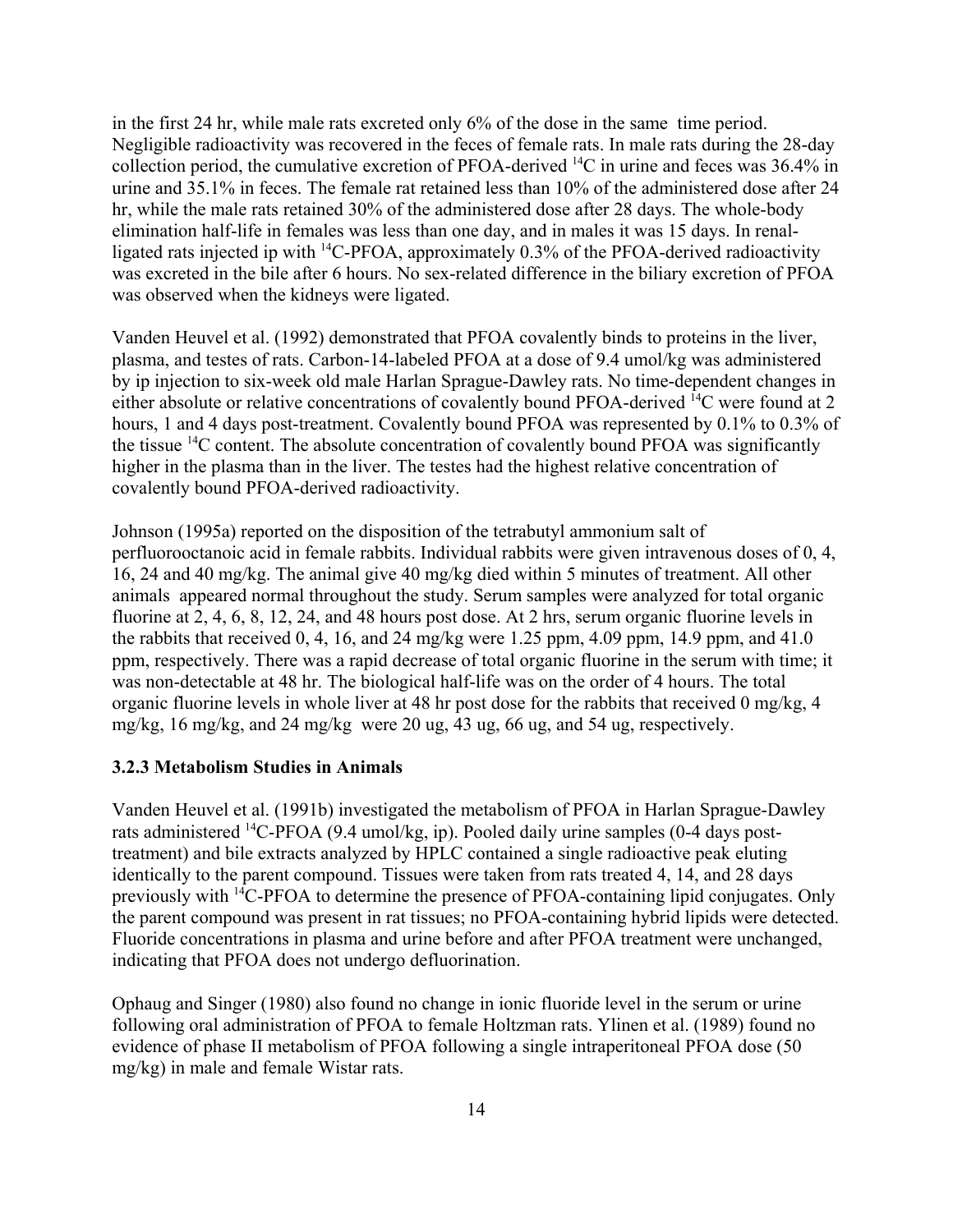#### **3.2.4 Elimination Studies in Animals**

Gibson and Johnson (1980) observed a sex difference in extent and rate of excretion of total carbon-14 between male and female CD rats after a single iv dose of 14C-PFOA. The mean dose for females was 16.7 mg/kg while that for males was 13.1 mg/kg. Female rats excreted essentially all of the administered dose via the urine in the 24 hours after treatment. During the same time period, male rats excreted only 20% of the total dose. Male rats excreted 83% of the total dose via the urine and 5.4% via the feces by 36 days post dose. No radioactivity was detected in tissues of female rats at 17 days post dose; 2.8% of the total dose was detected in the liver of male rats and 1.1% in the plasma at 36 days post dose with lower levels equaling  $< 0.5\%$ of the total dose in other organs.

The urinary excretion of APFO in rats was investigated by Hanhijarvi et al. (1982). Four male and six female Holtzman rats were administered 2 mg APFO in 2 ml aqueous solution by stomach intubation. Seven female rats were administered 2 ml distilled water as controls. The animals were then placed in metabolism cages with rat chow and tap water. Urine was collected until animals were sacrificed at 24 hr by cardiac puncture. Serum was collected. Ionic fluoride and total fluorine content of serum and urine were determined, and nonionic fluorine was calculated as the difference. For clearance studies of APFO and inulin, the rats were anesthetized with Inactin and the femoral artery was cannulated for continuous infusion of 5% mannitol in isotonic saline while the femoral artery was cannulated for drawing blood samples. The urinary bladder was also cannulated for serial collections of urine. When the urine and serum collections for the clearance study were complete, 65-68 mg/kg probenecid was administered by ip injection and additional clearance tests were performed. In the cumulative excretion study, rats were dosed iv with a mixture of 10%-20% radiolabeled-APFO and 80-90% unlabeled APFO. Five percent mannitol was infused and urine specimens were collected over 30-min intervals. The effect of probenecid was assessed by administering 65-68 mg/kg by ip injection at least 30 min prior to the administration of APFO. Twenty-four hours after oral administration of APFO, female rats had excreted  $76\pm2.7\%$  of the dose in the urine and had a mean serum nonionic fluorine level of 0.35 $\pm$ 0.11 ppm, while male rats had excreted only 9.2 $\pm$ 3.5% of the dose and had a mean serum nonionic fluorine level of  $44.0 \pm 1.7$  ppm.  $97.5 \pm 0.25$ % of the APFO was bound in the plasma of both male and female rats. The clearance studies demonstrated major differences between the sexes in rats. The APFO clearance in female rats was several times greater than the inulin clearance. Administration of probenecid, which strongly inhibits active renal secretion of organic acids, reduced the APFO/inulin clearance ratio in females from 14.5 to 0.46. APFO clearance was reduced from 5.8 to 0.11 ml/min/100g. Net APFO excretion was reduced from 4.6 ug/min to 0.13 ug/min/100g. In male rats, however, the APFO/inulin clearance ratio and the net excretion of APFO were virtually unaffected by probenecid. In the males, APFO clearance was 0.17 ml/min/100g, the APFO/inulin clearance ratio was 0.22, and net APFO excretion was 0.17 ug/min/mg. In the cumulative excretion studies, female rats excreted 76% of the administered dose of APFO, while males excreted only 7.8% of the administered dose over a 7-hr period. Probenecid administration modified the cumulative excretion curve for males only slightly. However, in females probenecid markedly reduced APFO elimination to 11.8%. The authors concluded that the female rat possesses an active secretory mechanism which rapidly eliminates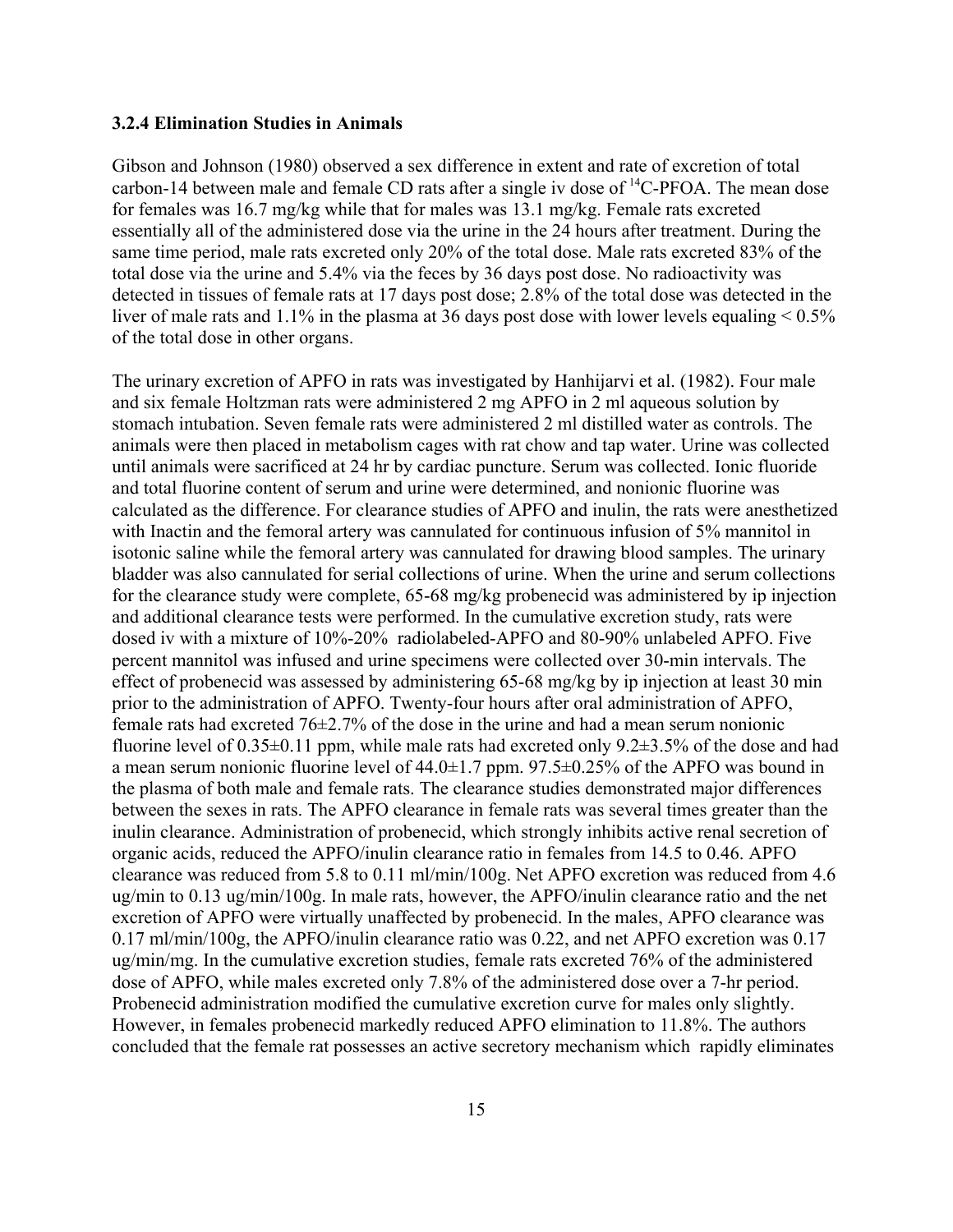APFO from the body. This secretory mechanism is lacking or is relatively inactive in male rats and accounts for the greater toxicity of APFO in males.

Hormonal changes during pregnancy do not appear to cause a change in the rate of elimination of <sup>14</sup>C after oral administration of a single dose of <sup>14</sup>C-APFO (Gibson and Johnson, 1983). At 8 or 9 days after conception, four pregnant CD rats and 2 nonpregnant female CD rats were given a mean dose of 15 mg/kg 14C-APFO. Individual urine samples were collected at 12, 24, 36, and 48 hours post dose and analyzed for  ${}^{14}C$  content. Essentially all of the  ${}^{14}C$  was eliminated via the urine within 24 hours for both groups of rats.

Hanhijarvi et al. (1988) investigated the excretion of PFOA in the beagle dog. Six laboratory bred beagle dogs, 3 males and 3 females were given an iv dose of 30 mg/kg of PFOA followed by continuous infusion with 5% mannitol. Urine was collected at 10 minute intervals for 60 min. A 5 ml blood sample was collected in the middle of each urine sampling period. Thirty mg/kg probenecid was then administered by iv injection, and urine and blood samples were collected as before. Renal clearance of PFOA was calculated for the before and after probenecid injection periods. Four additional dogs, 2 males and 2 females, were given 30 mg/kg of PFOA by iv injection. These dogs were kept in metabolism cages, and blood samples were collected intermittently for 30 days. The renal clearance rate was approximately 0.03 ml/min/kg. Probenecid significantly reduced the PFOA clearance rate in both sexes, indicating an active secretion mechanism for PFOA. The plasma half-life of PFOA was 473 hr before probenecid administration and 541 hr after in male dogs and 202 hr before probenecid and 305 hr after in the female dogs.

Ylinen et al (1989) studied the urinary excretion of PFOA in male Wistar rats after castration and estradiol administration. They also studied urinary excretion in intact males and females. Twenty male rats were castrated at 28 days of age and were used in tests of PFOA excretion 5 weeks later. Ten castrated and 10 intact males were given 500 ug/kg estradiol valerate by sc injection every second day for 14 days before administration of PFOA. PFOA was administered as a single ip injection at 50 mg/kg. Urine was collected in metabolism cages for 96 hr after PFOA administration. Blood samples were collected by cardiac puncture. Six female rats were also included in the experiment. Castration and administration of estradiol to the male rats had a significant stimulatory effect on the urinary excretion of PFOA. During the first 24 hours, female rats excreted 72±5% of the administered dose of PFOA, whereas the intact males excreted only 9±4%. After the estradiol treatment, both the intact and castrated males excreted PFOA in amounts similar to females,  $61\pm19\%$  and  $68\pm14\%$ , respectively. The castrated males without estradiol treatment excreted 50±13% of the administered dose of PFOA in the urine. This was faster than the intact males but less than the females and the estrogen treated males. At the end of the test, the concentration of PFOA in the serum of intact males was 17-40 times higher than the concentration PFOA in the serum of other groups. There was no statistically significant difference in the serum concentrations between the other groups. PFOA was similarly bound by the proteins in the serum of males and females.

Vanden Heuvel et al. (1992a) investigated whether androgens or estrogens are involved in the marked sex-differences in the urinary excretion of PFOA. Castrated Harlan Sprague-Dawley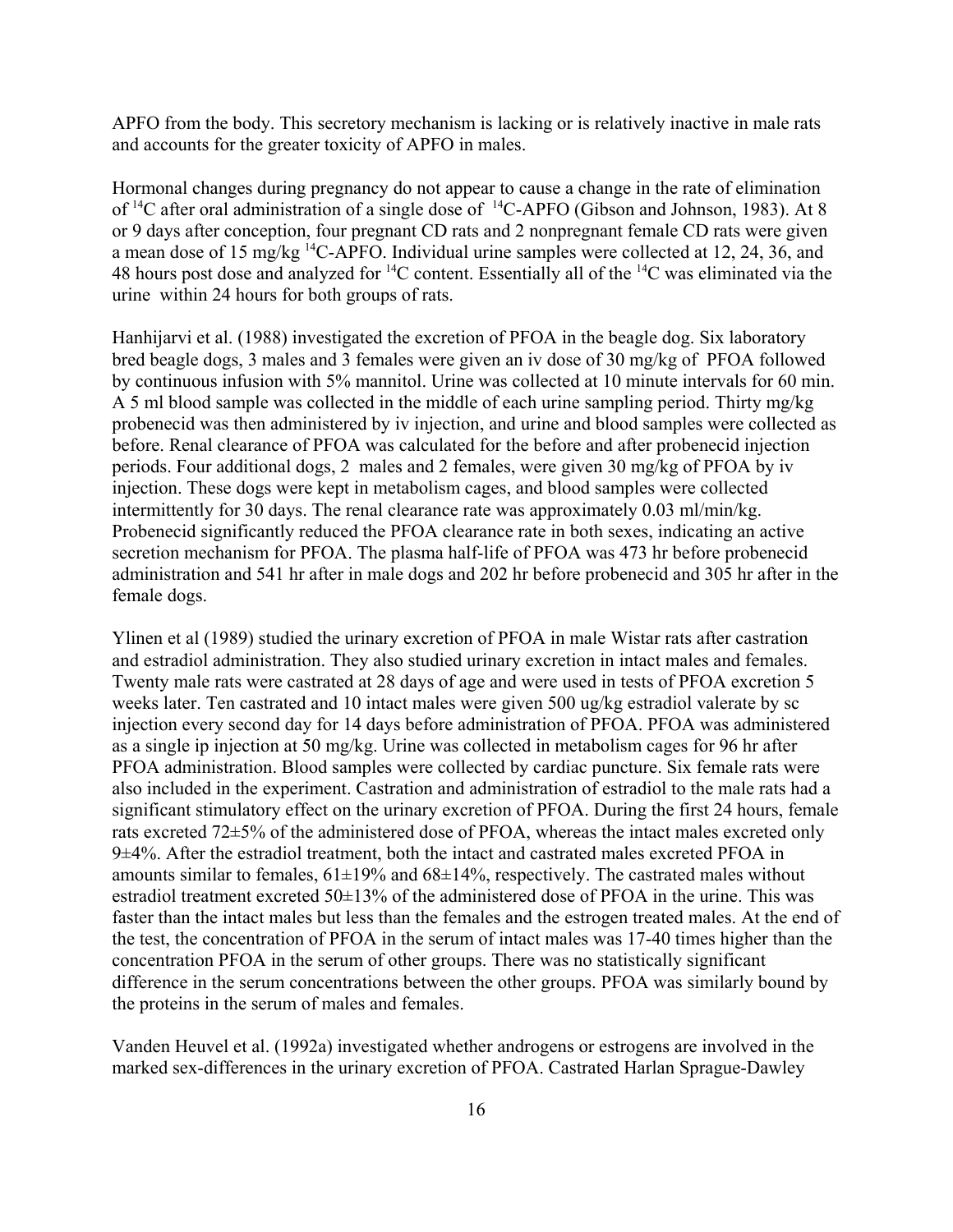male rats were given 9.4 umol/kg, <sup>14</sup>C-PFOA by ip injection. Castration increased the elimination of PFOA in the urine by  $>1$ -fold (36% of the dose was eliminated in 4 days versus 16% in controls), demonstrating that a factor produced by the testis is responsible for the slow elimination of PFOA in male rats. Castration plus 17B-estradiol had no further effect on PFOA elimination whereas castration plus testosterone replacement at the physiological level reduced PFOA elimination to the same level as rats with intact testis. Thus, in male rats, testosterone exerts an inhibitory effect on renal excretion of PFOA. In female rats, neither ovariectomy or ovariectomy plus testosterone affected the urinary excretion of PFOA, demonstrating that the inhibitory effect of testosterone on PFOA renal excretion is a male-specific response. Probenecid, which inhibits the renal transport system, decreased the high rate of PFOA renal excretion in castrated males but had no effect on male rats with intact testis.

Kudo et al. (2002) demonstrated in male and female Wistar rats that renal clearance  $CL<sub>R</sub>$ ) of PFOA and the renal mRNA levels of specific organic anion transporters are markedly affected by sex hormones. The biological half-life of PFOA in male rats was found to be 70 times longer  $(5.7$  days versus 1.9 hours) than in female rats and this difference is due primarily to low  $CL<sub>p</sub>$  in male rats. In female rats there appears to be biphasic elimination of PFOA; the fast phase occurs with a half life of approximately 1.9 hours while the slow phase occurs with a half life of approximately 24 hours. Castration of male rats caused a 14-fold increase in  $CL<sub>R</sub>$  of PFOA. The elevated PFOA  $CL<sub>R</sub>$  in castrated males was reduced by treating them with testosterone. Treatment of male rats with estradiol increased the  $CL_R$  of PFOA. In female rats, ovariectomy caused a significant increase in  $CL_R$  of PFOA, which was reduced by estradiol treatment. Treatments of female rats with testosterone reduced the  $CL<sub>R</sub>$  of PFOA. Treatment with probenecid, a known inhibitor of organic anion transporters, markedly reduced the  $CL<sub>R</sub>$  of PFOA in male rats, castrated male rats, and female rats. To identify the transporter molecules that are responsible for PFOA transport in the rat kidney, renal mRNA levels of specific organic anion transporters were determined in male and female rats under various hormonal states and compared with the  $CL_R$  of PFOA. The level of OAT2 mRNA in male rats was only 13% that in female rats. Castration or estradiol treatment increased the level of OAT2 mRNA whereas treatment of castrated male rats with testosterone reduced it. Ovariectomy of female rats significantly increased the level of OAT3 mRNA. Multiple regression analysis of the data suggested that organic anion transporter 2 (OAT2) and OAT3 are responsible for urinary elimination of PFOA in the rat.

#### **3.3 Epidemiology Studies**

3M has conducted several epidemiology and medical surveillance studies of the workers at its Decatur, Antwerp, and Cottage Grove plants. However, these studies have not provided information regarding the potential for developmental toxicity since the majority of production workers at facilities that produce or use PFOA are male, and reproductive outcomes have not been examined. The results of these studies are summarized below for the readers' information.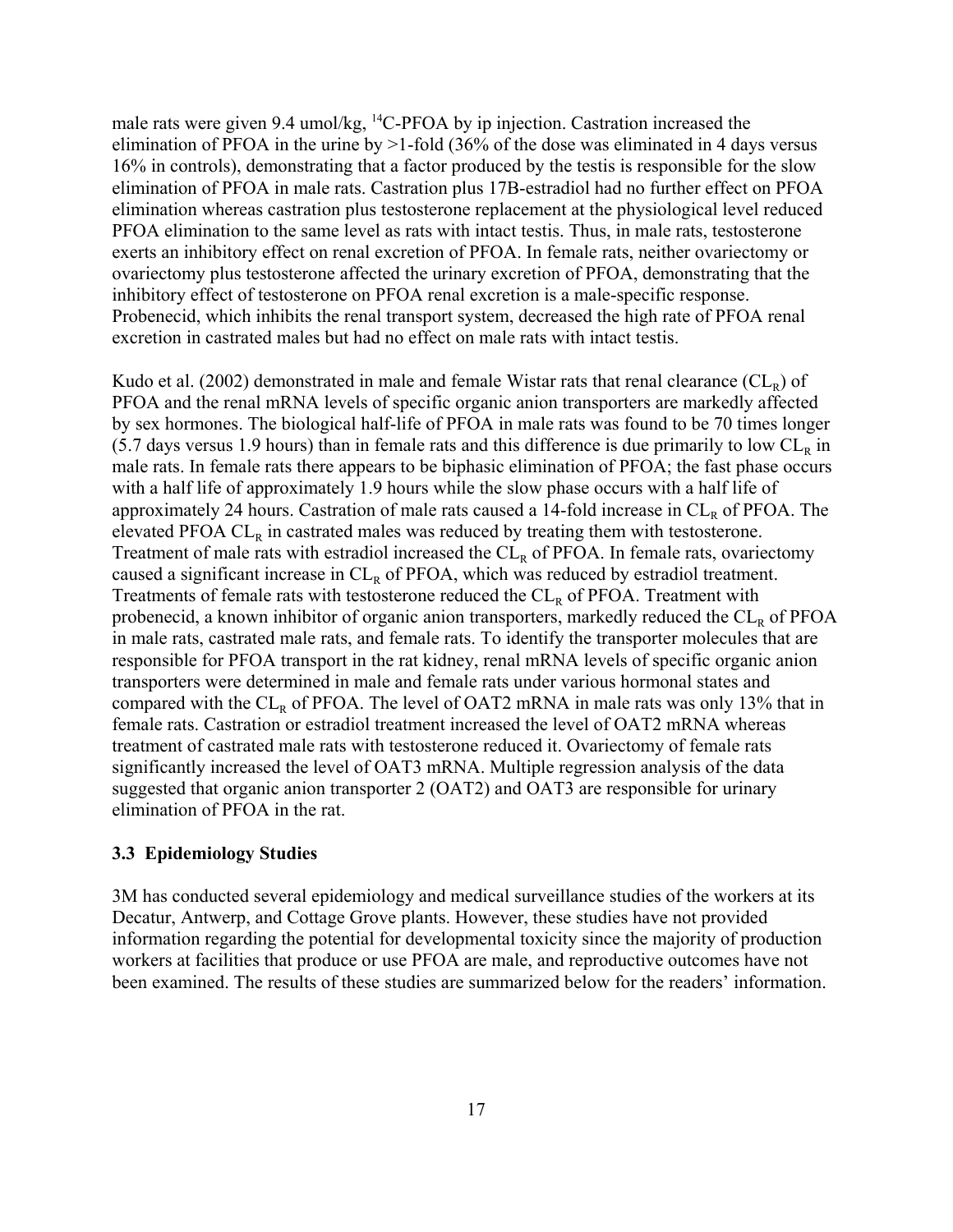#### **3.3.1 Mortality Studies in Humans**

A retrospective cohort mortality study was performed on employees at the Cottage Grove, MN plant which produces APFO (Gilliland and Mandel, 1993). At this plant, APFO production was limited to the Chemical Division. The cohort consisted of workers who had been employed at the plant for at least 6 months between January 1947 and December 1983. Death certificates of all of the workers were obtained to determine cause of death. There was almost complete follow-up (99.5%) of all of the study participants. The exposure status of the workers was categorized based on their job histories. If they had been employed for at least 1 month in the Chemical Division, they were considered exposed. All others were considered to be not exposed to PFOA. The number of months employed in the Chemical Division provided the cumulative exposure measurements. Of the 3537 (2788 men and 749 women) employees who participated in this study, 398 (348 men and 50 women) were deceased. Eleven of the 50 women and 148 of the 348 men worked in the Chemical Division, and therefore, were considered exposed to PFOA.

Standardized Mortality Ratios (SMRs), adjusted for age, sex, and race were calculated and compared to U.S. and Minnesota white death rates for men. For women, only state rates were available. The SMRs for males were stratified for 3 latency periods (10, 15, and 20 years) and 3 periods of duration of employment (5, 10, and 20 years).

For all female employees, the SMRs for all causes and for all cancers were less than 1. The only elevated (although not significant) SMR was for lymphopoietic cancer, and was based on only 3 deaths. When exposure status was considered, SMRs for all causes of death and for all cancers were significantly lower than expected, based on the U.S. rates, for both the Chemical Division workers and the other employees of the plant.

In all male workers at the plant, the SMRs were close to 1 for most of the causes of death when compared to both the U.S. and the Minnesota death rates. When latency and duration of employment were considered, there were no elevated SMRs. When employee deaths in the Chemical Division were compared to Minnesota death rates, the SMR for prostate cancer for workers in the Chemical Division was 2.03 (95% CI .55 - 4.59). This was based on 4 deaths (1.97 expected). There was also a statistically significant association with length of employment in the Chemical Division and prostate cancer mortality. Based on the results of proportional hazard models, the relative risk for a 1-year increase in employment in the Chemical Division was 1.13 (95% CI 1.01 to 1.27). It rose to 3.3 (95% CI 1.02 -10.6) for workers employed in the Chemical Division for 10 years when compared to the other employees in the plant. The SMR for workers not employed in the Chemical Division was less than expected for prostate cancer (.58).

An update of this study was conducted to include the death experience of employees through 1997 (Alexander, 2001a). The cohort consisted of 3992 workers. The eligibility requirement was increased to 1 year of employment at the Cottage Grove plant, and the exposure categories were changed to be more specific. Workers were placed into 3 exposure groups based on job history information: definite PFOA exposure  $(n = 492)$ , jobs where cell generation, drying, shipping and packaging of PFOA occurred throughout the history of the plant); probable PFOA exposure ( $n =$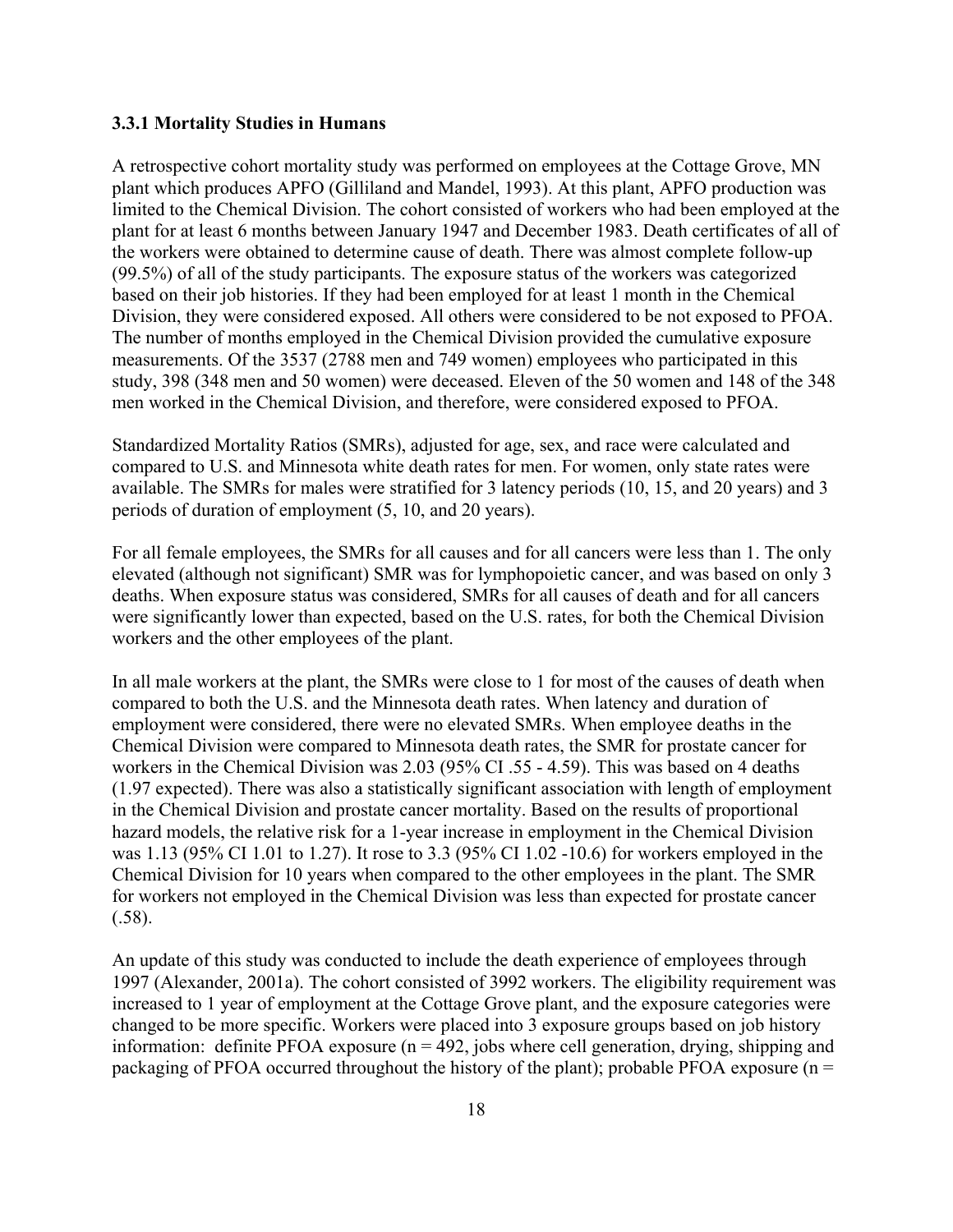1685, other chemical division jobs where exposure to PFOA was possible but with lower or transient exposures); and not exposed to fluorochemicals ( $n = 1815$ , primarily non-chemical division jobs).

In this new cohort, 607 deaths were identified: 46 of these deaths were in the PFOA exposure group, 267 in the probable exposure group, and 294 in the non-exposed group. When all employees were compared to the state mortality rates, SMRs were less than 1 or only slightly higher for all of the causes of death analyzed. None of the SMRs were statistically significant at  $p = .05$ . The highest SMR reported was for bladder cancer (SMR = 1.31, 95% CI = 0.42 – 3.05). Five deaths were observed (3.83 expected).

A few SMRs were elevated for employees in the definite PFOA exposure group: 2 deaths from cancer of the large intestine (SMR =  $1.67$ , 95% CI =  $0.02 - 6.02$ ), 1 from pancreatic cancer  $(SMR = 1.34, 95\% \text{ CI} = 0.03 - 7.42)$ , and 1 from prostate cancer  $(SMR = 1.30, 95\% \text{ CI} = 0.03 - 7.42)$ 7.20). In addition, employees in the definite PFOA exposure group were 2.5 times more likely to die from cerebrovascular disease (5 deaths observed, 1.94 expected;  $95\%$  CI = 0.84 – 6.03).

In the probable exposure group, 3 SMRs should be noted: cancer of the testis and other male genital organs (SMR = 2.75, 95% CI =  $0.07 - 15.3$ ); pancreatic cancer (SMR = 1.24, 95% CI =  $0.45 - 2.70$ ; and malignant melanoma of the skin (SMR = 1.42, 95% CI = 0.17 – 5.11). Only 1, 6, and 2 cases were observed, respectively. The SMR for prostate cancer in this group was 0.86  $(95\% \text{ CI} = 0.28 - 2.02)$  (n = 5).

There were no notable excesses in SMRs in the non-exposed group, except for cancer of the bladder and other urinary organs. Four cases were observed and only 1.89 were expected (95%  $CI = 0.58 - 5.40$ .

It is difficult to interpret the results of the prostate cancer deaths between the first study and the update because the exposure categories were modified in the update. Only 1 death was reported in the definite exposure group and 5 were observed in the probable exposure group. All of these deaths would have been placed in the chemical plant employees exposure group in the first study. The number of years that these employees worked at the plant and/or were exposed to PFOA was not reported. This is important because even 1 prostate cancer death in the definite PFOA exposure group resulted in an elevated SMR for the group. Therefore, if any of the employees' exposures were misclassified, the results of the analysis could be altered significantly.

The excess mortality in cerebrovascular disease noted in employees in the definite exposure group was further analyzed based on number of years of employment at the plant. Three of the 5 deaths occurred in workers who were employed in jobs with definite PFOA exposure for more than 5 years but less than 10 years (SMR =  $15.03$ ,  $95\%$  CI =  $3.02 - 43.91$ ). The other 2 occurred in employees with less than 1 year of definite exposure. The SMR was  $6.9$  (95% CI = 1.39 – 20.24) for employees with greater than 5 years of definite PFOA exposure. In order to confirm that the results regarding cerebrovascular disease were not an artifact of death certificate coding, regional mortality rates were used for the reference population. The results did not change.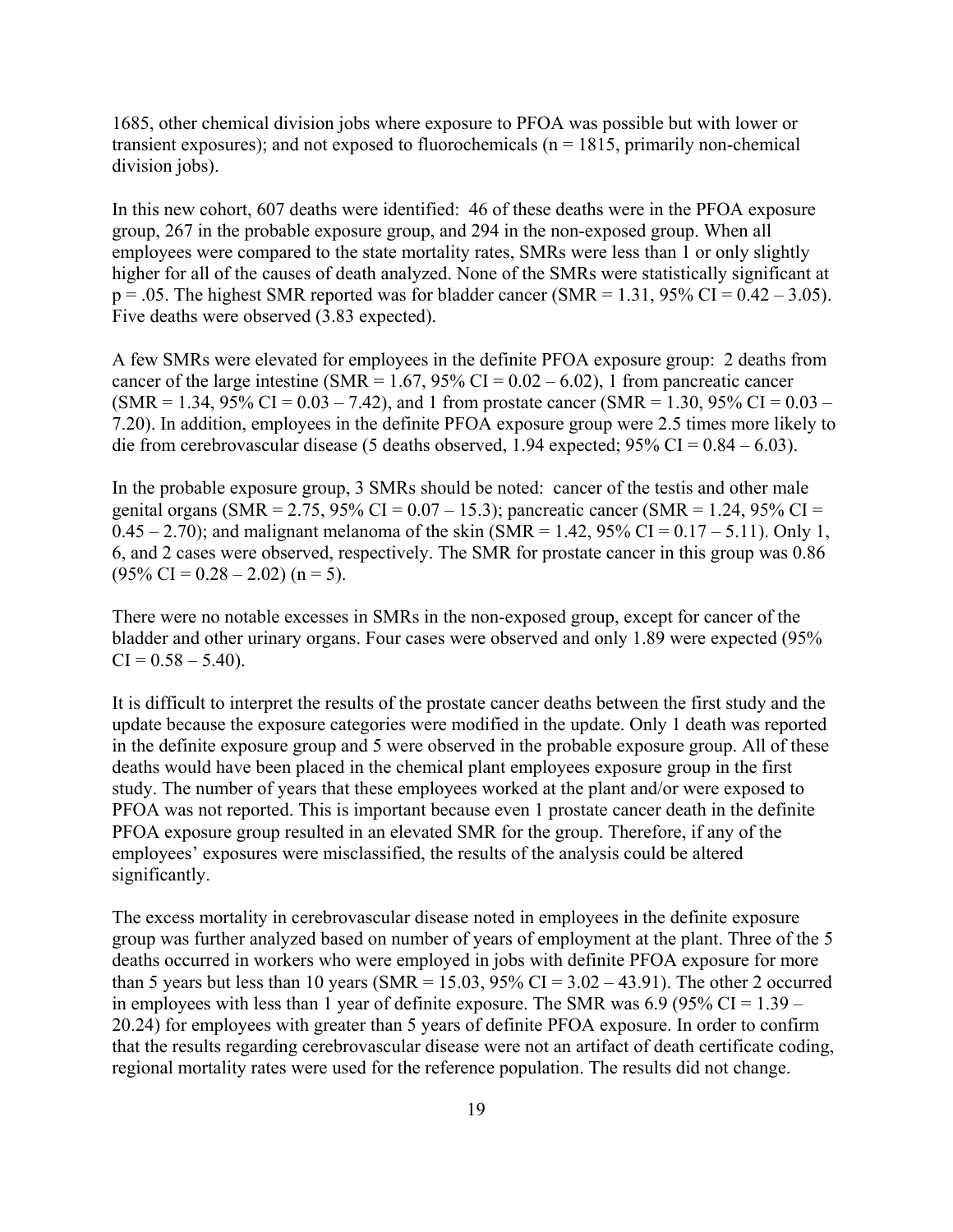When these deaths were further analyzed by cumulative exposure (time-weighted according to exposure category), workers with 27 years of exposure in probable PFOA exposed jobs or those with 9 years of definite PFOA exposure were 3.3 times more likely to die of cerebrovascular disease than the general population. A dose-response relationship was not observed with years of exposure.

It is difficult to compare the results of the first and second mortality studies at the Cottage Grove plant since the exposure categories were modified. Although the potential for exposure misclassification was certainly more likely in the first study, it may still have occurred in the update as well. It is difficult to judge the reliability of the exposure categories that were defined without measured exposures. Although serum PFOA measurements were considered in the exposure matrix developed for the update, they were not directly used. In the second study, the chemical plant employees were sub-divided into PFOA-exposed groups, and the film plant employees essentially remained in the "non-exposed" group. This was an effort to more accurately classify exposures; however, these new categories do not take into account duration of exposure or length of employment. Another limitation to this study is that 17 death certificates were not located for deceased employees and therefore were not included in the study. The inclusion or exclusion of these deaths could change the analyses for the causes of death that had a small number of cases. Follow up of worker mortality at Cottage Grove (and Decatur) needs to continue. Although there were more than 200 additional deaths included in this analysis, it is a small number and the cohort is still relatively young. Given the results of studies on fluorochemicals in both animals and humans, further analysis is warranted.

#### **3.3.2 Hormone Study in Humans**

Endocrine effects have been associated with PFOA exposure in animals; therefore, medical surveillance data, including hormone testing, from male employees only of the Cottage Grove, Minnesota plant were analyzed (Olsen, et al., 1998a). PFOA serum levels were obtained for volunteer workers in 1993 ( $n = 111$ ) and 1995 ( $n = 80$ ). Sixty-eight employees were common to both sampling periods. In 1993, the range of PFOA was 0-80 ppm (although 80 ppm was the limit of detection that year, so it could have been higher) and 0-115 ppm in 1995 using thermospray mass spectrophotometry assay. Eleven hormones were assayed from the serum samples. They were: cortisol, dehydroepiandrosterone sulfate (DHEAS), estradiol, FSH, 17 gamma-hydroxyprogesterone (17-HP), free testosterone, total testosterone, LH, prolactin, thyroid-stimulating hormone (TSH) and sex hormone-binding globulin (SHBG). Employees were placed into 4 exposure categories based on their serum PFOA levels: 0-1 ppm, 1- < 10 ppm, 10- < 30 ppm, and >30 ppm. Statistical methods used to compare PFOA levels and hormone values included: multivariable regression analysis, ANOVA, and Pearson correlation coefficients.

PFOA was not highly correlated with any of the hormones or with the following covariates: age, alcohol consumption, BMI, or cigarettes. Most of the employees had PFOA serum levels less than 10 ppm. In 1993, only 12 employees had serum levels > 10 ppm, and 15 in 1995. However, these levels ranged from approximately 10 ppm to over 114 ppm. There were only 4 employees in the >30 ppm PFOA group in 1993 and only 5 in 1995. Therefore, it is likely that there was not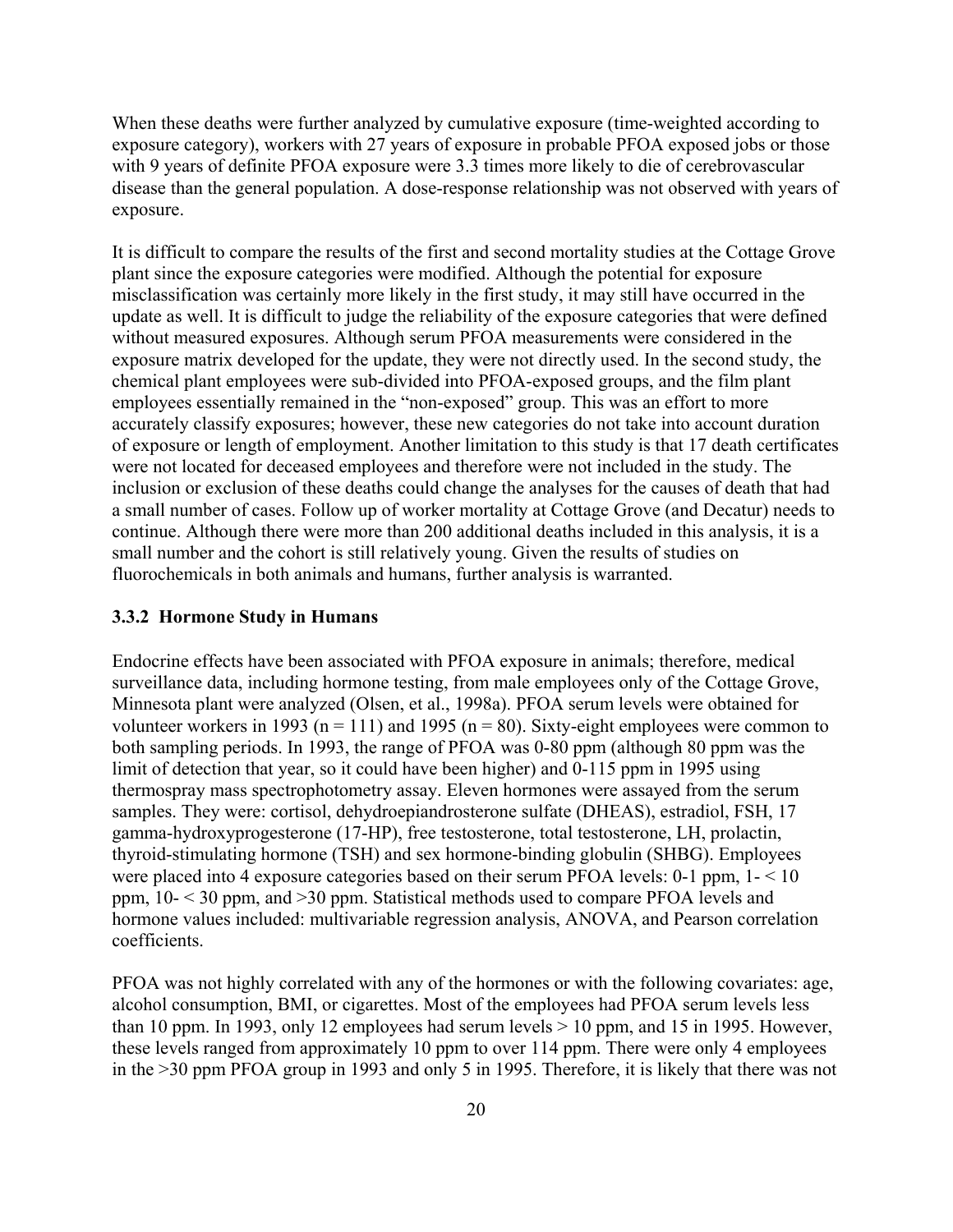enough power to detect differences in either of the highest categories. The mean age of the employees in the highest exposure category was the lowest in both 1993 and 1995 (33.3 years and 38.2 years, respectively). Although not significantly different from the other categories, BMI was slightly higher in the highest PFOA category.

Estradiol was highly correlated with BMI ( $r = .41$ ,  $p < .001$  in 1993, and  $r = .30$ ,  $p < .01$  in 1995). In 1995, all 5 employees with PFOA levels > 30 ppm had BMIs > 28, although this effect was not observed in 1993. Estradiol levels in the >30 ppm group in both years were 10% higher than the other PFOA groups; however, the difference was not statistically significant. The authors postulate that the study may not have been sensitive enough to detect an association between PFOA and estradiol because measured serum PFOA levels were likely below the observable effect levels suggested in animal studies (55 ppm PFOA in the CD rat). Only 3 employees in this study had PFOA serum levels this high. They also suggest that the higher estradiol levels in the highest exposure category could suggest a threshold relationship between PFOA and estradiol.

Free testosterone was highly correlated with age in both 1993 and 1995. The authors did not report a negative association between PFOA serum levels and testosterone. There were no statistically significant trends noted for PFOA and either bound or free testosterone. However, 17-HP, a precursor of testosterone, was highest in the >30 ppm PFOA group in both 1993 and 1995. In 1995, PFOA was significantly associated with 17-HP in regression models adjusted for possible confounders. However, the authors state that this association was based on the results of one employee (data were not provided in the report). There were no significant associations between PFOA and cortisol, DHEAS, FSH, LH, and SHBG.

There are several design issues that should be noted when evaluating the results of this study. First, although there were 2 study years (1993 and 1995), the populations were not independent. Sixty-eight employees participated in both years. Second, there were 31 fewer employees who participated in the study in 1995, thus reducing the power of the study. There were also very few employees in either year with serum PFOA levels greater than 10 ppm. Third, the cross-sectional design of the study does not allow for analysis of temporality of an association. Since the halflife of PFOA is at least 1 year, the authors suggest that it is possible that there may be some biological accommodation to the effects of PFOA. Fourth, only one sample was taken for each hormone for each of the study years. In order to get more accurate measurements for some of the hormones, pooled blood taken in a short time period should have been used for each participant. Fifth, some of the associations that were measured in this study were done based on the results of an earlier paper that linked PFOA with increased estradiol and decreased testosterone levels. However, total serum organic fluorine was measured in that study instead of PFOA, making it difficult to compare the results. Finally, there may have been some measurement error of some of the confounding variables.

# **3.3.3 Study on Episodes of Care (Morbidity)**

In order to gain additional insight into the effects of fluorochemical exposure on workers' health, an "episode of care" analysis was undertaken at the Decatur plant to screen for morbidity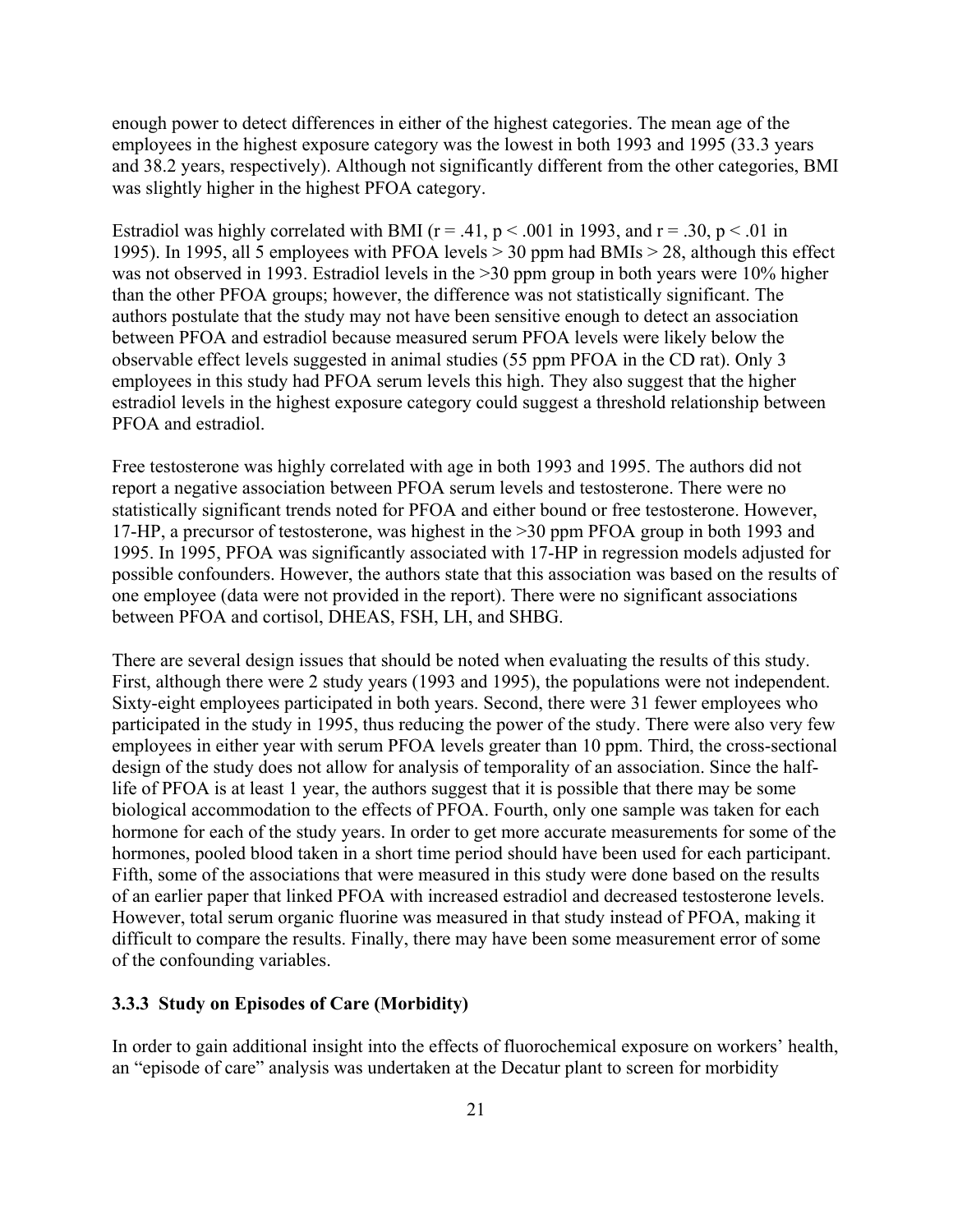outcomes that may be associated with long-term, high exposure to fluorochemicals (Olsen et al., 2001g). An "episode of care" is a series of health care services provided from the start of a particular disease or condition until solution or resolution of that problem. Episodes of care were identified in employees' health claims records using Clinical Care Groups (CCG) software. All inpatient and outpatient visits to health care providers, procedures, ancillary services and prescription drugs used in the diagnosis, treatment, and management of over 400 diseases or conditions were tracked.

Episodes of care were analyzed for 652 chemical employees and 659 film plant employees who worked at the Decatur plant for at least 1 year between January 1, 1993 and December 31, 1998. Based on work history records, employees were placed into different comparison groups: Group A consisted of all film and chemical plant workers; Group B had employees who only worked in either the film or chemical plant; Group C consisted of employees who worked in jobs with high POSF exposures; and Group D had employees who worked in high exposures in the chemical plant for 10 years or more prior to the onset of the study. Film plant employees were considered to have little or no fluorochemical exposure, while chemical plant employees were assumed to have the highest exposures.

Ratios of observed to expected episodes of care were calculated for each plant. Expected numbers were based on 3M's employee population experience using indirect standardization techniques. A ratio of the chemical plant's observed to expected experience divided by the film plant's observed to expected experience was calculated to provide a relative risk ratio for each episode of care (RREpC). For each RREpC, 95% confidence intervals were calculated. Episodes of care that were of greatest interest were those which had been reported in animal or epidemiologic literature on PFOS and PFOA: liver and bladder cancer, endocrine disorders involving the thyroid gland and lipid metabolism, disorders of the liver and biliary tract, and reproductive disorders.

The only increased risk of episodes for these conditions of a priori interest were for neoplasms of the male reproductive system and for the overall category of cancers and benign growths (which included cancer of the male reproductive system). There was an increased risk of episodes for the overall cancer category for all 4 comparison groups. The risk ratio was greatest in the group of employees with the highest and longest exposures to fluorochemicals ( $RREpC = 1.6$ , 95% CI  $= 1.2 - 2.1$ ). Increased risk of episodes in long-time, high-exposure employees also was reported for male reproductive cancers ( $RREpC = 9.7$ ,  $95\%$  CI = 1.1 - 458). It should be noted that the confidence interval is very wide for male reproductive cancers and the sub-category of prostate cancer. Five episodes of care were observed for reproductive cancers in chemical plant employees (1.8 expected), of which 4 were prostate cancers ( $RREpC = 8.2$ ,  $95\% CI = 0.8 - 399$ ). One episode of prostate cancer was observed in film plant employees (3.4 expected). This finding should be noted because an excess in prostate cancer mortality was observed in the Cottage Grove plant mortality study when there were only 2 exposure categories (chemical division employees and non-chemical division employees). The update of the study sub-divided the chemical plant employees and did not corroborate this finding when exposures were divided into definitely exposed and probably exposed employees.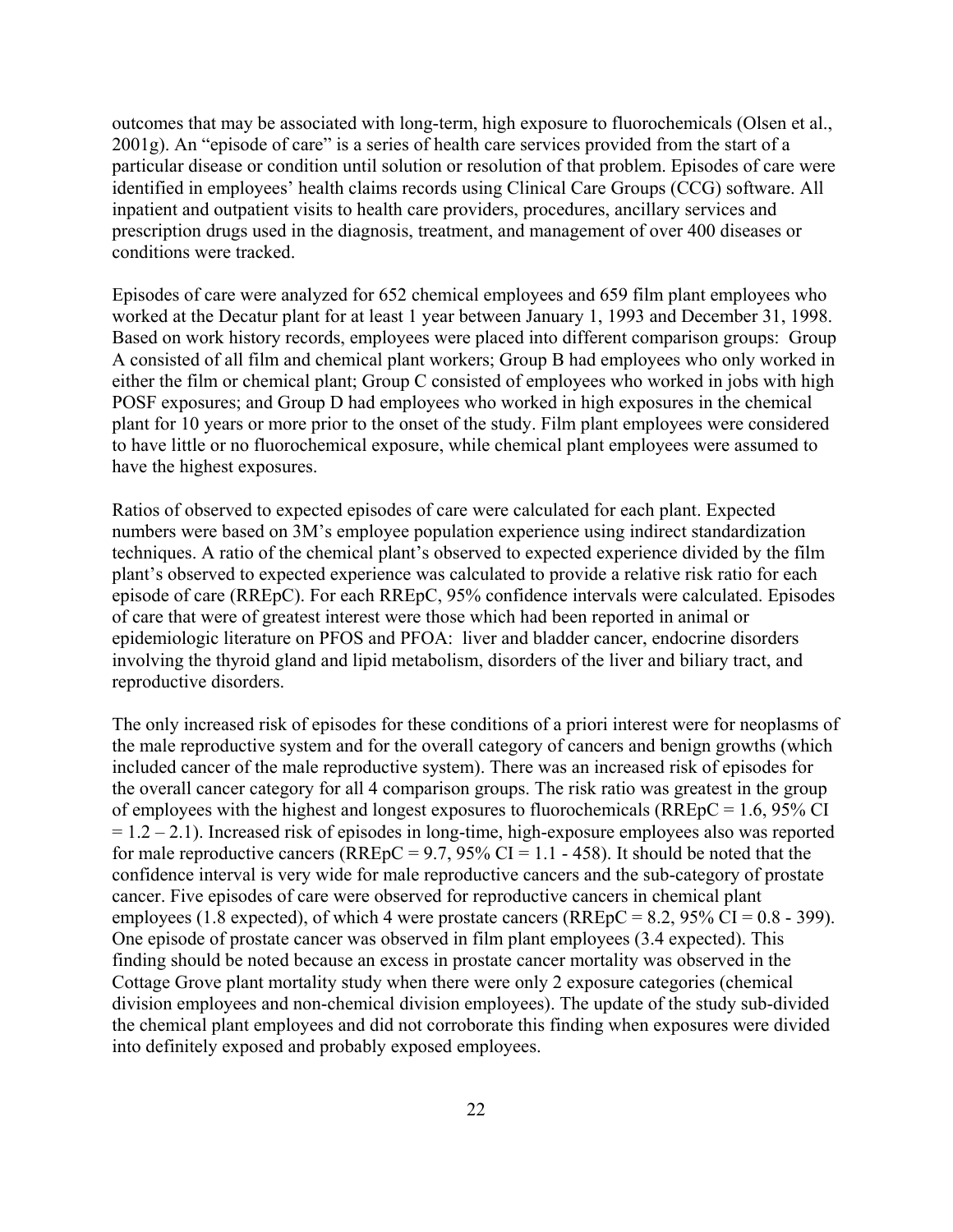There was an increased risk of episodes for neoplasms of the gastrointestinal tract in the high exposure group ( $RREpC = 1.8$ , 95%  $CI = 1.2 - 3.0$ ) and the long-term employment, high exposure group (RREpC = 2.9, 95% CI =  $1.7 - 5.2$ ). Most of the episodes were attributable to benign colonic polyps. Similar numbers of episodes were reported in film and chemical plant employees.

In the entire cohort, only 1 episode of care was reported for liver cancer (0.6 expected) and 1 for bladder cancer (1.5 expected). Both occurred in film plant employees. Only 2 cases of cirrhosis of the liver were observed (0.9 expected), both in the chemical plant. There was a greater risk of lower urinary tract infections in chemical plant employees, but they were mostly due to recurring episodes of care by the same employees. It is difficult to draw any conclusions about these observations, given the small number of episodes reported.

Chemical plant employees in the high exposure, long-term employment group were  $2\frac{1}{2}$  times more likely to seek care for disorders of the biliary tract than their counterparts in the film plant  $(RREpC = 2.6, 95\% CI = 1.2 - 5.5)$ . Eighteen episodes of care were observed in chemical plant employees and 14 in film plant workers. The sub-categories that influenced this observation were episodes of cholelithiasis with acute cholecystitis and cholelithiasis with chronic or unspecified cholecystitis. Most of the observed cases occurred in chemical plant employees.

Risk ratios of episodes of care for endocrine disorders, which included sub-categories of thyroid disease, diabetes, hyperlipidemia, and other endocrine or nutritional disorders, were not elevated in the comparison groups. Conditions which were not identified a priori but which excluded the null hypothesis in the 95% confidence interval for the high exposure, long-term employment group included: disorders of the pancreas, cystitis, and lower urinary tract infections.

The results of this study should only be used for hypothesis generation. Although the episode of care design allowed for a direct comparison of workers with similar demographics but different exposures, there are many limitations to this design. The limitations include: 1) episodes of care are reported, not disease incidence, 2) the data are difficult to interpret because a large RREpC may not necessarily indicate high risk of incidence of disease, 3) many of the risk ratios for episodes of care had very wide confidence intervals, thereby providing unstable results, 4) the analysis was limited to 6 years, 5) the utilization of health care services may reflect local medical practice patterns, 6) individuals may be counted more than once in the database because they can be categorized under larger or smaller disease classifications, 7) episodes of care may include the same individual several times, 8) not all employees were included in the database, such as those on long-term disability, 9) the analysis may be limited by the software used, which may misclassify episodes of care, 10) the software may assign 2 different diagnoses to the same episode, and 11) certain services, such as lab procedures may not have been reported in the database.

#### **3.3.4 Medical Surveillance Studies from the Antwerp and Decatur Plants**

A cross-sectional analysis of the data from the 2000 medical surveillance program at the Decatur and Antwerp plants was undertaken to determine if there were any associations between PFOA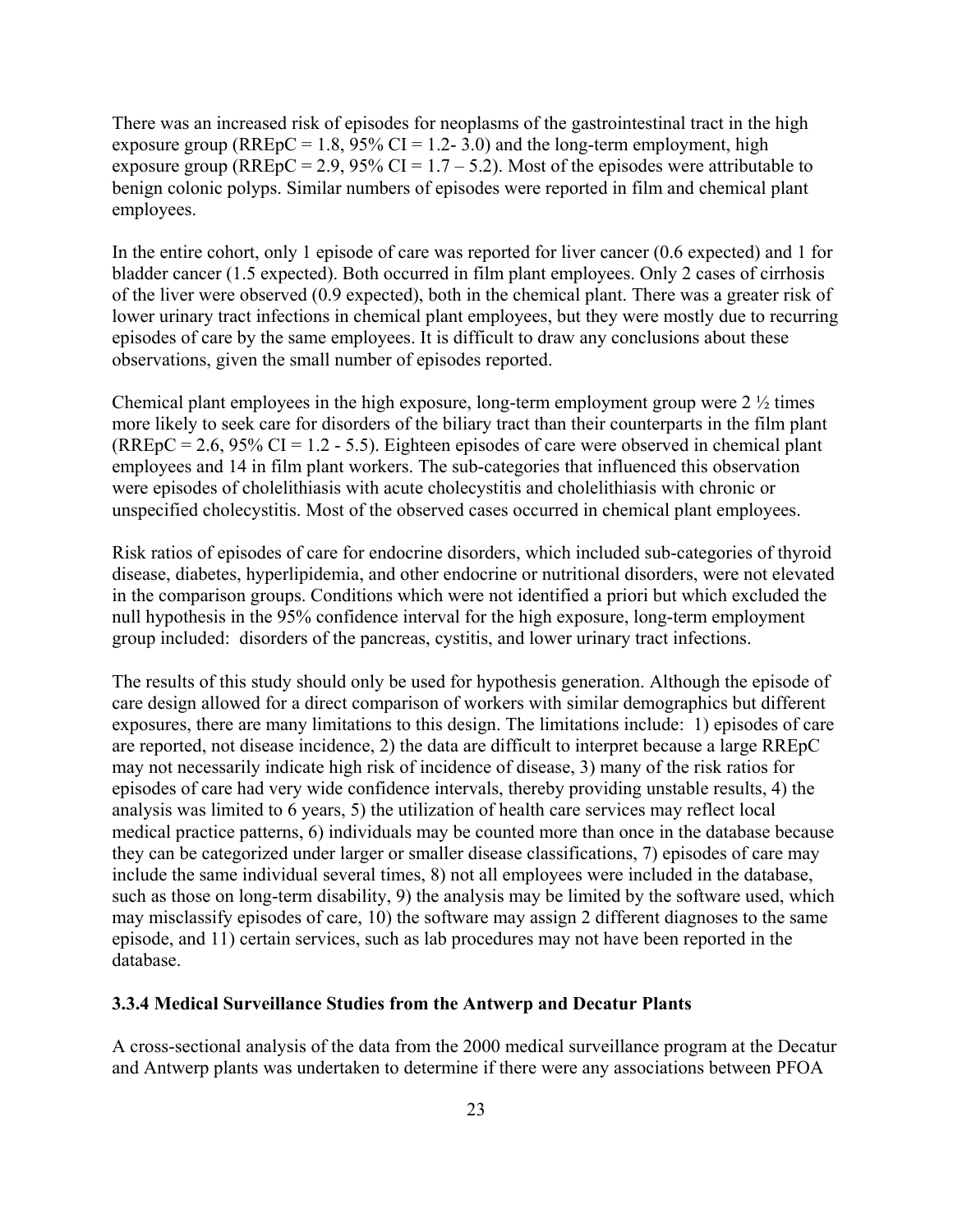and hematology, clinical chemistries, and hormonal parameters of volunteer employees (Olsen, et al., 2001e). The data were analyzed for all employees from both plant locations. Mean PFOA serum levels were 1.03 ppm for all male employees at the Antwerp plant and 1.90 ppm for all male employees at the Decatur plant. Male production employees at the Decatur plant had significantly higher ( $p < .05$ ) mean serum levels (2.34 ppm) than those at the Antwerp plant (1.28 ppm). Non-production employees at both plants had mean levels below 1 ppm. PFOA serum levels were higher than the PFOS serum values at both plants, especially the Decatur plant where serum levels are higher overall. In addition, values for total organic fluorine were even higher than the PFOA levels.

Multivariable regression analyses were conducted to adjust for possible confounders that may affect the results of the clinical chemistry tests. The following variables were included: production job (yes or no), plant, age, body mass index (BMI), cigarettes/day, drinks/day and years worked at the plant. A positive significant association was reported between PFOA and cholesterol ( $p = .05$ ) and PFOA and triglycerides ( $p = .002$ ). Age was also significant in both analyses. Alcohol consumed per day was significant in the cholesterol model, while BMI and cigarettes smoked per day was significant for triglycerides. When both PFOA and PFOS were included in the analyses, neither reached statistical significance in the cholesterol model, while PFOA remained significant ( $p = .02$ ) in the triglycerides model. HDL was negatively associated with PFOA ( $p = .04$ ) and remained significant ( $p = .04$ ) when both PFOA and PFOS were included in the model. A positive association  $(p = .01)$  between T3 and PFOA was also observed and remained statistically significant  $(p = .05)$  when PFOS was included in the model. BMI, cigarettes/day, alcohol/day were also significant in the model. None of the other clinical chemistry, thyroid or hematology measures were significantly associated with PFOA in the regression model.

A longitudinal analysis of the above data and previous medical surveillance results was performed to determine whether occupational exposure to fluorochemicals over time is related to changes in clinical chemistry and lipid results in employees of the Antwerp and Decatur facilities (Olsen, et al., 2001f). The clinical chemistries included: cholesterol, HDL, triglycerides, alkaline phosphatase, gamma glutamyl transferase (GGT), aspartate aminotransferase (AST), alanine aminotransferase (ALT), total and direct bilirubin. Medical surveillance data from 1995, 1997, and 2000 were analyzed using multivariable regression. The plants were analyzed using 3 subcohorts that included those who participated in 2 or more medical exams between 1995 and 2000. A total of 175 male employees voluntarily participated in the 2000 surveillance and at least one other. Only 41 employees were participants in all 3 surveillance periods.

When mean serum PFOA levels were compared by surveillance year, PFOA levels in the employees participating in medical surveillance at the Antwerp plant increased between 1994/95 and 1997 and then decreased slightly between 1997 and 2000. At the Decatur plant, PFOA serum levels decreased between 1994/95 and 1997 and then increased between 1997 and 2000. When analyzed using mixed model multivariable regression and combining Antwerp and Decatur employees, there was a statistically significant positive association between PFOA and serum cholesterol ( $p = .0008$ ) and triglycerides ( $p = .0002$ ) over time. When analyzed by plant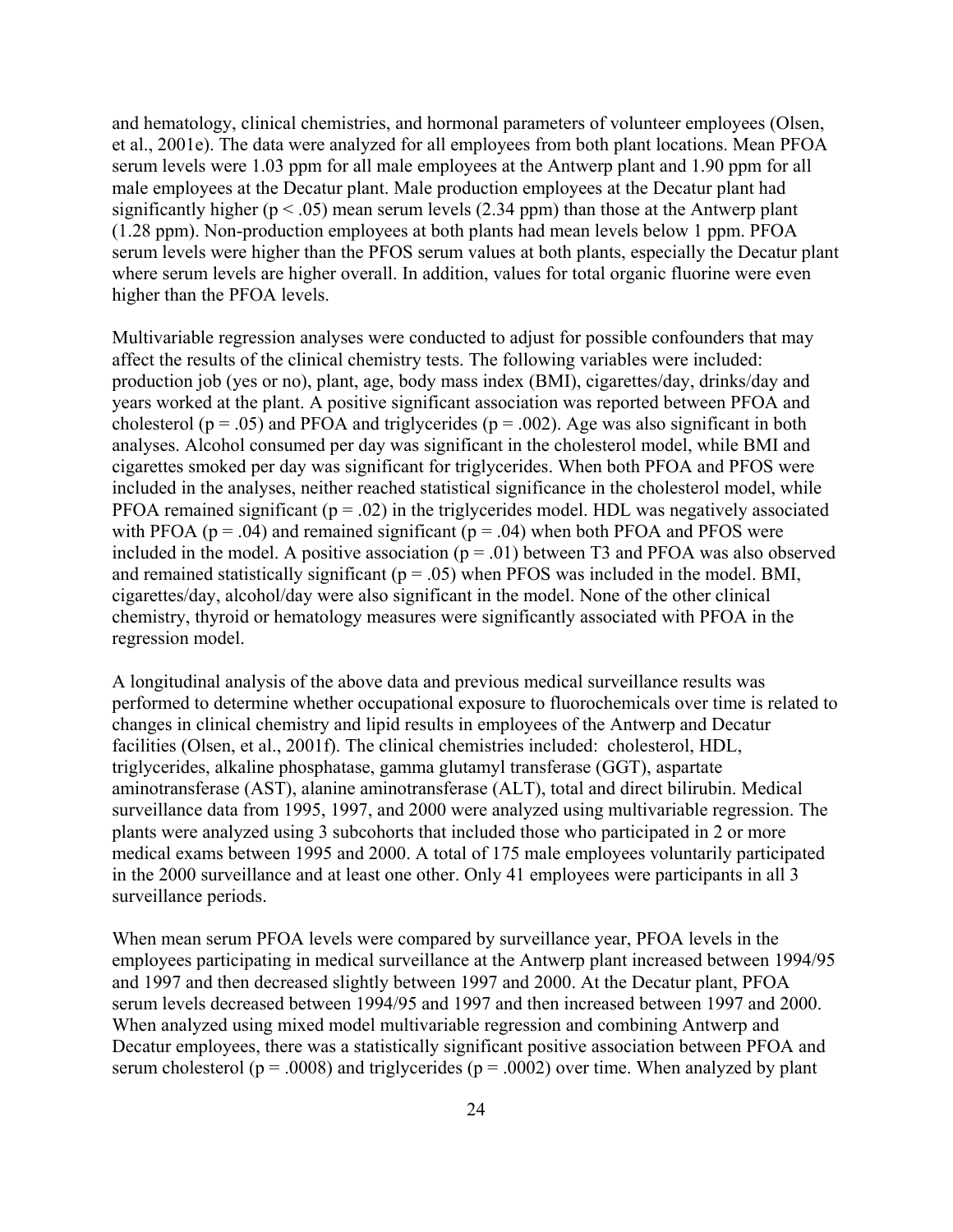and also by subcohort, these associations were limited to the Antwerp employees ( $p = .005$ ) and, in particular, the 21 Antwerp employees who participated in all 3 surveillance years ( $p = .001$ ). However, the association between PFOA and triglycerides was also statistically significant  $(p = .02)$  for the subgroup in which employees participated in biomonitoring in 1994/95 and 2000. There was not a significant association between PFOA and triglycerides among Decatur workers. There were no significant associations between PFOA and changes over time in HDL, alkaline phosphatase, GGT, AST, ALT, total bilirubin, and direct bilirubin.

There are several limitations to the 2000 cross-sectional and longitudinal studies including: 1) serum PFOA levels were significantly higher at the Decatur plant than at the Antwerp plant, 2) all participants were volunteers, 3) there were several consistent differences in clinical chemistry profiles and demographics between employees of the Decatur and Antwerp plants (Antwerp employees as compared to Decatur employees had lower PFOA serum levels, were younger, had lower BMIs, worked fewer years, had higher alcohol consumption, higher mean HDL and bilirubin values, lower mean triglyceride, alkaline phosphatase, GGT, AST, and ALT values, and mean thyroid hormone values tended to be higher), 4) PFOS and other perfluorinated chemicals are also present in these plants, 5) in the cross-sectional study, plant populations cannot be compared because they were placed into quartiles based on PFOS serum distributions only which were different for each subgroup and not applicable to PFOA, 6) only one measurement at a certain point in time was collected for each clinical chemistry test, and 7) PFOA serum levels overall have been increasing over time in these employees. In addition, in the longitudinal study only a small number of employees participated in all 3 sampling periods (24%), different labs and analytical techniques for PFOA were used each year, and female employees could not be analyzed because of the small number of participants.

#### **3.3.5 Medical Surveillance Studies from the Cottage Grove Plant**

A voluntary medical surveillance program was offered to employees of the Cottage Grove, Minnesota plant in 1993, 1995, and 1997 ( $n = 111$ , 80 and 74 employees, respectively) (Olsen, et al., 1998b, Olsen et al., 2000). The clinical chemistry parameters (cholesterol, hepatic enzymes, and lipoprotein levels) used in the longitudinal and cross-sectional studies of the Antwerp and Decatur plants were also used in this study. In addition, in 1997 only, cholecystokinin-33 (CCK) was also measured at the Cottage Grove plant. CCK levels were observed because certain research has suggested that pancreas acinar cell adenomas seen in rats exposed to PFOA may be the result of increased CCK levels (Obourn, et al., 1997).

Only male employees involved in PFOA production were included in the study. Sixty-eight employees were common to the 1993 and 1995 sampling periods, 21 were common between 1995 and 1997, and 17 participated in all three surveillance years. Mean serum PFOA levels and ranges are provided in Table 2 of the Biomonitoring Section of this report. It should be noted that Cottage Grove has the highest serum PFOA levels of the 3 plants studied.

Employees' serum PFOA levels were stratified into 3 categories (<1, 1 - <10, and  $\geq$ 10 ppm), chosen to provide a greater number of employees in the  $\geq 10$  ppm category. As employees' mean serum PFOA levels increased, no statistically significant abnormal liver function tests,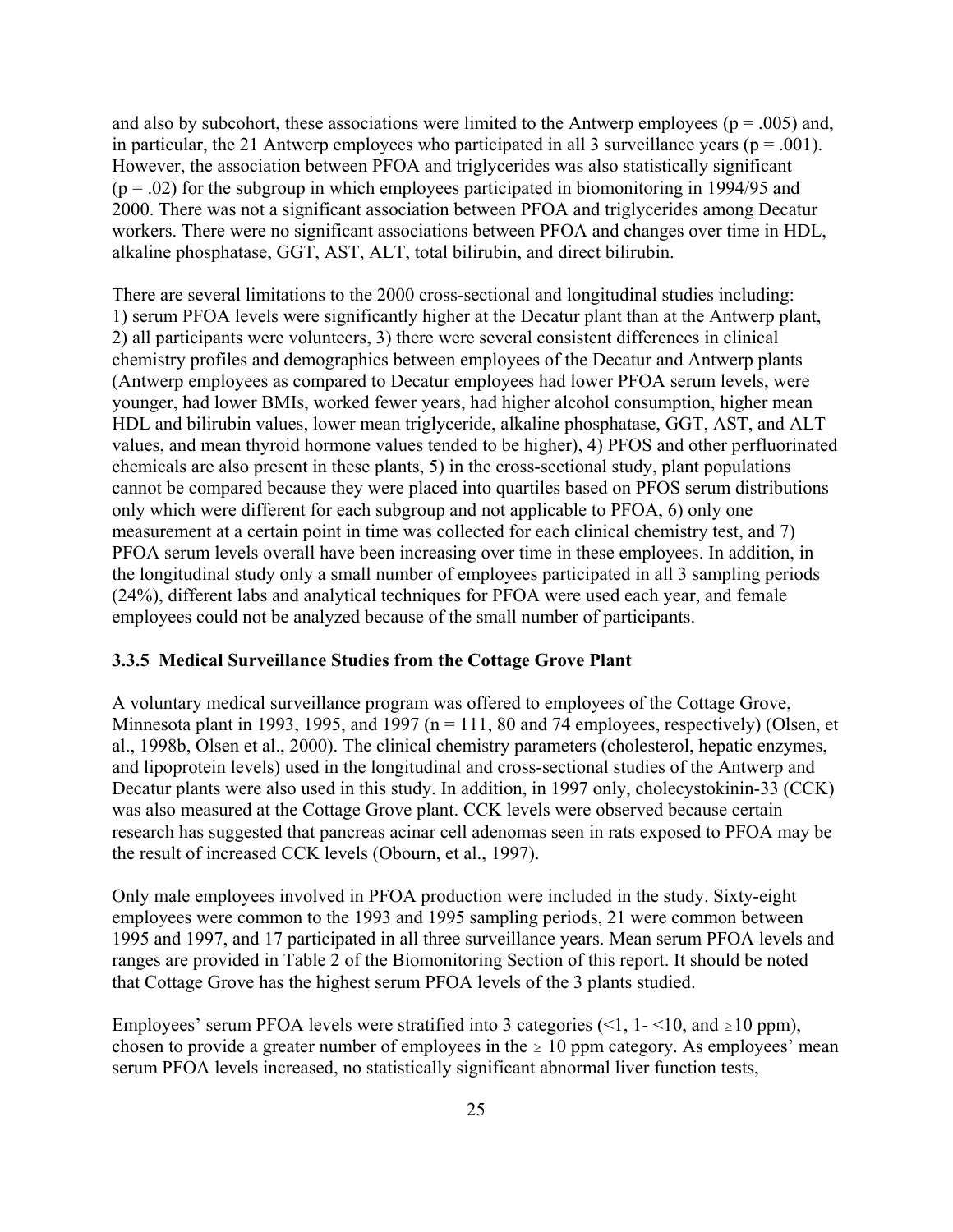hypolipidemia, or cholestasis were observed in any of the sampling years. Multivariable regression analyses controlling for potential confounders (age, alcohol consumption, BMI, and cigarettes smoked) yielded similar results. The authors also reported that renal function, blood glucose, and hematology measures were not associated with serum PFOA levels; however, these data were not provided in the paper.

The mean CCK value reported for the 1997 sample was 28.5 pg/ml (range 8.8 - 86.7 pg/ml). The means in the 2 serum categories  $\leq 10$  ppm were at least 50% higher than in the  $\geq 10$  ppm category. A statistically significant ( $p = .03$ ) negative association between mean CCK levels and the 3 PFOA serum categories was observed. A scatter plot of the natural log of CCK and PFOA shows that all but 2 CCK values are within the assay's reference range of 0 - 80 pg/ml. Both of these employees (CCK values of 80.5 and 86.7 pg/ml) had serum PFOA levels less than 10 ppm (0.6 and 5.6 ppm, respectively). A multiple regression model of the natural log of CCK and serum PFOA levels continued to display a negative association after adjusting for potential confounders.

The cross-sectional design is a limitation of this study. Only 17 subjects were common to all 3 sampling years. In addition, the medical surveillance program is a voluntary one. The participation rate of eligible production employees decreased from approximately 70% in 1993 to 50% in 1997. Also, the laboratory reference range changed substantially for ALT in 1997. Finally, different analytical methods were used to measure serum PFOA. Serum PFOA was determined by electrospray high-performance liquid chromatography/mass spectrometry in 1997, but by thermospray in 1993 and 1995.

An earlier medical surveillance study on workers who were employed in the 1980's was conducted at the Cottage Grove plant; however, total serum fluorine was measured instead of PFOA (Gilliland and Mandel, 1996). Based on animal studies that reported that animals exposed to PFOA develop hepatomegaly and alterations in lipid metabolism, a cross-sectional, occupational study was performed to determine if similar effects are present in workers exposed to PFOA. In a PFOA production facility, 115 workers were studied to determine whether serum PFOA affected their cholesterol, lipoproteins, and hepatic enzymes. Forty-eight workers who were exposed to PFOA from 1985-1989 were included in the study (96% participation rate). Sixty-five employees who either volunteered or were asked to participate, were included in the unexposed group. These employees were assumed to have little or no PFOA exposure based on their job description. However, when serum levels were analyzed, it was noted that this group of workers had PFOA levels much greater than the general population. Therefore, instead of job categories, total serum fluorine was used to classify workers into exposure groups.

Total serum fluorine was used as a surrogate measure for PFOA. Serum PFOA was not measured, due to the cost of analyzing the samples. Blood samples were analyzed for total serum fluorine, serum glutamyl oxaloacetic transaminase (SGOT or AST), serum glutamyl pyruvic transaminase (SGPT or ALT), gamma glutamyl transferase (GGT), cholesterol, low-density lipoproteins (LDL), and high-density lipoproteins (HDL). All of the participants were placed into five categories of total serum fluorine levels: <1 ppm, 1-3 ppm, >3 - 10 ppm, >10 - 15 ppm, and  $> 15$  ppm. The range of the serum fluorine values was 0 to 26 ppm (mean 3.3 ppm).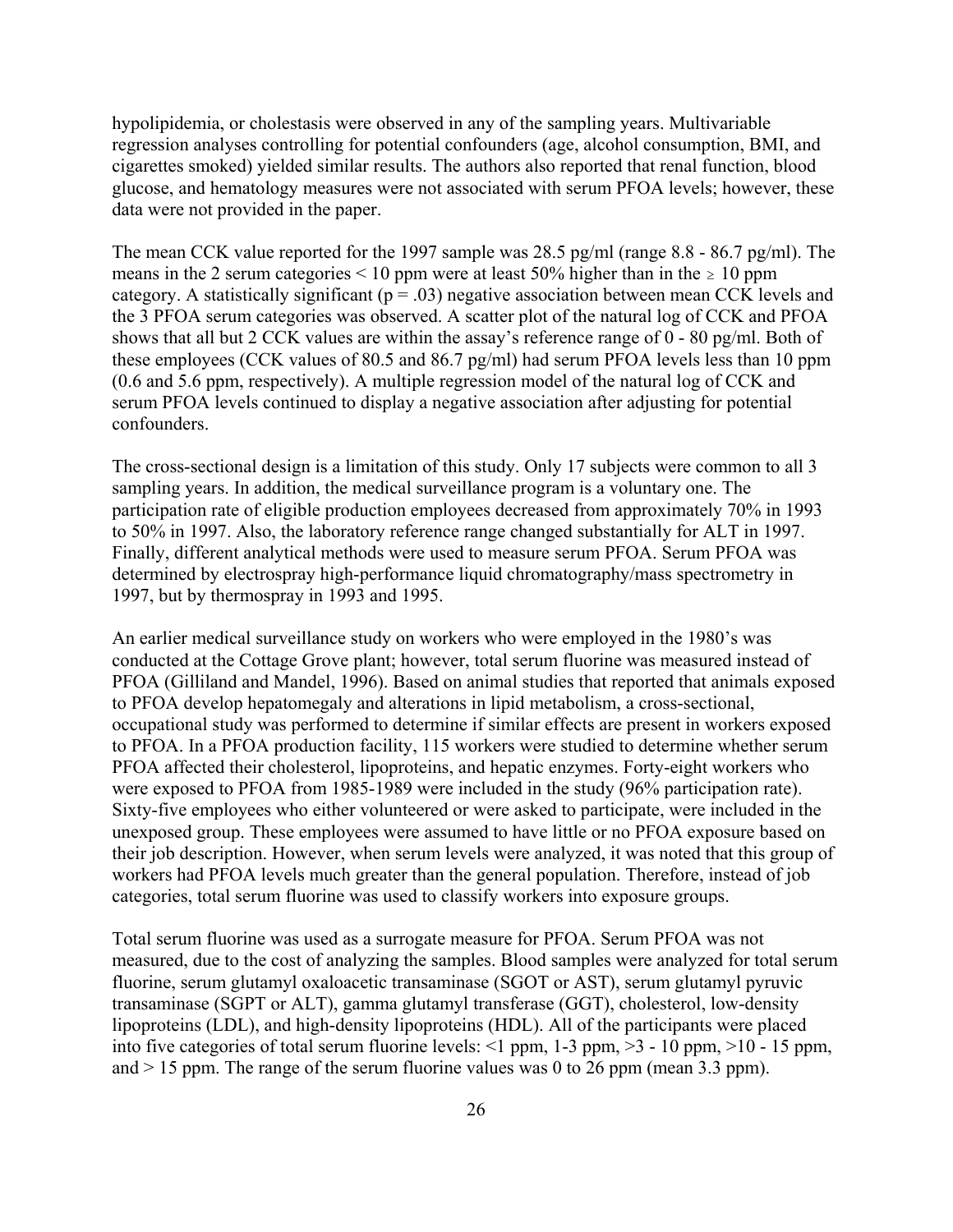Approximately half of the workers fell into the  $> 1 - 3$  ppm category, while 23 had serum levels  $\leq$  1 ppm and 11 had levels  $>$  10 ppm.

There were no significant differences between exposure categories when analyzed using univariate analyses for cholesterol, LDL, and HDL. In the multivariate analysis, there was not a significant association between total serum fluorine and cholesterol or LDL after adjusting for alcohol consumption, age, BMI, and cigarette smoking. There were no statistically significant differences among the exposure categories of total serum fluorine for AST, ALT and GGT. However, increases in AST and ALT occurred with increasing total serum fluorine levels in obese workers (BMI =  $35 \text{ kg/m}^2$ ). This result was not observed when PFOA was measured directly in serum of workers in 1993, 1995, or 1997 surveillance data of employees of the Cottage Grove plant (Olsen, et al., 2000).

Since PFOA was not measured directly and there is no exposure information provided on the employees (e.g. length of employment/exposure), the results of the study provide limited information. The authors state that no adverse clinical outcomes related to PFOA exposure have been observed in these employees; however, it is not clear that there has been follow-up of former employees. In addition, the range of results reported for the liver enzymes were fairly wide for many of the exposure categories, indicating variability in the results. Given that only one sample was taken from each employee, this is not surprising. It would be much more helpful to have several samples taken over time to ensure their reliability. It also would have been interesting to compare the results of the workers who were known to be exposed to PFOA to those who were originally thought not to be exposed to see if there were any differences among the employees in these groups. There were more of the "unexposed" employees ( $n = 65$ ) participating in the study than those who worked in PFOA production  $(n = 48)$ .

#### **3.4 Prenatal Developmental Toxicity Studies in Animals**

Several prenatal developmental toxicity studies of APFO have been conducted. These include two oral studies in rats, one oral study in rabbits, and one inhalation study in rats.

Gortner (1981) administered time-mated Sprague-Dawley rats (22 per group) doses of 0, 0.05, 1.5, 5, and 150 mg/kg/day APFO in distilled water by gavage on gestation days (GD) 6-15. Doses were adjusted according to body weight. Dams were monitored on GD 3-20 for clinical signs of toxicity. Individual body weights were recorded on GD 3, 6, 9, 12, 15, and 20. Animals were sacrificed on GD 20 by cervical dislocation and the ovaries, uteri, and contents were examined for the number of corpora lutea, number of viable and non-viable fetuses, number of resorption sites, and number of implantation sites. Fetuses were weighed and sexed and subjected to external gross necropsy. Approximately one-third of the fetuses were fixed in Bouin's solution and examined for visceral abnormalities by free-hand sectioning. The remaining fetuses were subjected to skeletal examination using alizarin red.

Signs of maternal toxicity consisted of statistically significant reductions in mean maternal body weights on GD 9, 12, and 15 at the high-dose group of 150 mg/kg/day. Mean maternal body weight on GD 20 continued to remain lower than controls, although the difference was not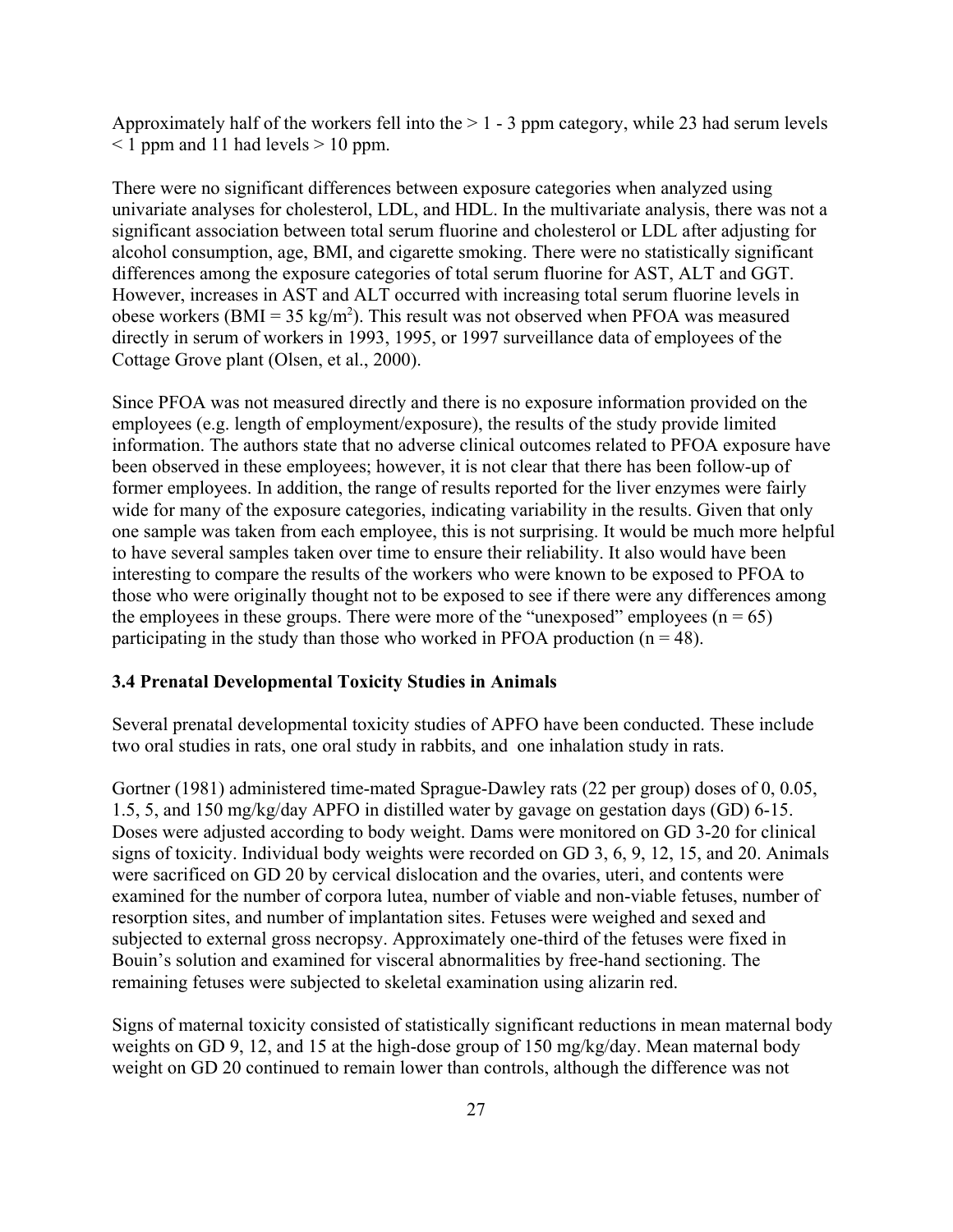statistically significant. Other signs of maternal toxicity that occurred only at the high-dose group included ataxia and death in three rat dams. No other effects were reported. Administration of APFO during gestation did not appear to affect the ovaries or reproductive tract of the dams. Under the conditions of the study, a NOAEL of 5 mg/kg/day and a LOAEL of 150 mg/kg/day for maternal toxicity were indicated.

A significantly higher incidence in fetuses with one missing sternebrae was observed at the highdose group of 150 mg/kg/day; however this skeletal variation also occurred in the controls and the other three dose groups (at similar incidence but lower than the high-dose group) and therefore was not considered to be treatment-related. No significant differences between treated and control groups were noted for other developmental parameters that included the mean number of males and females, total and dead fetuses, the mean number of resorption sites, implantation sites, corpora lutea and mean fetus weights. Likewise, a fetal lens finding initially described as a variety of abnormal morphological changes localized to the area of the embryonal nucleus, was later determined to be an artifact of the free-hand sectioning technique and therefore not considered to be treatment-related. Under the conditions of the study, a NOAEL for developmental toxicity of 150 mg/kg/day (highest dose group) was indicated.

A second oral prenatal developmental toxicity study was conducted in rabbits (Gortner, 1982). Based on the results of a range-finding study, an upper dose level of 50 mg/kg/day was set for the definitive study in which four groups of 18 pregnant New Zealand White rabbits were administered 0, 1.5, 5, and 50 mg/kg/day APFO in distilled water by gavage on gestation days 6- 18. Pregnancy was established in each sexually mature female by iv injection of pituitary lutenizing hormone in order to induce ovulation, followed by artificial insemination with 0.5 ml of pooled semen collected from male rabbits; the day of insemination was designated as day 0 of gestation. A constant dose volume of 1 ml/kg was administered. Individual body weights were measured on GD 3, 6, 9, 12, 15, 18, and 29. The does were observed daily on GD 3-29 for abnormal clinical signs. On GD 29, the does were euthanized and the ovaries, uterus and contents examined for the number of corpora lutea, live and dead fetuses, resorptions and implantation sites. Fetuses were examined for gross abnormalities and placed in a  $37^{\circ}$ C incubator for a 24-hour survival check. Pups were subsequently euthanized and examined for visceral and skeletal abnormalities.

Signs of maternal toxicity consisted of statistically significant transient reductions in body weight gain on GD 6-9 when compared to controls; body weight gains returned to control levels on GD 12-29. Administration of APFO during gestation did not appear to affect the ovaries or reproductive tract contents of the does. No clinical or other treatment-related signs were reported. Under the conditions of the study, a NOAEL of 50 mg/kg/day, the highest dose tested, for maternal toxicity was indicated.

No significant differences were noted between controls and treated groups for the number of males and females, dead or live fetuses, and fetal weights. Likewise, there were no significant differences reported for the number of resorption and implantation sites, corpora lutea, the conception incidence, abortion rate, or the 24-hour mortality incidence of the fetuses. Gross necropsy and skeletal/visceral examinations were unremarkable. The only sign of developmental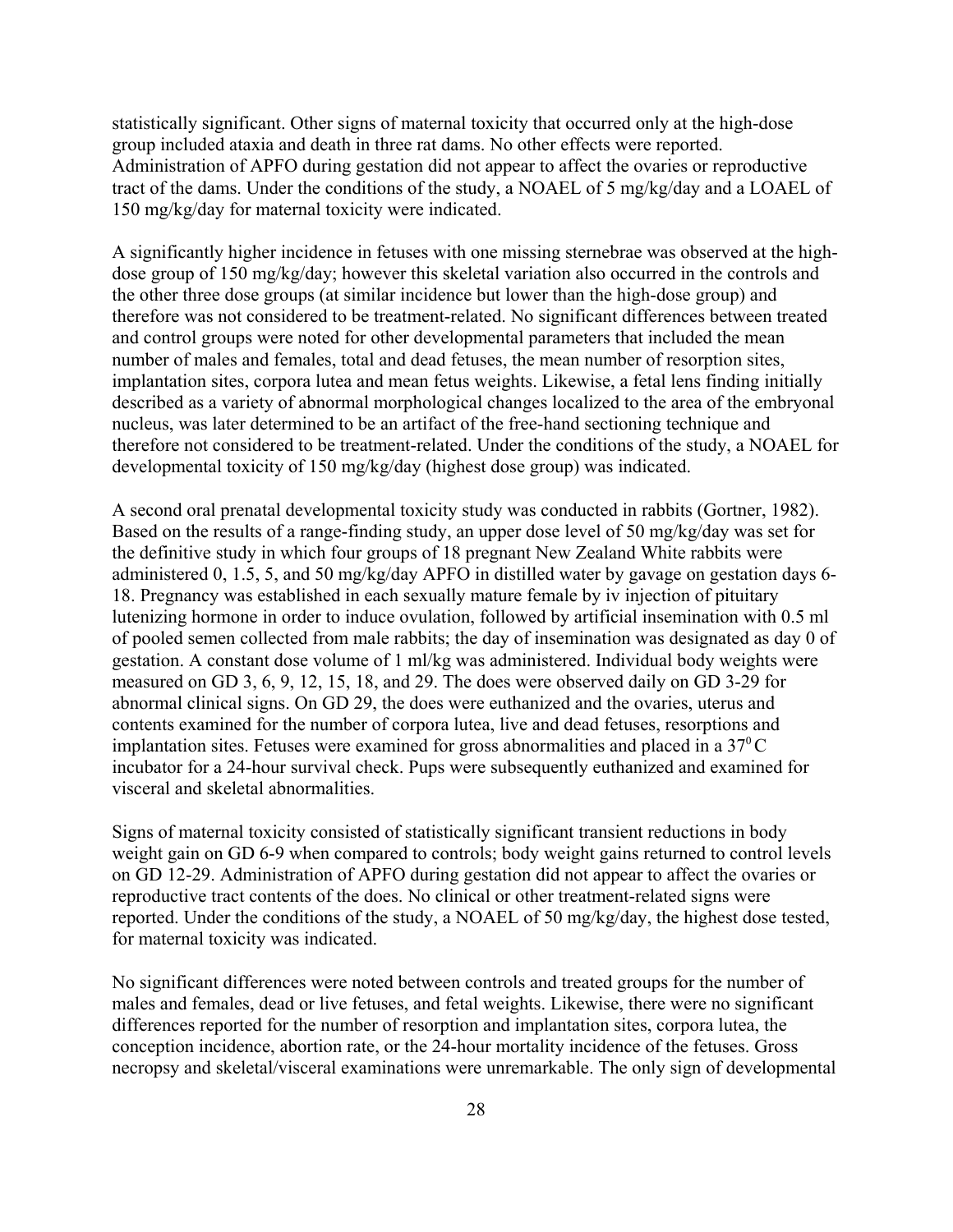toxicity consisted of a dose-related increase in a skeletal variation, extra ribs or  $13<sup>th</sup>$  rib, with statistical significance at the high-dose group (38% at 50 mg/kg/day, 30% at 5 mg/kg/day, 20% at 1.5 mg/kg/day, and 16 % at 0 mg/kg/day). A statistically significant increase in  $13<sup>th</sup>$  ribsspurred occurred in the mid-dose group of 5 mg/kg/day; however, the biological significance of this effect is uncertain since in both the high- and low-dose groups, this effect occurred at the same rate and was not statistically significantly different from controls. Therefore, under the conditions of the study, a LOAEL for developmental toxicity of 50 mg/kg/day (highest dose group) was indicated.

Staples et al. (1984) also conducted a developmental toxicity study of APFO. The study design consisted of an inhalation and an oral portion, each with two trials or experiments. In the first trial the dams were sacrificed on GD 21; while in the second trial, the dams were allowed to litter and the pups were sacrificed on day 35-post partum. For the inhalation portion of the study, the two trials consisted of 12 pregnant Sprague-Dawley rats per group exposed to 0, 0.1, 1, 10, and 25 mg/m<sup>3</sup> APFO for 6 hours/day, on GD 6-15. In the oral portion of the study, 25 and 12 Sprague-Dawley rats for the first and second trials, respectively, were administered 0 and 100 mg/kg/day APFO in corn oil by gavage on GD 6-15. For both routes of administration, females were mated on an as-needed basis and when the number of mated females was bred, they were ranked within breeding days by body weight and assigned to groups by rotation in order of rank. Finally, two additional groups (six dams per group) were added to each trial that was pair-fed to the 10 and 25 mg/m<sup>3</sup> groups.

For trial one, the dams were weighed on GD 1, 6, 9, 13, 16, and 21 and observed daily for abnormal clinical signs. On GD 21, the dams were sacrificed by cervical dislocation and examined for any gross abnormalities, liver weights were recorded and the reproductive status of each animal was evaluated. The ovaries, uterus and contents were examined for the number of corpora lutea, live and dead fetuses, resorptions and implantation sites. Pups (live and dead) were counted, weighed and sexed and examined for external, visceral, and skeletal alterations. The heads of all control and high-dosed group fetuses were examined for visceral alterations as well as macro- and microscopic evaluation of the eyes.

For trial two, in which the dams were allowed to litter, the procedure was the same as that for trial one up to GD 21. Two days before the expected day of parturition, each dam was housed in an individual cage. The date of parturition was noted and designated Day 1 PP. Dams were weighed and examined for clinical signs on Days 1, 7, 14, and 22 PP. On Day 23 PP all dams were sacrificed. Pups were counted, weighed, and examined for external alterations. Each pup was subsequently weighed and inspected for adverse clinical signs on Days 4, 7, 14, and 22 PP. The eyes of the pups were also examined on Days 15 and 17 PP for the inhalation portion and on Days 27 and 31 PP for the gavage portion of the study. Pups were sacrificed on Day 35 PP and examined for visceral and skeletal alterations.

In trial one of the inhalation study, treatment-related clinical signs of maternal toxicity occurred at 10 and 25 mg/m<sup>3</sup> and consisted of wet abdomens, chromodacryorrhea, chromorhinorrhea, a general unkempt appearance, and lethargy in four dams at the end of the exposure period (highconcentration group only). Three out of 12 dams died during treatment at 25 mg/m<sup>3</sup> (on GD 12,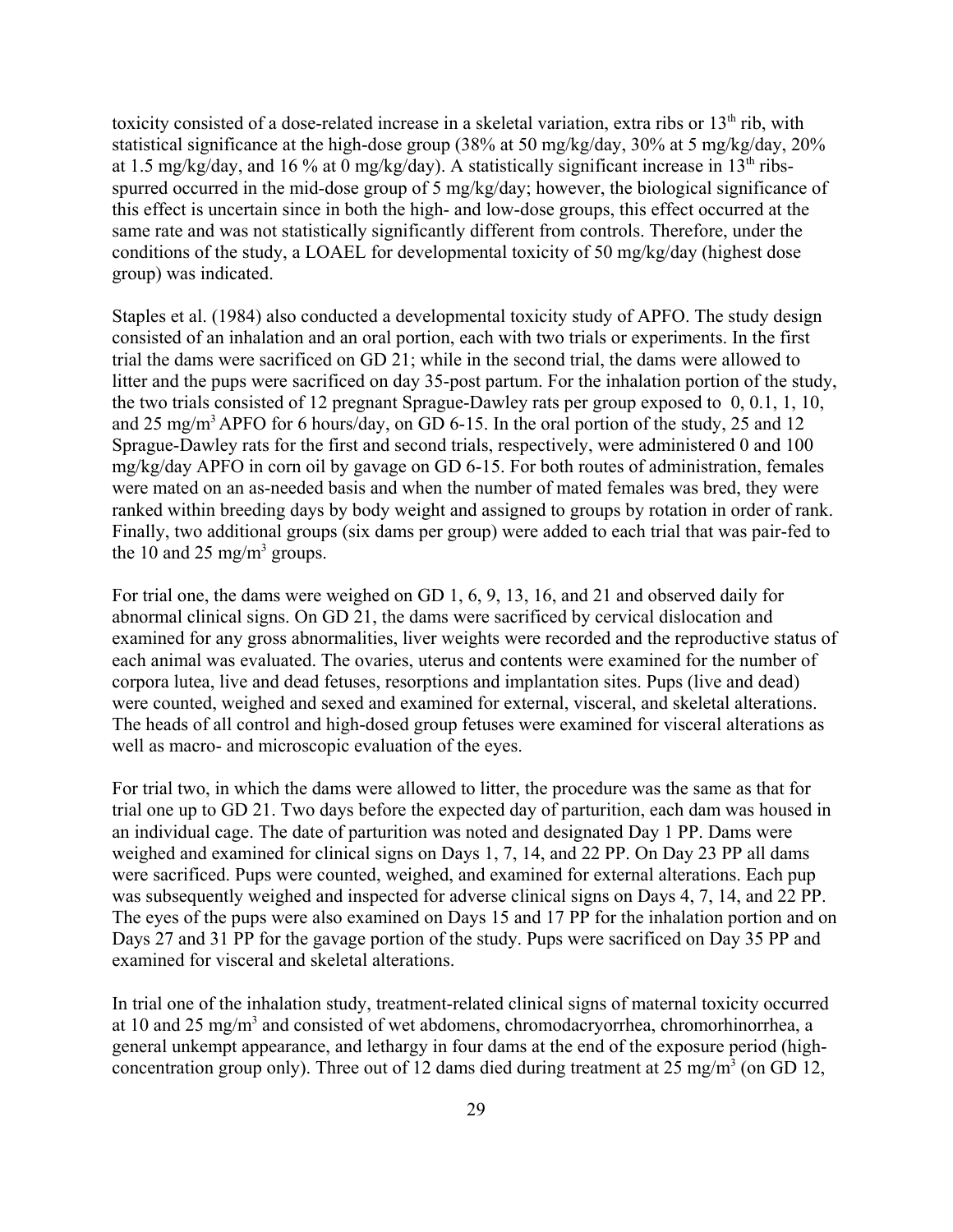13, and 17). Food consumption was significantly reduced at both 10 and 25 mg/m<sup>3</sup>; however, no significant differences were noted between treated and pair-fed groups. Significant reductions in body weight were also observed at these concentrations, with statistical significance at the highconcentration only. Likewise, statistically significant increases in mean liver weights were seen at the high-concentration group. Under the conditions of the study, a NOAEL and LOAEL for maternal toxicity of 1 and 10 mg/m<sup>3</sup>, respectively, were indicated.

No effects were observed on the maintenance of pregnancy or the incidence of resorptions. Mean fetal body weights were significantly decreased in the 25-mg/m<sup>3</sup> groups and in the control group pair-fed 25 mg/m<sup>3</sup>. However, interpretation of the decreased fetal body weight is difficult given the high incidence of mortality in the dams. Under EPA guidance, data at doses exceeding 10% mortality are generally discounted. Under the conditions of the study, a NOAEL and LOAEL for developmental toxicity of 10 and 25 mg/m<sup>3</sup>, respectively, were indicated.

In trial two of the inhalation study, clinical signs of maternal toxicity seen at 10 and 25 mg/m<sup>3</sup> were similar in type and incidence to those described for trial one. Maternal body weight gain during treatment at 25 mg/m<sup>3</sup> was less than controls, although the difference was not statistically significant. In addition, 2 out of 12 dams died during treatment at  $25 \text{ mg/m}^3$ . No other treatmentrelated effects were reported, nor were any adverse effects noted for any of the measurements of reproductive performance. Under the conditions of the study, a NOAEL and LOAEL for maternal toxicity of 1 and 10 mg/m<sup>3</sup>, respectively, were indicated.

Signs of developmental toxicity in this group consisted of statistically significant reductions in pup body weight on Day 1 PP  $(6.1 \text{ g at } 25 \text{ mg/m}^3 \text{ vs. } 6.8 \text{ g in controls})$ . On Days 4 and 22 PP, pup body weights continued to remain lower than controls, although the difference was not statistically significant (Day 4 PP: 9.7 g at 25 mg/m<sup>3</sup> vs.10.3 in controls; Day 22 PP: 49.0 g at 25 mg/m<sup>3</sup> vs. 50.1 in controls). No significant effects were reported following external examination of the pups or with ophthalmoscopic examination of the eyes. Again, interpretation of these effects is problematic given the high incidence of maternal mortality. Under the conditions of the study, a NOAEL and LOAEL for developmental toxicity of 10 and 25 mg/m<sup>3</sup>, respectively, were indicated.

In trial one of the oral study, three out of 25 dams died during treatment of 100 mg/kg APFO during gestation (one death on GD 11; two on GD 12). Clinical signs of maternal toxicity in the dams that died were similar to those seen with inhalation exposure. Food consumption and body weights were reduced in treated animals compared to controls. No adverse signs of toxicity were noted for any of the reproductive parameters such as maintenance of pregnancy or incidence of resorptions. Likewise, no significant differences between treated and control groups were noted for fetal weights, or in the incidences of malformations and variations; nor were there any effects noted following microscopic examination of the eyes.

In trial two of the oral study, similar observations for clinical signs were noted for the dams as in trial one. Likewise, no adverse effects on reproductive performance or in any of the fetal observations were noted.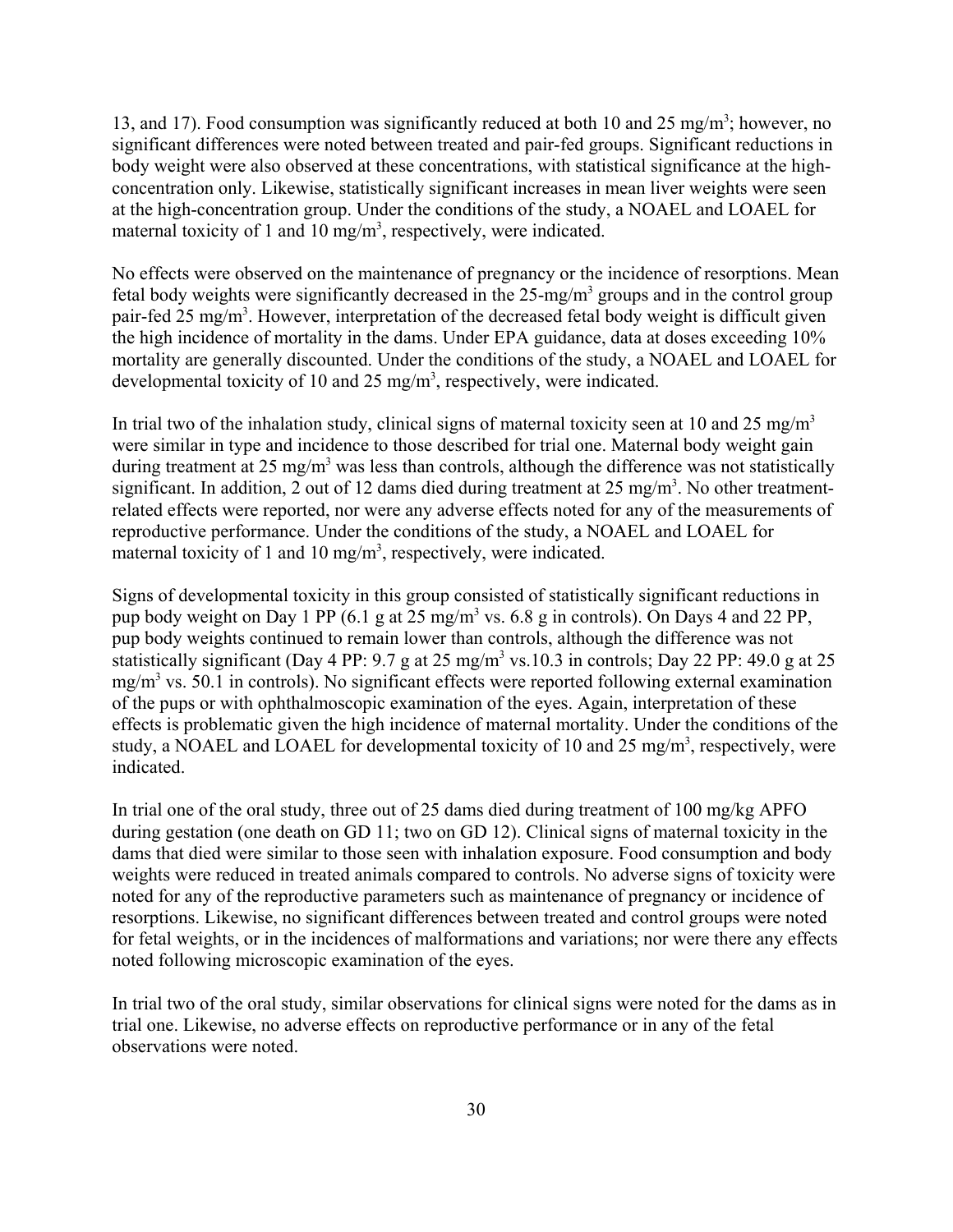#### **3.5 Reproductive Toxicity Studies in Animals**

York (2002) conducted an oral two-generation reproductive toxicity study of APFO, which is summarized below. Although this preliminary risk assessment focuses on developmental toxicity, the summary below of the two generation reproductive toxicity study includes all endpoints.

Five groups of 30 Sprague-Dawley rats per sex per dose group were administered APFO by gavage at doses of 0, 1, 3, 10, and 30 mg/kg/day six weeks prior to and during mating. Treatment of the F0 male rats continued until mating was confirmed, and treatment of the F0 female rats continued throughout gestation, parturition, and lactation.

The F0 animals were examined twice daily for clinical signs, abortions, premature deliveries, and deaths. Body weights of F0 male rats were recorded weekly during the dosage period and then on the day of sacrifice. Body weights of F0 female rats were recorded weekly during the pre- and cohabitation periods and then on gestation days (GD) 0, 7, 10, 14, 18, 21, and 25 (if necessary) and on lactation days (LD) 1, 5, 8, 11, 15, and 22 (terminal body weight). Food consumption values in F0 male rats were recorded weekly during the treatment period, while in F0 female rats, values were recorded weekly during the precohabitation period, on GDs 0, 7, 10, 14, 18, 21, and 25 and on LDs 1, 5, 8, 11, and 15.

Estrous cycling was evaluated daily by examination of vaginal cytology beginning 21 days before the scheduled cohabitation period and continuing until confirmation of mating by the presence of sperm in a vaginal smear or confirmation of a copulatory plug. On the day of scheduled sacrifice, the stage of the estrous cycle was assessed.

For mating, one male rat and one female rat per group were cohabitated for a maximum of 14 days. Female rats with evidence of sperm in a vaginal smear or copulatory plug were designated as GD 0 and assigned to individual housing. Parental females were evaluated for length of gestation, fertility index, gestation index, number and sex of offspring per litter, number of implantation sites, general condition of the dam and litter during the postpartum period, litter size and viability, viability index, lactation index, percent survival, and sex ratio. Maternal behavior of the dams was recorded on LDs 1, 5, 8, 15, and 22.

F0 generation animals were sacrificed by carbon dioxide asphyxiation (day 106 to 110 of the study for male rats, i.e., after completion of the cohabitation period; and LD 22 for female rats), necropsied, and examined for gross lesions. Gross necropsy included examination of external surfaces and orifices, as well as internal examination of tissues and organs. Individual organs were weighed and organ-to-body weight and organ-to-brain weight ratios were calculated for the brain, kidneys, spleen, ovaries, testes, thymus, liver, adrenal glands, pituitary, uterus with oviducts and cervix, left epididymis (whole and cauda), right epididymis, prostate and seminal vesicles, (with coagulating glands and with and without fluid). Tissues retained in neutral buffered 10% formalin for possible histological evaluation included the pituitary, adrenal glands, vagina, uterus, with oviducts, cervix and ovaries, right testis, seminal vesicles, right epididymis, and prostate. Histological examination was performed on tissues from 10 randomly selected rats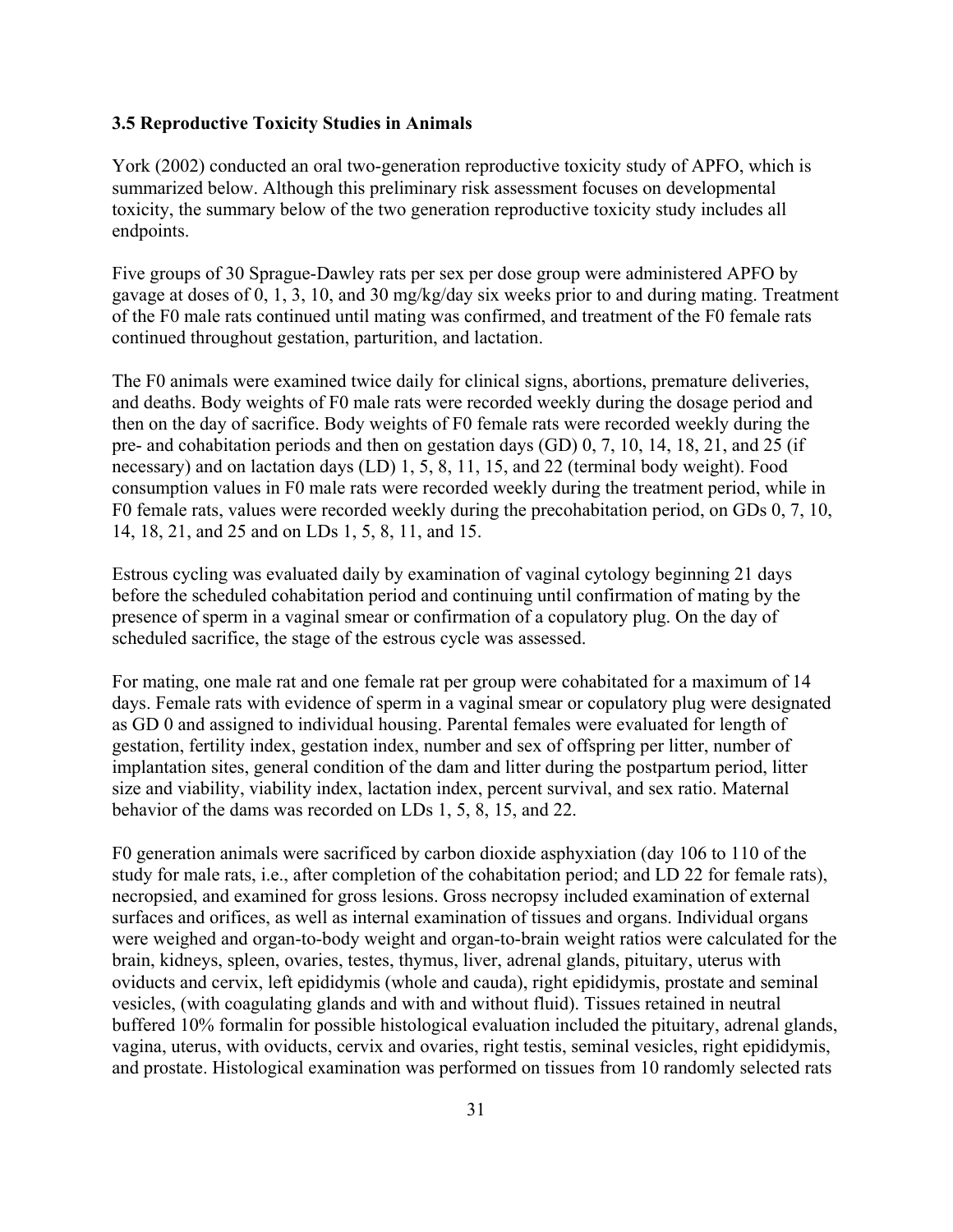per sex from the control and high dosage groups. All gross lesions were examined histologically. All F0 generation rats that died or appeared moribund were also examined.

Histological examination of the reproductive organs in the low- and mid-dose groups was conducted in rats that exhibited reduced fertility by either failing to mate, conceive, sire, or deliver healthy offspring; or for which estrous cyclicity or sperm number, motility, or morphology were altered. Sperm number, motility, and morphology were evaluated in the left cauda epididymis of F0 generation male rats; testicular spermatid concentrations were evaluated in the left testis. The number and distribution of implantation sites were recorded in F0 generation female rats. Rats that did not deliver a litter were sacrificed on GD 25 and examined for pregnancy status. Uteri of apparently nonpregnant rats were examined to confirm the absence of implantation sites. A gross necropsy of the thoracic, abdominal and pelvic viscera was performed. Female rats without a confirmed mating date that did not deliver a litter were sacrificed on an estimated day 25 of gestation.

At scheduled sacrifice, after completion of the cohabitation period in F0 male rats and on LD 22 in F0 female rats, blood samples (10 males and 10 females each for the 10 and 30 mg/kg/day dose groups; 3 males and 3 females for the control group) were collected and frozen for future analysis. The methods section cites that liver samples were also collected, but no other details were provided and the results did not appear to be available at the time of the report.

The F1 generation pups in each litter were counted once daily. The litter sizes were not standardized on day 4. Physical signs (including variations from expected lactation behavior and gross external physical anomalies) were recorded for the pups each day. Pup body weights were recorded on LDs 1, 5, 8, 15 and 22. On LD 12, all F1 generation male pups were examined for the presence of nipples. Pups that died before examination of the litter for pup viability on LD 1 were evaluated for vital status at birth. Pups found dead on LDs 2 to 22 were examined for gross lesions and for the cause of death. All F1 generation rats were weaned on LD 22 based on observed growth and viability of these pups.

At weaning (LD 22), two F1 generation pups per sex per litter per group (60 male and 60 female pups per group) were selected for continued evaluation, resulting in 600 total rats (300 rats per sex) assigned to the five dosage groups. At least two male pups and two female pups per litter, when possible, were selected. F1 generation pups not selected for continued observation for sexual maturation were sacrificed. Three pups per sex per litter were examined for gross lesions. Necropsy included a single cross-section of the head at the level of the frontal-parietal suture and examination of the cross-sectioned brain for apparent hydrocephaly. The brain, spleen and thymus from one of the three selected pups per sex per litter were weighed and the brain, spleen, and thymus from the three selected pups per sex per litter were retained for possible histological evaluation. All remaining pups were discarded without further examination.

The F1 generation rats were given the same dosage level of the test substance and in the same manner as their respective F0 generation sires and dams. Dosages were given once daily, beginning at weaning and continuing until the day before sacrifice. F1 generation female rats were examined for age of vaginal patency, beginning on day 28 postpartum (LD 28). F1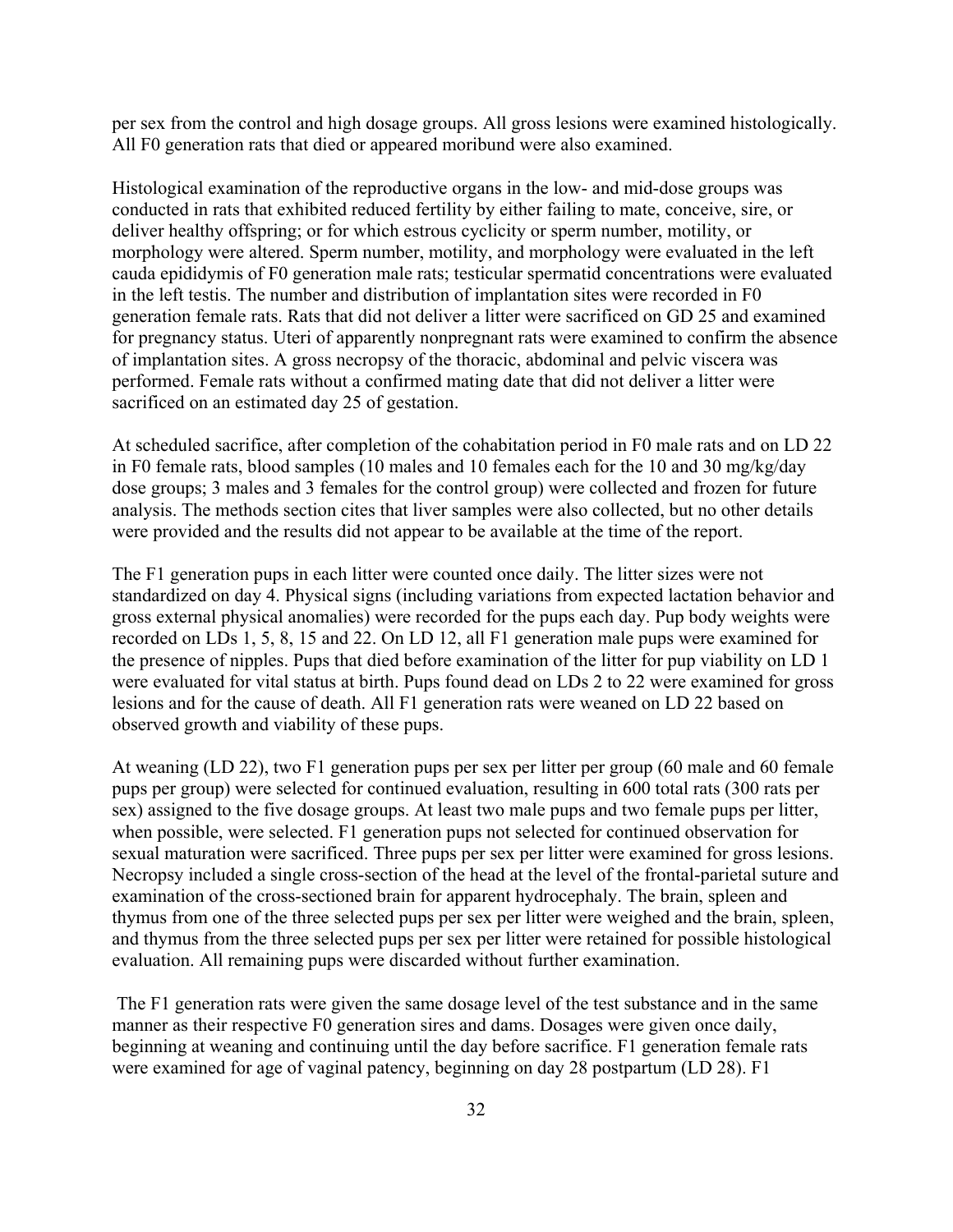generation male rats were evaluated for age of preputial separation, beginning on day 39 postpartum (LD 39). Body weights were recorded when rats reached sexual maturation.

Following sexual maturation, a table of random units was used to select one male and one female per litter per group for continuation through mating to produce the F2 generation. The remaining F1 animals were sacrificed.

Estrous cycling was evaluated daily by examination of vaginal cytology beginning 21 days before the scheduled cohabitation period and continuing until confirmation of mating by the presence of sperm in a vaginal smear or confirmation of a copulatory plug. On the day of scheduled sacrifice, the stage of the estrous cycle was assessed.

A table of random units was used to assign F1 generation rats to cohabitation, one male rat per female rat. If random assignment to cohabitation resulted in the pairing of F1 generation siblings, an alternate assignment was made. The cohabitation period consisted of a maximum of 14 days.

Body weights of the F1 generation male rats were recorded weekly during the postweaning period and on the day of sacrifice. Body weights of the F1 generation female rats were recorded weekly during the postweaning period to cohabitation, and on GDs 0, 7, 10, 14, 18, 21 and 25 (if necessary) and on LDs 1, 5, 8, 11, 15 and 22. Food consumption values for the F1 generation male rats were recorded weekly during the dosage period. Food consumption values for the F1 generation female rats were recorded weekly during the postweaning period to cohabitation, on GDs 0, 7, 10, 14, 18, 21 and 25 and on LDs 1, 5, 8, 11 and 15. Because pups begin to consume maternal food on or about LD 15, food consumption values were not tabulated after LD 15.

At scheduled sacrifice, the F1 animals were subjected to gross necropsy, and selected organs were weighed and examined histologically as described above for the F0 animals. Sperm analyses were also conducted as described for the F0 animals.

F2 generation litters were examined after delivery to identify the number and sex of pups, stillbirths, live births and gross alterations. Each litter was evaluated for viability at least twice each day of the 22-day postpartum period. Dead pups observed at these times were removed from the nesting box. Anogenital distance was measured for all live F2 generation pups on LDs 1 and 22.

Parental Males (F0)

One F0 male rat in the 30 mg/kg/day dose group was sacrificed on day 45 of the study due to adverse clinical signs (emaciation, cold-to-touch, and decreased motor activity). Necroscopic examination in that animal revealed a pale and tan liver, and red testes. All other F0 generation male rats survived to scheduled sacrifice. Statistically significant increases in clinical signs were also observed in male rats in the high-dose group that included dehydration, urine-stained abdominal fur, and ungroomed coat.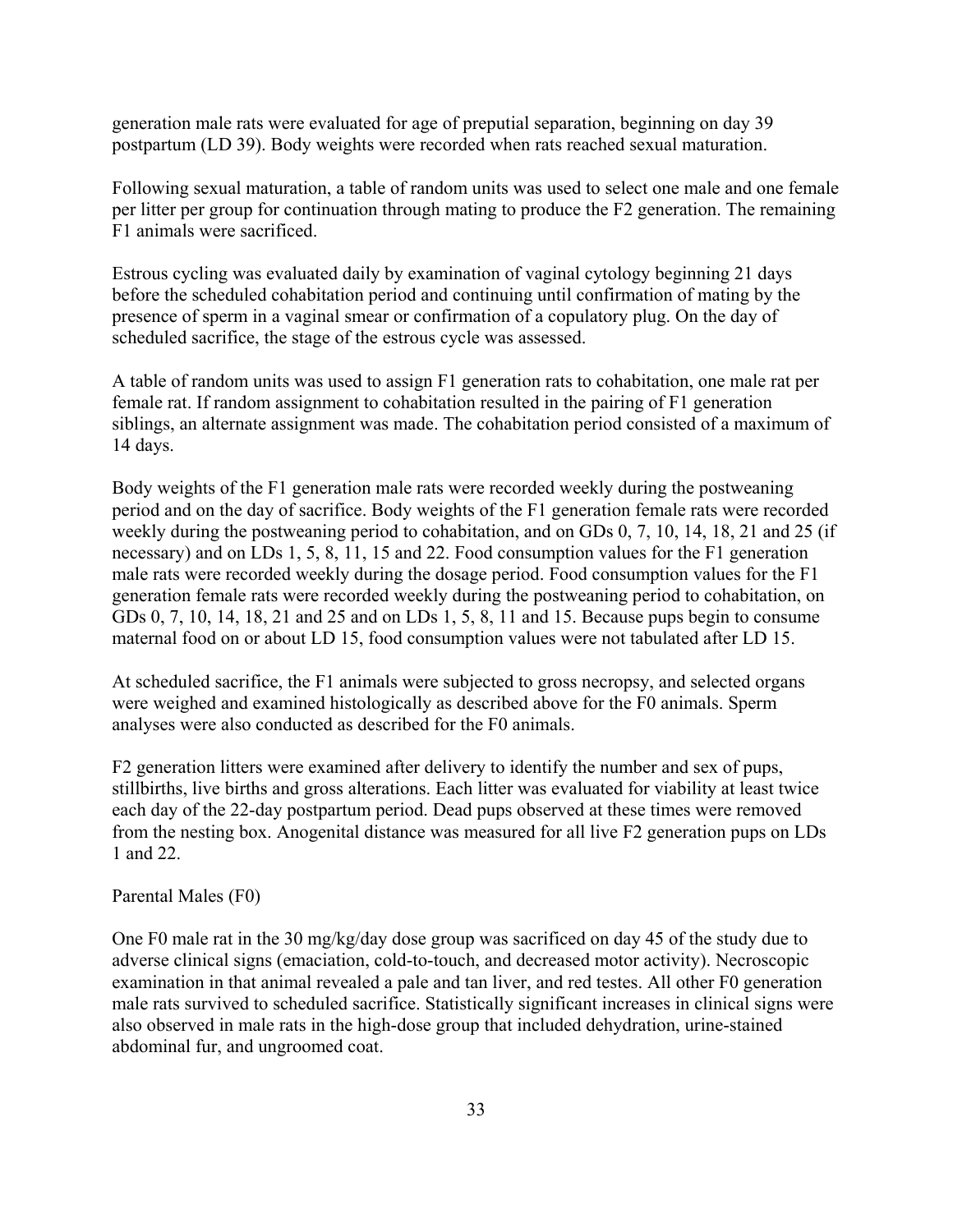Significant reductions in body weight and body weight gain were reported for most of the dosage period and continuing until termination of the study in the 3, 10, and 30 mg/kg/day dose groups. Absolute food consumption values were also significantly reduced during these periods at the 30 mg/kg/day dose group, while significant increases in relative food consumption values were observed in the 3, 10, and 30 mg/kg/day within those same periods.

No treatment-related effects were reported at any dose level for any of the mating and fertility parameters assessed, including numbers of days to inseminate, numbers of rats that mated, fertility index, numbers of rats with confirmed mating dates during the first and second week of cohabitation, and numbers of pregnant rats per rats in cohabitation. At necropsy, none of the sperm parameters evaluated (sperm number, motility, or morphology) were affected by treatment at any dose level.

At necropsy, statistically significant reductions in terminal body weights were seen at 3, 10, and 30 mg/kg/day. Absolute weights of the left and right epididymides, left cauda epididymis, seminal vesicles (with and without fluid), prostate, pituitary, left and right adrenals, spleen, and thymus were also significantly reduced at 30 mg/kg/day. The absolute weight of the seminal vesicles without fluid was significantly reduced in the 10 mg/kg/day dose group. The absolute weight of the liver was significantly increased in all dose-groups. Kidney weights were significantly increased in the 1, 3, and 10 mg/kg/day dose groups, but significantly decreased in the 30 mg/kg/day group. All organ weight-to-terminal body weight and ratios were significantly increased in all treated groups. Organ weight-to-brain weight ratios were significantly reduced for some organs at the high dose group, and significantly increased for other organs among all treated groups.

No treatment-related effects were seen at necropsy or upon microscopic examination of the reproductive organs, with the exception of increased thickness and prominence of the zona glomerulosa and vacuolation of the cells of the adrenal cortex in the 10 and 30 mg/kg/day dose groups.

Serum analysis for the F0 generation males sampled at the end of cohabitation showed that PFOA was present in all samples tested, including controls. Control males had an average concentration of 0.0344+ 0.0148 ppm PFOA. Levels of PFOA found in male sera remained the same between the two dose groups; treated males had  $51.1+9.30$  and  $45.3+12.6$  ppm, respectively for the 10 and 30 mg/kg/day dose groups.

#### Parental Females (F0)

No treatment-related deaths or adverse clinical signs were reported in parental females at any dose level. No treatment-related effects were reported for body weights, body weight gains, and absolute and relative food consumption values.

There were no treatment-related effects on estrous cyclicity, mating or fertility parameters. None of the natural delivery and litter observations were affected by treatment, that is, the numbers of dams delivering litters, the duration of gestation, the averages for implantation sites per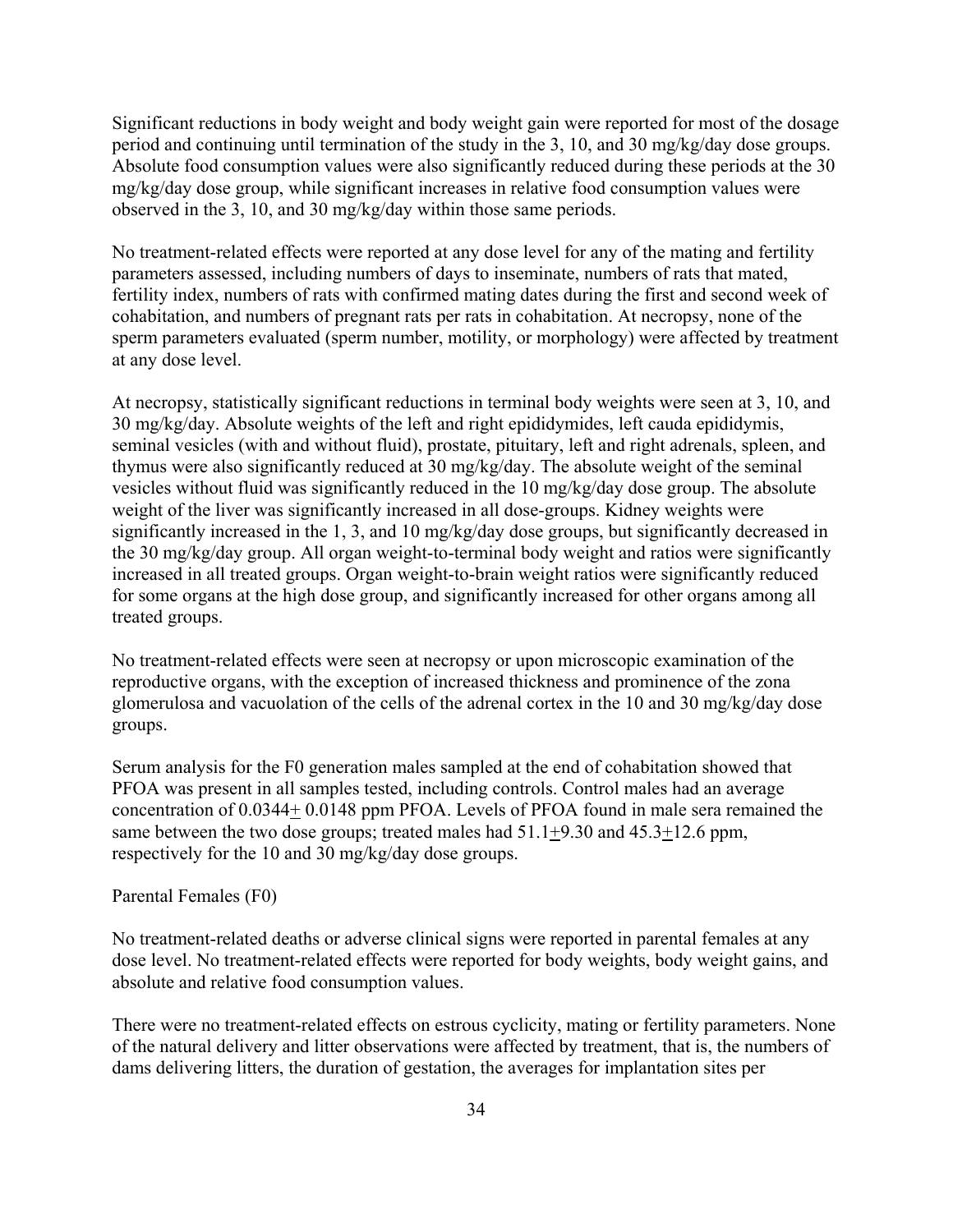delivered litter, the gestation index (number of dams with one or more liveborn pups/number of pregnant rats), the numbers of dams with stillborn pups, dams with all pups dying, liveborn and stillborn pups viability index, pup sex ratios, and mean birth weights were comparable to controls among all treated groups.

Necropsy and histopathological evaluation were also unremarkable. Terminal body weights, organ weights, and organ-to-terminal body weight ratios were comparable to control values for all treated groups, except for kidney and liver weights. The weights of the left and right kidney, and the ratios of these organ weights-to-terminal body weight and of the left kidney weight-tobrain weight were significantly reduced at the highest dose of 30 mg/kg/day. The ratio of liver weights-to-terminal body weight was also significantly reduced at 3 and 10 mg/kg/day.

Results of the serum analysis in F0 generation females sampled on LD 22 showed that PFOA was present in all samples tested, except in controls where the level was below the limits of quantitation (0.00528 ppm). Levels of PFOA found in female sera increased between the two dose groups; treated females had an average concentration of 0.37+0.0805 and 1.02+0.425 ppm, respectively for the 10 and 30 mg/kg/day dose groups.

# F1 Generation

No effects were reported at any dose level for the viability and lactation indices. No differences between treated and control groups were noted for the numbers of pups surviving per litter, the percentage of male pups, litter size and average pup body weight per litter at birth. At 30 mg/kg/day, one pup from one dam died prior to weaning on lactation day 1 (LD1). Additionally, on lactation days 6 and 8, statistically significant increases in the numbers of pups found dead were observed at 3 and 30 mg/kg/day. According to the study authors, this was not considered to be treatment related because they did not occur in a dose-related manner and did not appear to affect any other measures of pup viability including numbers of surviving pups per litter and live litter size at weighing. An independent statistical analysis was conducted by US EPA (2002b). No significant differences were observed between dose groups and the response did not have any trend in dose.

Pup body weight on a per litter basis (sexes combined) was reduced throughout lactation in the 30 mg/kg/day group, and statistical significance was achieved on days 1, 5, and 8. Of the pups necropsied at weaning, no statistically significant, treatment-related differences were observed for the weights of the brain, spleen and thymus and the ratios of these organ weights to the terminal body weight and brain weight.

#### F1 Males

Significant increases in treatment-related deaths (5/60 animals) were reported in F1 males in the high dose group of 30 mg/kg/day between days 2-4 postweaning. One rat was moribund sacrificed on day 39 postweaning and another was found dead on day 107 postweaning.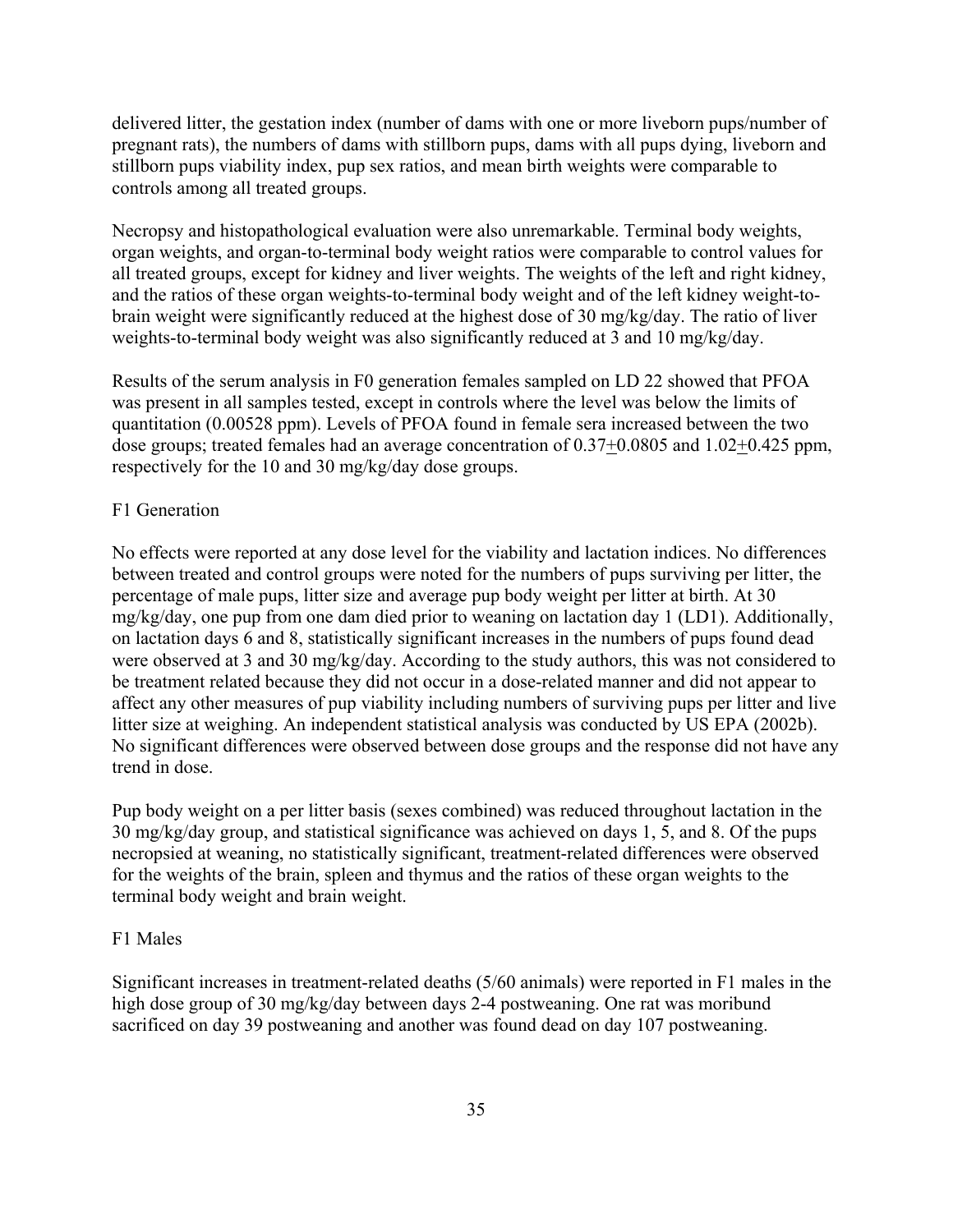Statistically significant increases in clinical signs of toxicity were also observed in F1 males during most of entire postweaning period. These signs included an increased incidence of annular constriction of the tail at all doses, with statistical significance at the 1, 10, and 30 mg/kg/day; a significant increase at 10 and 30 mg/kg/day in the number of male rats that were emaciated; and a significant increase in the incidence of urine-stained abdominal fur, decreased motor activity, and abdominal distention at 30 mg/kg/day.

Body weights and body weight gains were statistically significantly reduced prior to and during cohabitation and during the entire dosing period in all treated groups. Statistically significant reductions in body weights were observed at 10 and 30 mg/kg/day during days 8-15, 22-29, 29- 36, 43-50, and 50-57 postweaning. Body weight gains were also significantly reduced in the 30 mg/kg/day group on days 1-8, 15-22, 36-43, 57-64, and 64-70 postweaning. Statistically significant, dose-related reductions in body weight gains were observed for the entire dosage period (days 1-113 postweaning). Absolute food consumption values were significantly reduced at 10 and 30 mg/kg/day during the entire precohabitation period (days 1-70 postweaning), while relative food consumption values were significantly increased.

Statistically significant ( $p < 0.01$ ) delays in sexual maturation (the average day of preputial separation) were observed in high-dose animals versus concurrent controls (52.2 days of age versus 48.5 days of age, respectively).

No apparent effects were observed on any of the mating or fertility parameters including fertility and pregnancy indices (number of pregnancies per number of rats that mated and rats in cohabitation, respectively), the number of days to inseminate, the number of rats that mated, and the number of rats with confirmed mating dates during the first week. No statistically significant, treatment-related effects were observed on any of the sperm parameters (motility, concentration, or morphology).

Necroscopic examination revealed statistically significant treatment-related effects at 3, 10, and 30 mg/kg/day ranging from tan areas in the lateral and median lobes of the liver to moderate to slight dilation of the pelvis of one or both kidneys.

Statistically significant, dose-related decreases in terminal body weights of parental F1 males were observed in the 1,3,10, and 30 mg/kg/day dose groups. The absolute weights of the liver were significantly increased and the absolute weights of the spleen were significantly decreased at all treated groups. The absolute weights of the left and/or right kidneys were significantly increased in the 1 and 3 mg/kg/day dose groups and significantly decreased in the 30 mg/kg/day dose group. The absolute weight of the thymus was also significantly decreased in the 10 and 30 mg/kg/day dose groups. The absolute weight of the prostate, brain and left adrenal gland were significantly decreased in the 30 mg/kg/day dosage group. The ratios of the weights of the seminal vesicles, with and without fluid, liver and left and right kidneys to the terminal body weights were significantly increased in all treated groups. The ratios of the weights of the left testis, with and without the tunica albuginea and the right testis to the terminal body weight, were significantly increased at 3 mg/kg/day and higher. The ratios of the weights of the left epididymis, left cauda epididymis, right epididymis and brain to the terminal body weight were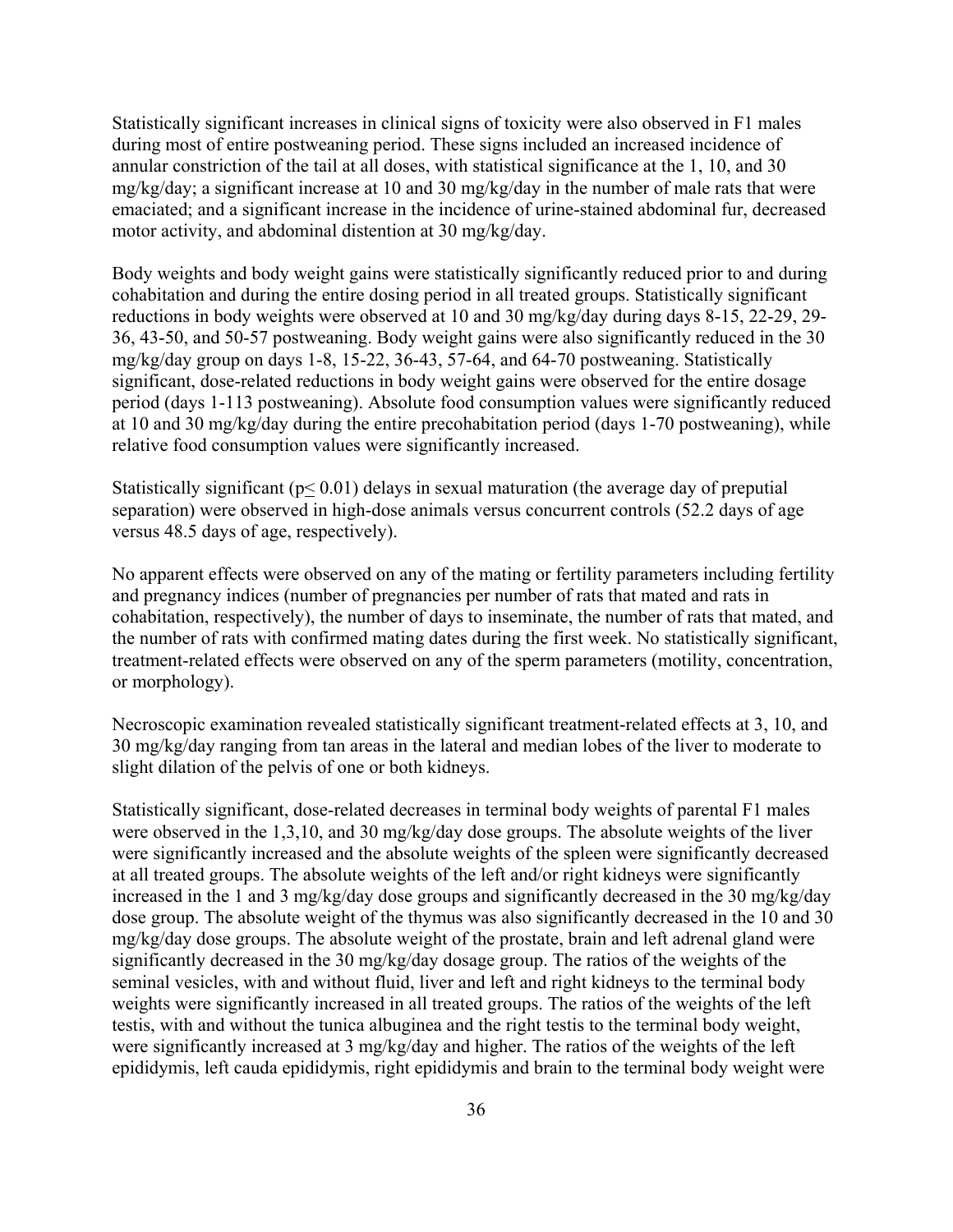significantly increased at 10 mg/kg/day and higher. The ratios of the weight of the seminal vesicles with fluid to the brain weight were increased at 1 mg/kg/day and higher, with statistical significance at 1 and 10 mg/kg/day. The ratios of the liver weight-to-brain weight were significantly increased in the 1 mg/kg/day and higher dosage groups, and the ratios of the left and right kidney weights-to-brain weight were significantly increased in all treated groups. The ratios of the spleen weight-to-brain weight were significantly decreased at 1 mg/kg/day and higher, and the ratios of the thymus weight-to-brain weight were significantly decreased at 10 and 30 mg/kg/day. The ratios of the left and right testes weight-to-brain weight were increased in the 3 mg/kg/day and higher dosage groups. These ratios were significantly increased at 10 mg/kg/day (right testis only) and 30 mg/kg/day.

Histopathologic examination of the reproductive organs was unremarkable; however, treatmentrelated microscopic changes were observed in the adrenal glands of high-dose animals (cytoplasmic hypertrophy and vacuolation of the cells of the adrenal cortex) and in the liver of animals treated with 3, 10, and 30 mg/kg/day (hepatocellular hypertrophy). No other treatmentrelated effects were reported.

#### F1 Females

A statistically significant increase in treatment-related mortality (6/60 animals) was observed in F1 females on postweaning days 2-8 at the highest dose of 30 mg/kg/day. No adverse clinical signs of treatment-related toxicity were reported for any dose level during any time of the study period.

Statistically significant decreases in body weights and body weight gains were observed in highdose animals on days 8, 15, 22, 29, 50, and 57 postweaning, during precohabitation (recorded on the day cohabitation began, when F1 generation rats were 92-106 days of age), and during gestation and lactation. Statistically significant decreases in absolute food consumption were observed during days 1-8, 8-15 postweaning, during precohabitation and during gestation and lactation in animals treated with 30 mg/kg/day. Relative food consumption values were comparable across all treated groups.

Statistically significant ( $p < 0.01$ ) delays in sexual maturation (the average day of vaginal patency) were observed in high-dose animals versus concurrent controls (36.6 days of age versus 34.9 days of age, respectively).

Prior to mating, the study authors noted a statistically significant increase in the average numbers of estrous stages per 21 days in high-dose animals (5.4 versus 4.7 in controls). For this calculation, the number of independent occurrences of estrus in the 21 days of observation was determined. This type of calculation can be used as a screen for effects on the estrous cycle, but a more detailed analysis should then be conducted to determine whether there is truly an effect. 3M Company (2002) recently completed an analysis that showed there were no effects on the estrous cycle; there were no differences in the number of females with > 3 days of estrus or with > 4 days of diestrus in the control and high dose groups. Analyses conducted by the US EPA (2002a) also demonstrated that there were no differences in the estrous cycle among the control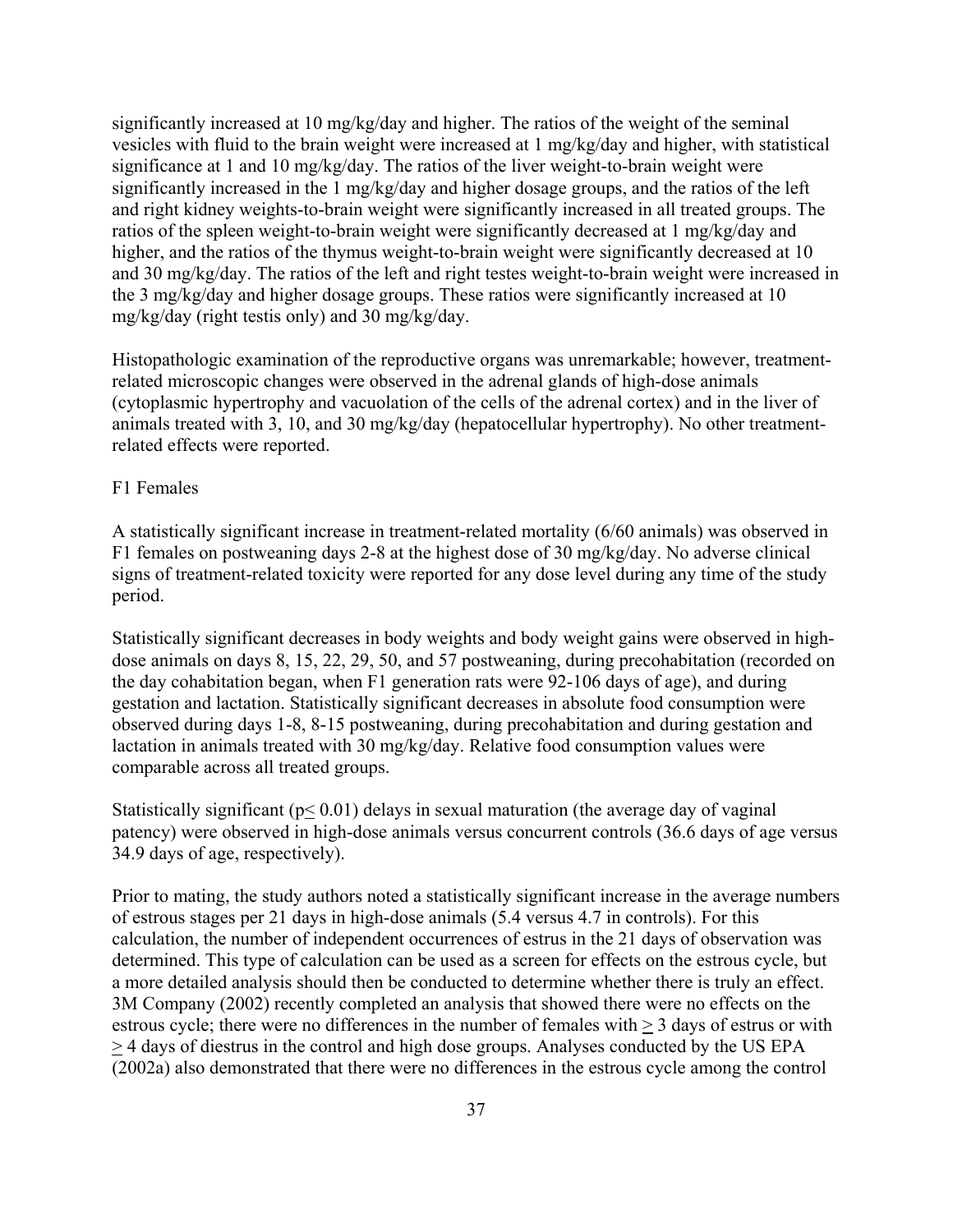and high dose groups. The cycles were evaluated as having either regular 4-5 day cycles, uneven cycling (defined as brief periods with irregular pattern) or periods of prolonged diestrus (defined as 4-6 day diestrus periods) extended estrus (defined as 3 or 4 days of cornified smears), possibly pseudopregnant, (defined as 6-greater days of leukocytes) or persistent estrus (defined as 5-or greater days of cornified smears). The two groups were not different in any of the parameters measured. Thus, the increase in the number of estrous stages per 21 days that was noted by the study authors is due to the way in which the calculation was done, and is not biologically meaningful.

No effects on any of the mating and fertility parameters (numbers of days in cohabitation, numbers of rats that mated, fertility index, rats with confirmed mating dates during the first week of cohabitation and number of rats pregnant per rats in cohabitation).

All natural delivery observations were unaffected by treatment at any dose level. Numbers of dams delivering litters, the duration of gestation, averages for implantation sites per delivered litter, the gestation index (number of dams with one or more liveborn pups/number of pregnant rats), the numbers of dams with stillborn pups, dams with all pups dying and liveborn and stillborn pups were comparable among treated and control groups.

No treatment-related effects were observed on terminal body weights. The absolute weight of the pituitary and the ratios of the pituitary weight-to-terminal body weight and to the brain weight were significantly decreased at 3 mg/kg/day and higher, but did not show a dose-response. No other differences were reported for the absolute weights or ratios for other organs evaluated. No treatment-related effects were reported following necroscopic and histopathologic examinations.

#### F2 Generation

No treatment-related adverse clinical signs were observed at any dose level. Likewise, no treatment-related effects were reported following necroscopic examination, with the exception of no milk in the stomach of the pups that were found dead. The total number of pups found either dead or stillborn did not show a dose-response (3/28, 6/28, 10/28, 10/28, and 6/28 in 0, 1, 3, 10, and 30 mg/kg/day dose groups, respectively; ratios refer to total pups/total number of litters) and therefore were unlikely related to treatment.

No effects were reported at any dose level for the viability and lactation indices. No differences between treated and control groups were noted for the numbers of pups surviving per litter, the percentage of male pups, litter size and average pup body weight per litter when measured on LDs 1, 5, 8, 15, or 22. Anogenital distances measured for F2 male and female pups on LDs 1 and 22 were also comparable among the five dosage groups and did not differ significantly.

Statistically significant increases ( $p \le 0.01$ ) in the number of pups found dead were observed on lactation day 1 in the 3 and 10 mg/kg/day groups. According to the study authors, this was not considered to be treatment related because they did not occur in a dose-related manner and did not appear to affect any other measures of pup viability including numbers of surviving pups per litter and live litter size at weighing. An independent statistical analysis was conducted by US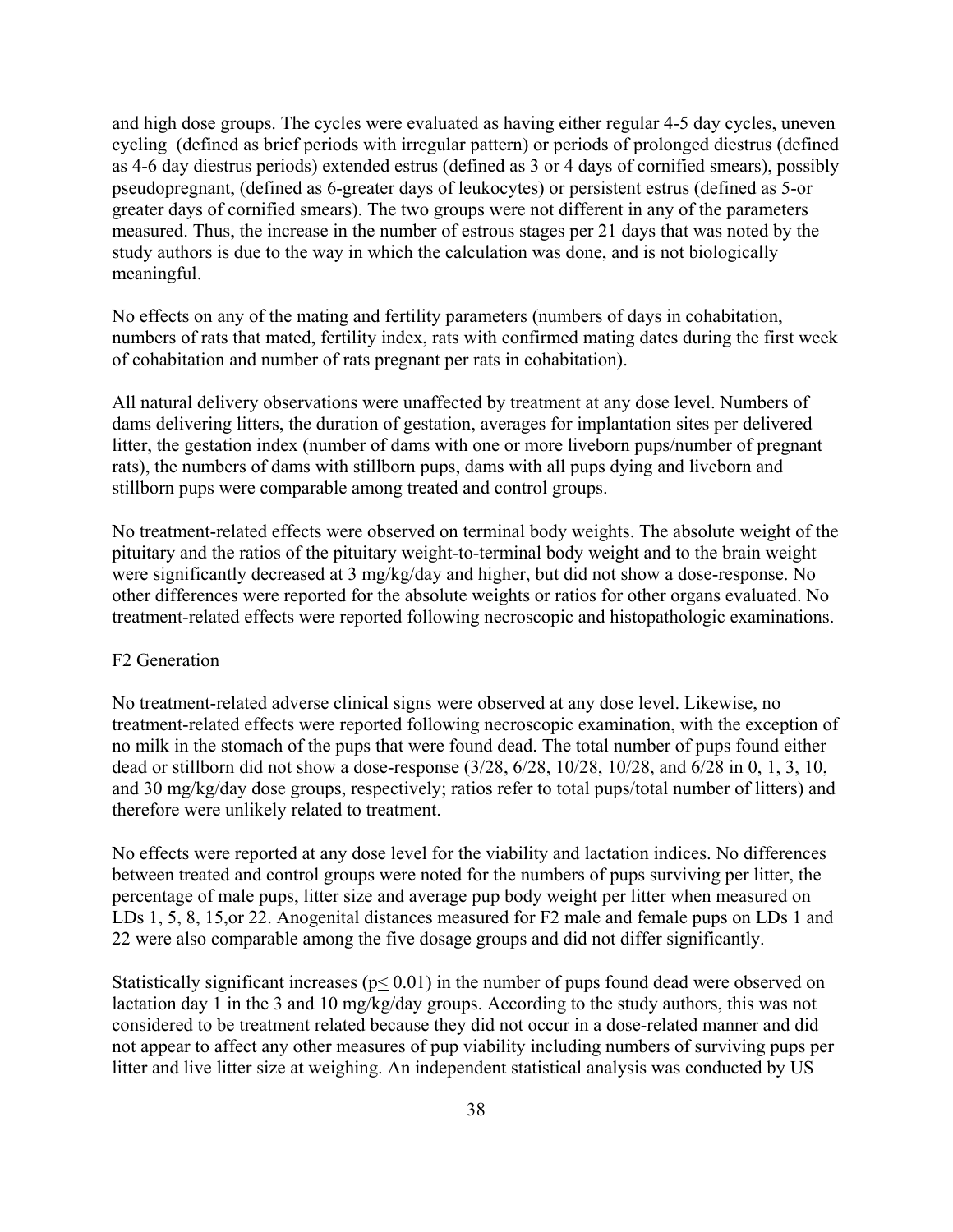EPA (2002b). No significant differences were observed between dose groups and the response did not have any trend in dose.

Terminal body weights in F2 pups were not significantly different from controls. Absolute weights of the brain, spleen and thymus and the ratios of these organ weights-to-terminal body weight and to brain weight were also comparable among treated and control groups.

#### **Conclusions**

Dosing with APFO at 30 mg/kg/day appeared to delay the onset of sexual maturation in both male and female F1 offspring. The authors of the study contend that the delays in sexual maturation (preputial separation or vaginal patency) observed in high-dose animals are due to the fact that these animals have a decreased gestational age, a variable which they have defined as the time in days from evidence of mating in the F0 generation until evidence of sexual maturation in the F1 generation. The authors state that gestational age appeared to be decreased in high-dose animals at the time of acquisition (the time when sexual maturation was reached), which they believe meant the animals in that group were younger and more immature than the control group, in which there was no significant difference in sexual maturation.

In order to test this hypothesis, the authors covaried separately the decreases in body weight and in gestational age with the delays in sexual maturation in order to determine whether or not body weights and gestational age were a contributing factor. When the body weight was covaried with the time to sexual maturation, the time to sexual maturation showed a dose related delay that was statistically significant at the p< 0.05. This suggests that the delay in sexual maturation was partly related to body weight, but not entirely. When gestational age was covaried with the time to sexual maturation, there was no significant difference in the time of onset of sexual maturation between controls and high-dose animals. This indicates that the effect of delayed sexual maturation could possibly be attributed to decreased gestational age.

While it is known and commonly accepted that changes in the body weights of offspring can affect the time to sexual maturation, whether or not gestational age, as defined by the authors, also affects the time of sexual maturation is purely speculative, especially since there were no data provided by the authors to support this relationship. Additionally, covaring gestational age with time to sexual maturation is problematic from a statistical standpoint. Since there was no significant change in the length of gestation at 30 mg/kg/day, based on the authors' definition of 'gestational age', the decreases in gestational age would have to be due mostly to changes in time to sexual maturation. Therefore, sexual maturation is essentially being covaried with itself. Still, even if a relationship between gestational age and time to sexual maturation were shown, it merely offers an explanation for the observed delays in sexual maturation in high-dose animals, but does not diminish its significance.

Therefore, under the conditions of the study, the LOAEL for F0 parental males is considered to be 1 mg/kg/day, the lowest dose tested, based on significant increases in the liver and kidney weights-to-terminal body weight and to brain weight ratios. A NOAEL for the F0 parental males could not be determined since treatment-related effects were seen at all doses tested.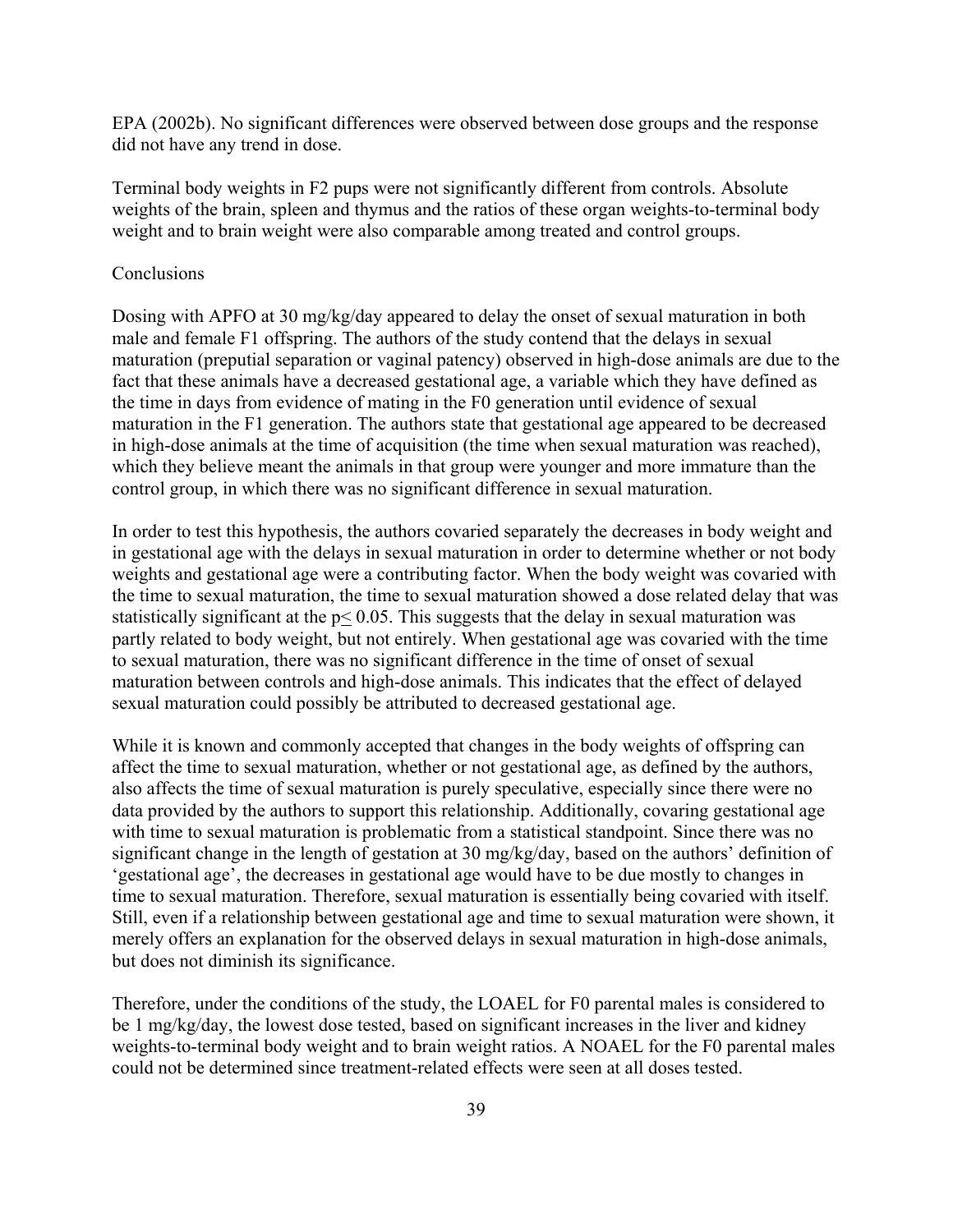The NOAEL and LOAEL for F0 parental females are considered to be 10 and 30 mg/kg/day, respectively, based on significant reductions in kidney weight and kidney weight-to-terminal body weight and to brain weight ratios observed at the highest dose.

The LOAEL for F1 generation males is considered to be 1 mg/kg/day, based on significant, dose-related decreases in body weights and body weight gains (observed prior to and during cohabitation and during the entire dosing period), and in terminal body weights; and significant changes in absolute liver and spleen weights and in the ratios of liver, kidney, and spleen weights-to-brain weights. A NOAEL for the F1 males could not be determined since treatmentrelated effects were seen at all doses tested.

The NOAEL and LOAEL for F1 generation females are considered to be 10 and 30 mg/kg/day, respectively, based on statistically significant increases in postweaning mortality, delays in sexual maturation (time to vaginal patency), decreases in body weight and body weight gains, and decreases in absolute food consumption, all observed at the highest dose tested.

The NOAEL for the F2 generation offspring was considered to be 30 mg/kg/day. No treatmentrelated effects were observed at any doses tested in the study. However, it should be noted that the F2 pups were sacrificed at weaning, and thus it was not possible to ascertain the potential post-weaning effects that were noted in the F1 generation.

It is important to note that the LOAELs and NOAELs summarized above are for the entire duration of the study, and therefore represent effects resulting from developmental and/or adult exposures. These effect levels differ from those described in section 5.1. The LOAELs and NOAELs described in section 5.1 only refer to effects resulting from developmental exposures.

# **4.0 Exposure Characterization**

PFOA has been detected in human serum of workers occupationally exposed to APFO, and it has also been measured in the general population. In general the levels in the general population are much lower than in the workers. However, it should be noted that the highest levels reported to date in the general population are similar to some of the lowest levels in workers exposed to PFOA occupationally. It is not known what the environmental concentrations of APFO are or the pathways of exposure to the general population.

# **4.1 Occupational exposures**

3M has been offering voluntary medical surveillance to workers at plants that produce or use perfluorinated compounds since 1976. Serum PFOA levels have been measured and reported since 1993. Prior to this time, only total organic fluorine was measured. The results of biomonitoring for PFOA have been reported for 3 plants: Cottage Grove, MN; Decatur, AL and Antwerp, Belgium. Surveillance years include 1993, 1995, 1997, 1998, and 2000, although not all of the plants offered surveillance in all of these years. The 1998 data reported for the Decatur plant consist of a random sample of employees; however, volunteers participated in all of the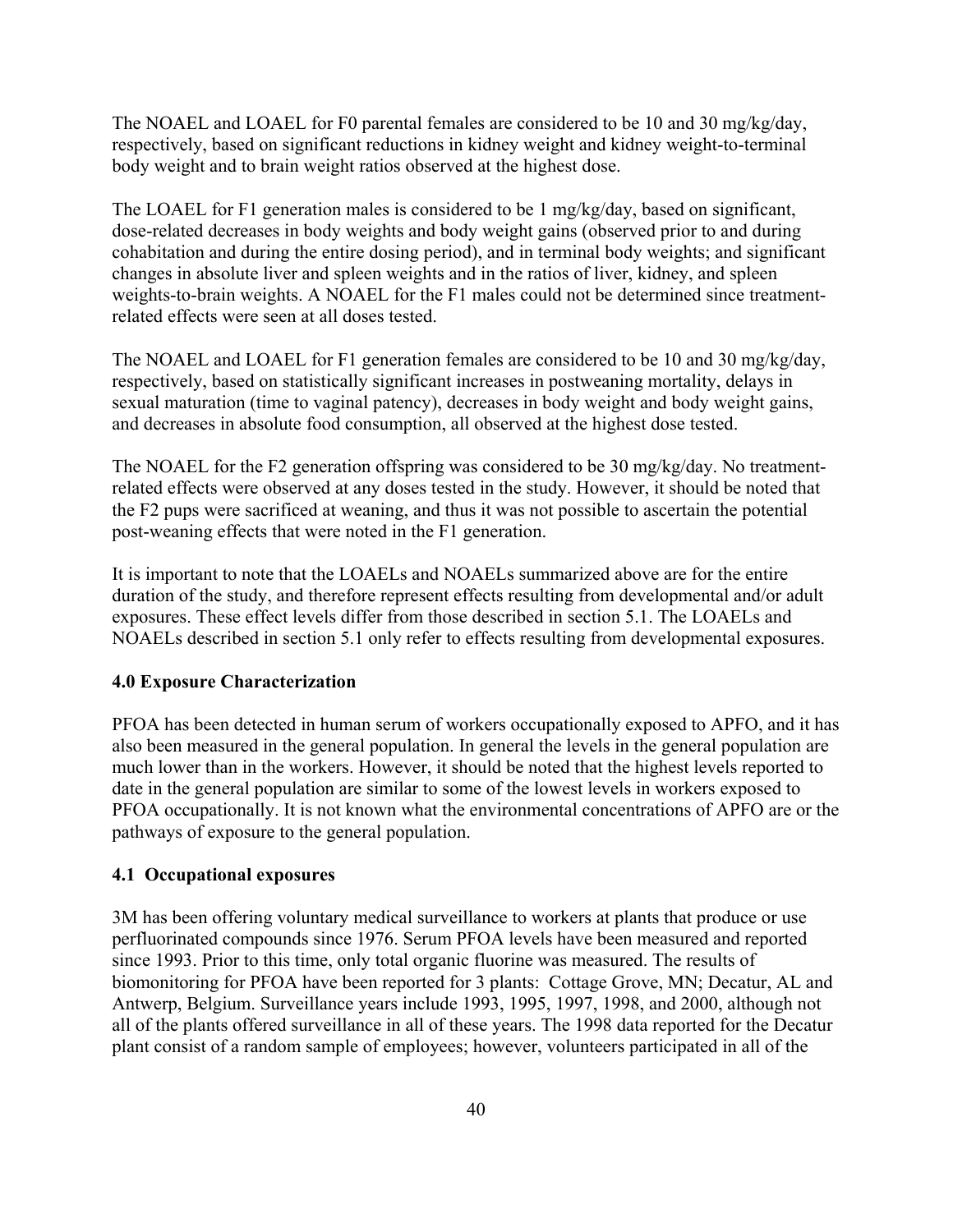other sampling periods for all of the plants. The results of these studies are summarized in Table  $2<sup>2</sup>$ 

| <b>Plant</b>                                                                            | <b>Arithmetic</b><br>Mean    | Range                                      | Geometric<br>Mean                     | 95% CI                                                  |
|-----------------------------------------------------------------------------------------|------------------------------|--------------------------------------------|---------------------------------------|---------------------------------------------------------|
| Cottage Grove<br>1997 (n = $74$ )<br>1995 ( $n = 80$ )<br>1993 (n = 111)                | 6.4<br>6.8<br>5.0            | $0.1 - 81.3$<br>$0 - 114.1$<br>$0 - 80.0$  | <b>NA</b><br><b>NA</b><br><b>NA</b>   | NA<br>NA<br><b>NA</b>                                   |
| Decatur<br>$2000(n = 263)$<br>1998 (n = 126)<br>1997 ( $n = 126$ )<br>1995 ( $n = 90$ ) | 1.78<br>1.54<br>1.57<br>1.46 | $0.04 - 12.7$<br>$0.02 - 6.76$<br>NA<br>NA | 1.13<br>0.9<br><b>NA</b><br><b>NA</b> | $0.99 - 1.3$<br>$0.72 - 1.12$<br><b>NA</b><br><b>NA</b> |
| Antwerp<br>$2000(n = 258)$<br>1995 (n = 93)                                             | 0.84<br>1.13                 | $0.01 - 7.04$<br>$0 - 13.2$                | 0.33<br><b>NA</b>                     | $0.27 - 0.4$<br>NA                                      |
| Building 236<br>$2000(n = 45)$                                                          | 0.106                        | $0.008 - 0.668$                            | 0.053                                 | $0.037 - 0.076$                                         |

**Table 2. Summary of Occupational Exposures (ppm)** 

Mean serum PFOA levels have increased slightly at both the Cottage Grove and Decatur plants since 1993. Workers at the Cottage Grove plant, where PFOA exposures are highest, have the highest PFOA serum levels. The latest sample was in 1997 (Olsen, et al., 1998b). The mean serum PFOA level was  $6.4$  ppm (range =  $0.1 - 81.3$  ppm). Only 74 employees participated in the 1997 surveillance. The eligible voluntary participation rates ranged from approximately 50% in 1997 to 70% in 1993.

At the Decatur plant, 263 of 500 employees participated in 2000 (Olsen, et al., 2001a). The mean serum PFOA level was 1.78 ppm. It was higher in males ( $n = 215$ ) than females ( $n = 48$ ), 1.90 and 1.23 ppm, respectively. In addition, male production employees had higher mean serum levels (2.34 ppm). Five employees had serum levels greater than 5 ppm, the Biological Limit Value established by the 3M Exposure Guideline Committee. Cell operators had the largest increase in serum PFOA between 1998 and 2000. The highest level was in a chemical operator on the Scotchgard team (12.70 ppm). The mean level for the rest of the members of the team was 5.06 ppm (range 5 - 9 ppm). Other job categories did not exhibit such a large increase. 3M reports that this is due to increased PFOA production at the Decatur plant beginning in 1999. Serum PFOA levels for the Antwerp plant are lower than at Decatur or Cottage Grove, and have decreased slightly since 1995 (Olsen, et al., 2001b). Participation in medical surveillance at the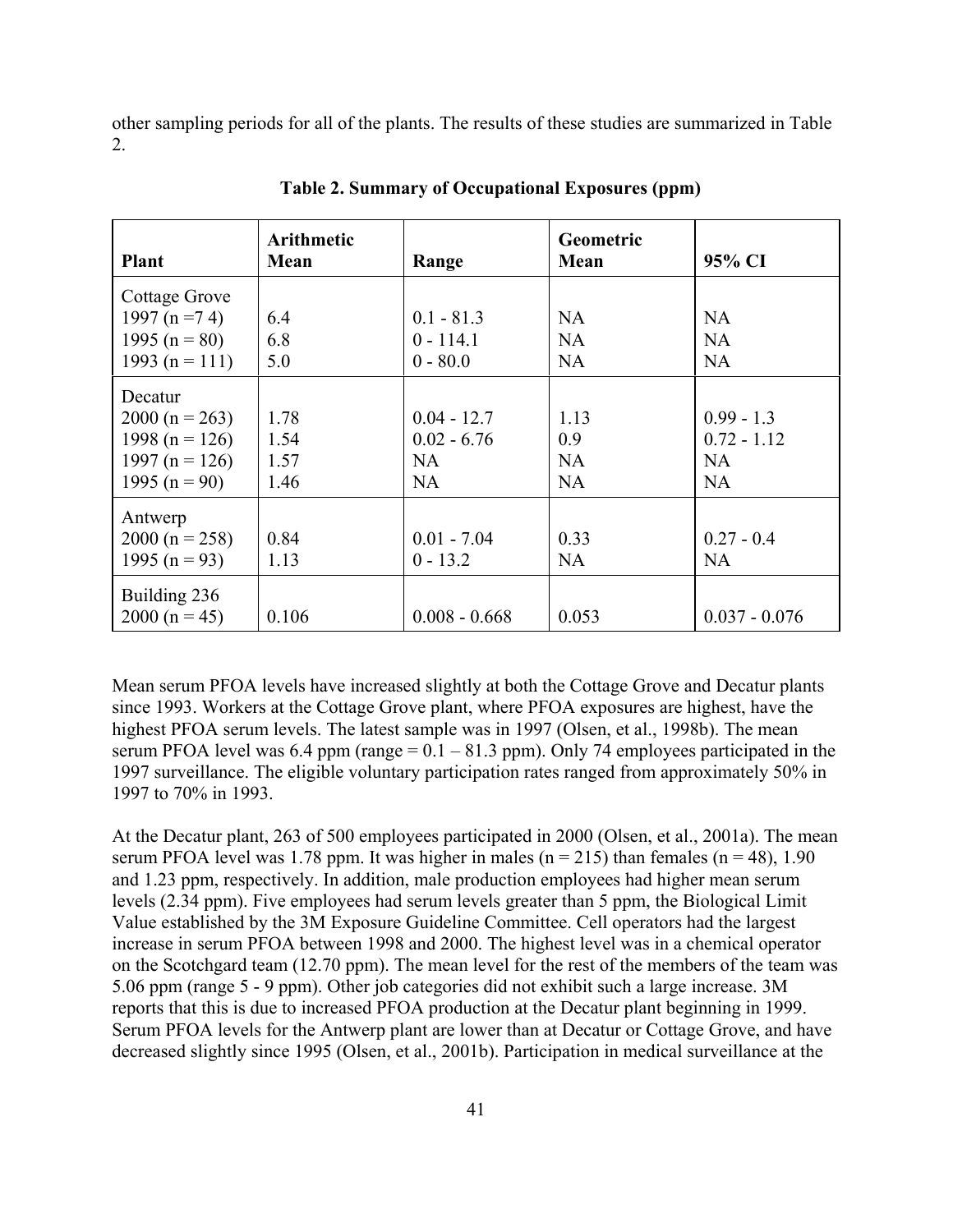Antwerp plant was the highest it had ever been in 2000 (258 volunteers out of 340 workers). The mean serum PFOA level was 0.84 ppm, and the highest serum level reported was 7.04 ppm. As in the Decatur plant, males ( $n = 209$ ) had higher mean serum PFOA levels (1.03 ppm) than females ( $n = 49$ , 0.07 ppm). Three employees had levels greater than 5 ppm.

3M's Specialty Materials Manufacturing Division Laboratories, where employees perform fluorochemical research (Building 236), conducted voluntary biomonitoring of 45 employees in 2000 (Olsen, et al., 2001c). The mean PFOA serum level was 0.106 ppm (range 0.008 – 0.668 ppm).

# **4.2 Non-occupational Exposures**

Serum PFOA levels in corporate staff and managers at a 3M plant in St. Paul, MN, where occupational exposure to PFOA should not have occurred, were reported (3M Report, 1999). Four of 31 employees had serum PFOA levels greater than the detection limit of 10 ppb. The mean for these employees was 12.5 ppb.

# **4.3 General Population Exposures**

Data on PFOA levels in the general population are very limited. They are very recent so that trends over time cannot be established. The mean serum PFOA levels are lower in the general population than in workers exposed to PFOA. The available data are summarized in Table 3.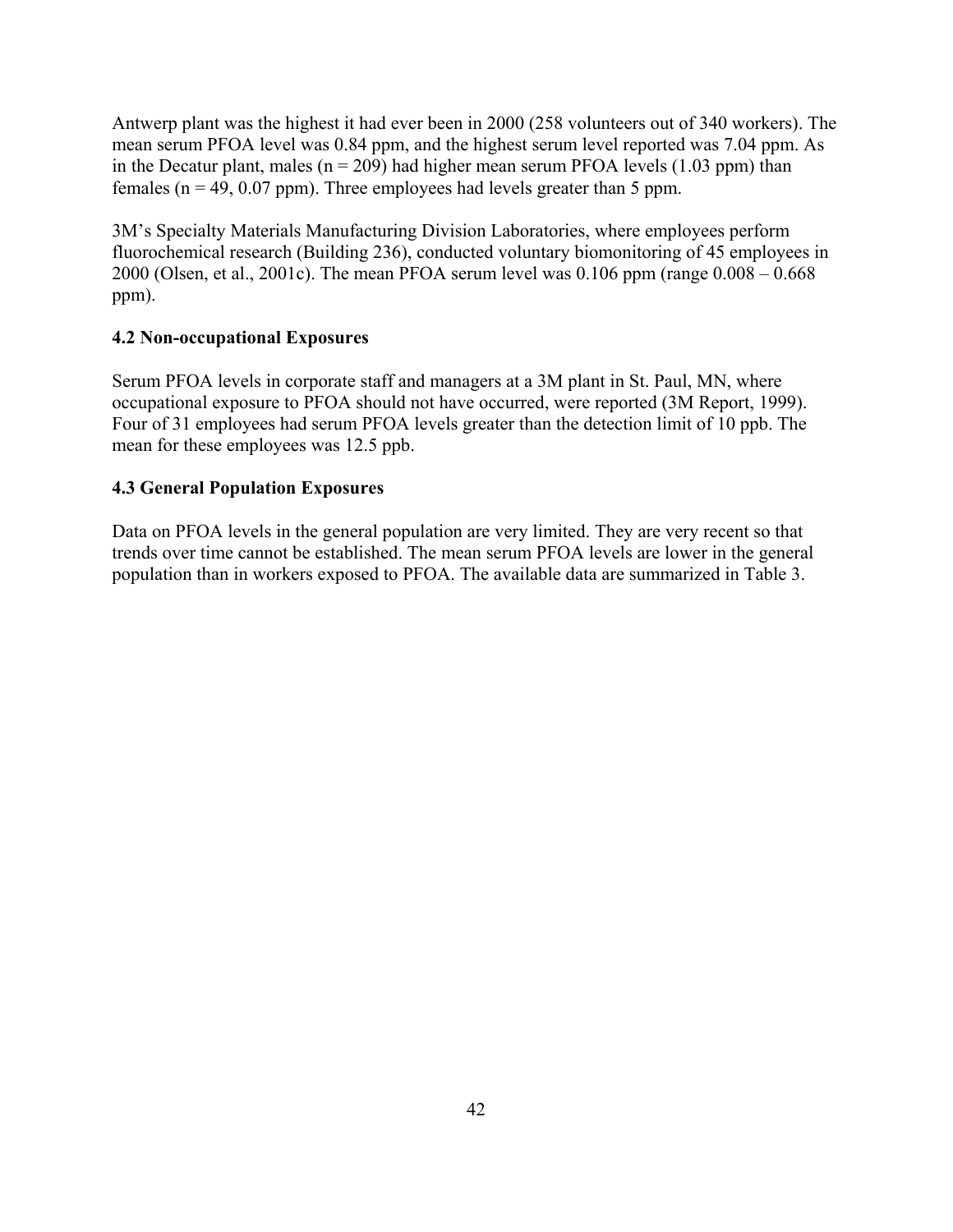| <b>Sample</b>                                             | <b>Arithmetic</b><br>Mean | Range        | <b>Geometric</b><br>Mean | 95% CI      |
|-----------------------------------------------------------|---------------------------|--------------|--------------------------|-------------|
| <b>Pooled Samples</b>                                     |                           |              |                          |             |
| Commerical sources of<br>blood, 1999 ( $n = 35$ lots)     | 3                         | $1 - 13$     | <b>NA</b>                | <b>NA</b>   |
| Blood banks, 1998 ( $n = 18$ )<br>lots, $340-680$ donors) | $17*$                     | $12 - 22$    | <b>NA</b>                | <b>NA</b>   |
| <b>Individual Samples</b>                                 |                           |              |                          |             |
| American Red Cross blood<br>banks, 2000 (n = 645)         | 5.6                       | $1.9 - 52.3$ | 4.6                      | $4.3 - 4.8$ |
| Elderly (65 - 96 years), 2000<br>$(n = 238)$              | <b>NA</b>                 | $1.4 - 16.7$ | 4.2                      | $3.9 - 4.5$ |
| Children (2 - 12 years), 1995<br>$(n = 598)$              | 5.6                       | $1.9 - 56.1$ | 4.9                      | $4.7 - 5.1$ |

# **Table 3. Summary of General Population Exposures (ppb)**

\* PFOA detected in about 1/3 of the pooled samples but quantifiable in only 2.

Pooled blood samples from U.S. blood banks indicate mean PFOA levels of 3 to 17 ppb (3M Company, Feb. 5, 1999; 3M Company, May 26, 1999). The highest pooled sample reported was 22 ppb. Samples were collected in 1998 and 1999. However, it cannot be assumed that these levels are generalizable to the U.S. population for several reasons: 1) blood donors are a unique group that does not necessarily reflect the U.S. population as a whole, 2) many of the blood banks originally contacted for possible inclusion in the study declined to participate, 3) only a small number of samples have actually been analyzed for PFOA, and 4) no other data such as age, sex, or other demographic information are available on the donors.

Individual blood samples from 3 different age populations were recently analyzed for PFOA and other fluorochemicals using high-pressure liquid chromatography/electrospray tandem mass spectrometry (HPLC/ESMSMS) (Olsen, et al., 2002a, 2002b, 2002c). The studies' participants included adult blood donors, an elderly population participating in a prospective study in Seattle, WA, and children from 23 states participating in a clinical trial. Overall, the PFOA geometric means were similar across all 3 populations (4.6 ppb, 4.2 ppb, and 4.9 ppb, respectively). The geometric means and 95% tolerance limits (the exposure below which 95% of the population is expected to be found) and their upper bounds were comparable across all 3 studies. However, the upper ranges for the children and adults were much higher than for the elderly population. It is not clear whether this is the result of geographic differences in PFOA levels or some other factor. It should be noted that PFOS and PFOA were highly correlated in all three studies ( $r =$  $.63$ ,  $r = .70$ , and  $r = .75$ ) and that PFOA did not meet the criteria for a log normal distribution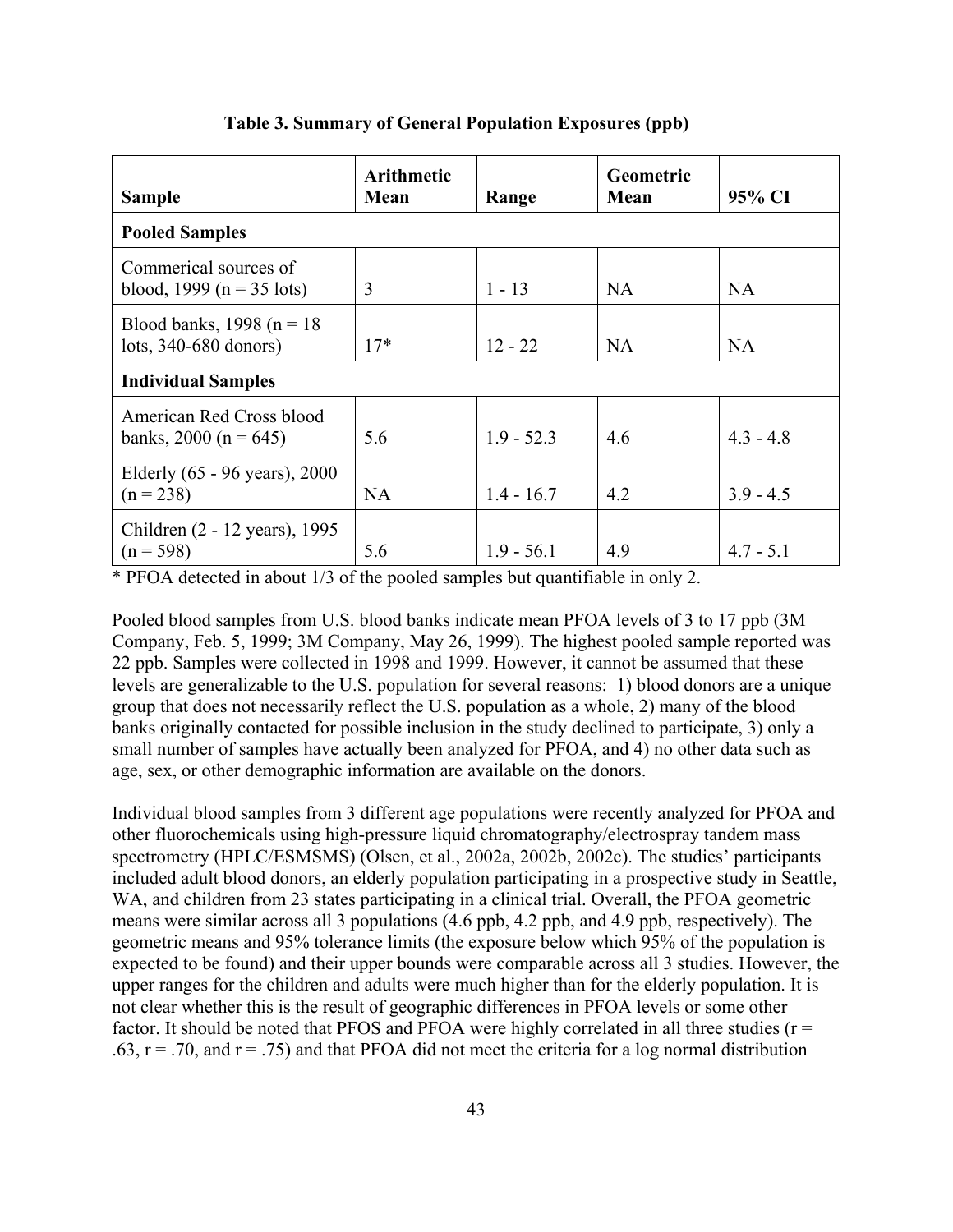based on the Shapiro-Wilk test in any of the studies. However, the data appeared to have a log normal distribution and therefore geometric means were calculated. The authors suggest that it may be due to the greater proportion of subjects with values less than the lower limit of quantitation (LLOQ); however, only 12 of the 1481 total samples were below the LLOQ. In those instances where a sample was measured below the LLOQ, the midpoint between zero and the LLOQ was used for calculation of the geometric mean. The details of each study are provided below.

Blood samples from 645 U.S. adult blood donors (332 males, 313 females), ages 20-69, were obtained from six American Red Cross blood banks located in: Los Angeles, CA; Minneapolis/St. Paul, MN; Charlotte, NC; Boston, MA; Portland, OR, and Hagerstown, MD (Olsen, et al., 2002a). Each blood bank was requested to provide approximately 10 samples per 10-year age intervals (20-29, 30-39, etc.) for each sex. The only demographic factors known for each donor were age, gender, and location.

The geometric mean serum PFOA level was 4.6 ppb. The range was <lower limit of quantitation (1.9 ppb) to 52.3 ppb. Only 2 samples were less than the LLOQ. Males had significantly higher  $(p < .05)$  geometric mean PFOA levels than females (4.9 ppb vs. 4.2 ppb). Age was not an important predictor of adult serum fluorochemical concentrations. When stratified by geographic location, the highest geometric mean for PFOA was in the samples from Charlotte, NC (6.3 ppb, range:  $2.1 - 29.0$ ) and the lowest from Portland  $(3.6 \text{ pb}$ , range:  $2.1 - 16.7$ ). The highest individual value was reported in Hagerstown (52.3 ppb).

Serum PFOA levels were reported for 238 (118 males and 120 females) elderly volunteers in Seattle participating in a study designed to examine cognitive function in adults aged 65-96 (Olsen, et al., 2002b). Age, gender and number of years' residence in Seattle were the only data available on the participants. Most of the participants were under the age of 85 and had lived in the Seattle area for over 50 years.

The geometric mean of PFOA for all samples was 4.2 ppb (95% CI, 3.9 – 4.5). The range was 1.4 – 16.7 ppb. Only 5 samples were less than the LLOQ of 1.4 ppb. There was no significant (p  $\leq$  .05) difference in geometric means for males and females. In simple linear regression analyses, age was negatively ( $p < .05$ ) associated with PFOA in elderly men and women. In bootstrap analyses, the mean of the 95% tolerance limit for PFOA was 9.7 ppb with an upper 95% confidence limit of 11.3 ppb. PFOS and PFOA were highly correlated  $(r = .75)$  in this study.

A sample of 598 children, ages 2-12 years old, participating in a study of group A streptococcal infections, was analyzed for serum PFOA levels (Olsen,et al., 2002c). The samples were collected in 1994-1995 from children residing in 23 states and the District of Columbia. PFOA did not meet the criteria for a log normal distribution based on the Shapiro-Wilk test. The authors suggest that it may be due to the greater proportion of subjects with values < LLOQ for PFOA; however, only 5 samples were less than the LLOQ of 1.9 ppb. The geometric mean of PFOA for all of the participants was 4.9 ppb (95% CI,  $4.7 - 5.1$ ). The range was 1.9 to 56.1 ppb. Male children had significantly  $(p<01)$  higher geometric mean serum PFOA levels than females: 5.2 ppb and 4.7 ppb, respectively. In simple linear regression analyses, age was significantly ( $p <$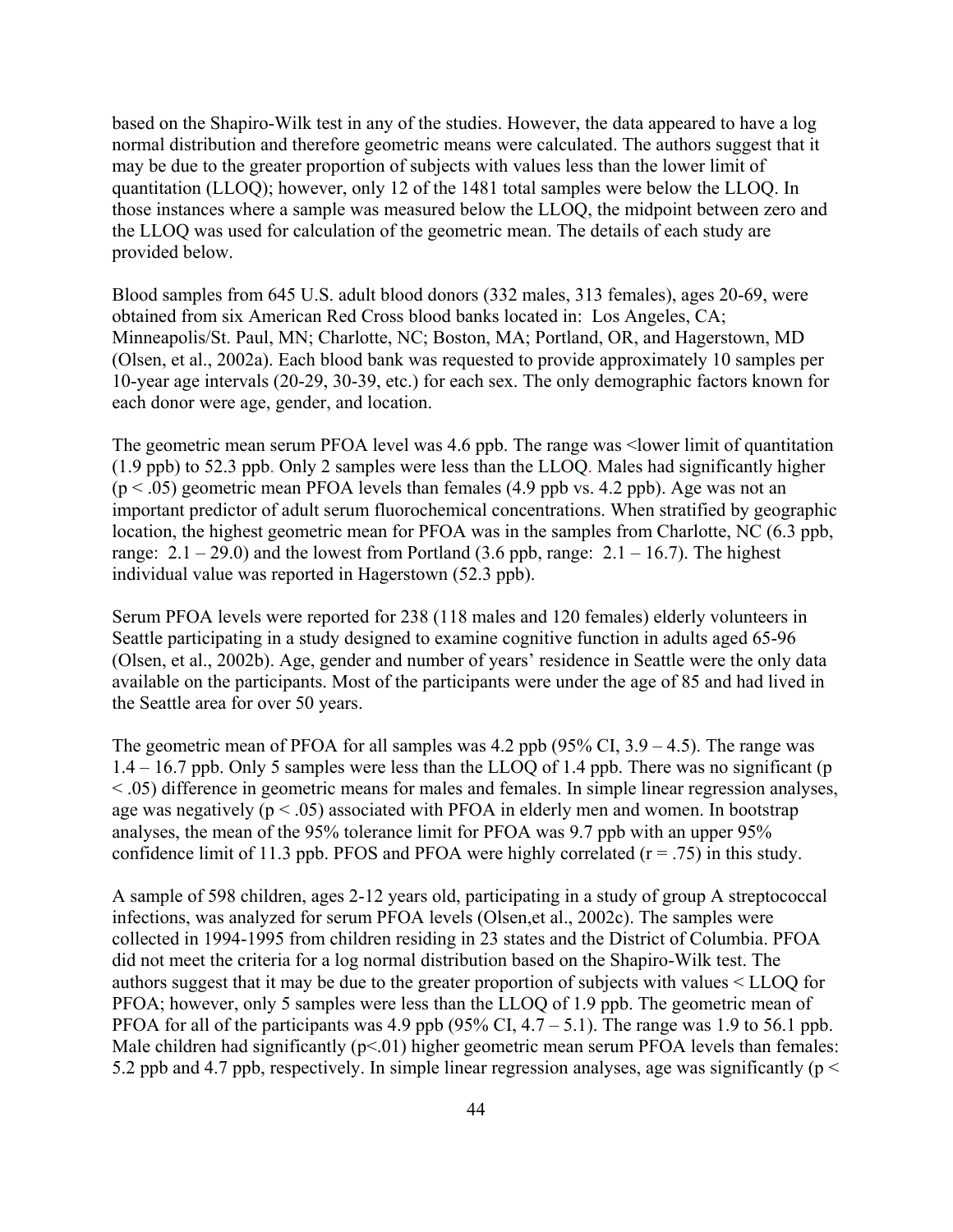.05) negatively associated with PFOA in both males and females. When stratified by age, the geometric mean of PFOA was highest at age 4 (5.7 ppb) and lowest at age 12 (3.5 ppb). Although the data were not reported, a graphical presentation of log PFOA levels for each state by gender looked similar across the states; however, it is difficult to interpret these data without the data and given the limited sample size for each gender/location subgroup. In bootstrap analyses, the mean of the 95% tolerance limit for PFOA was 10.1 ppb with an upper 95% confidence limit of 11.0 ppb. PFOS and PFOA were highly correlated  $(r = .70)$  in this study. PFOA and PFHS (perfluorohexanesulfonate) were also correlated  $(r = .48)$ .

The above 3 studies indicate similar geometric means and ranges of PFOA among sampled adults, children, and an elderly population. However, an unexpected finding was the level of PFHS and M570 (N-methyl perfluorooctanesulfonamidoacetate) in children. These serum levels were much higher in the sampled children than in the sampled adults or elderly. It is not clear why this occurred, but it is probably due to a different exposure pattern in children.

In another study, the PFOA concentration was analyzed in human sera and liver samples (Olsen et al., 2001d). Thirty-one donor samples were obtained from 16 males and 15 females over an 18-month period from the International Institute for the Advancement of Medicine (IIAM). The average age of the male donors was 50 years (SD 15.6, range 5-69) and the average age of the female donors was 45 years (SD 18.5, range 13-74). The causes of death were intracranial hemorrhage (n = 16 or 52%), motor vehicle accident (n = 7 or 23%), head trauma (n = 4 or 13%), brain tumor (n = 2 or 6%), drug overdose (n = 1 or 3%) and respiratory arrest (n = 1 or 3%). Both serum and liver tissue were obtained from 23 donors; 7 donors contributed liver tissue only and 1 donor contributed serum only. Serum samples were obtained from 5 ml of blood; liver samples consisted of 10 g of tissue. Samples were frozen at IIAM and shipped frozen to 3M for analysis. Samples were extracted using an ion-pairing extraction procedure and were quantitatively assayed using HPLC-ESMSMS and evaluated versus an unextracted curve. Extensive matrix spike studies were performed to evaluate the precision and accuracy of the extraction procedure. Serum values for PFOA ranged from  $\leq$  LOQ ( $\leq$ 3.0) – 7.0 ng/mL. Assuming the midpoint value between zero and LOQ serum value for samples <LOQ, the mean serum PFOA level was 3.1 ng/mL with a geometric mean of 2.5 ng/mL. No liver to serum ratios were provided because more than 90% of the individual liver samples were <LOQ.

#### **5.0 Preliminary Risk Assessment**

For this preliminary risk assessment, a margin of exposure (MOE) approach was used to describe the potential for developmental toxicity associated with exposure to PFOA and its salts. The MOE is calculated as the ratio of the NOAEL, LOAEL, or BMDL for a specific endpoint to the estimated human exposure level. The MOE does not provide an estimate of population risk, but simply describes the relative "distance" between the exposure level and the NOAEL, LOAEL, or BMDL.

For many risk assessments, the MOE is calculated as the ratio of the administered dose from the animal toxicology study to the estimated human exposure level. The human exposure is estimated from a variety of potential exposure scenarios, each of which requires a variety of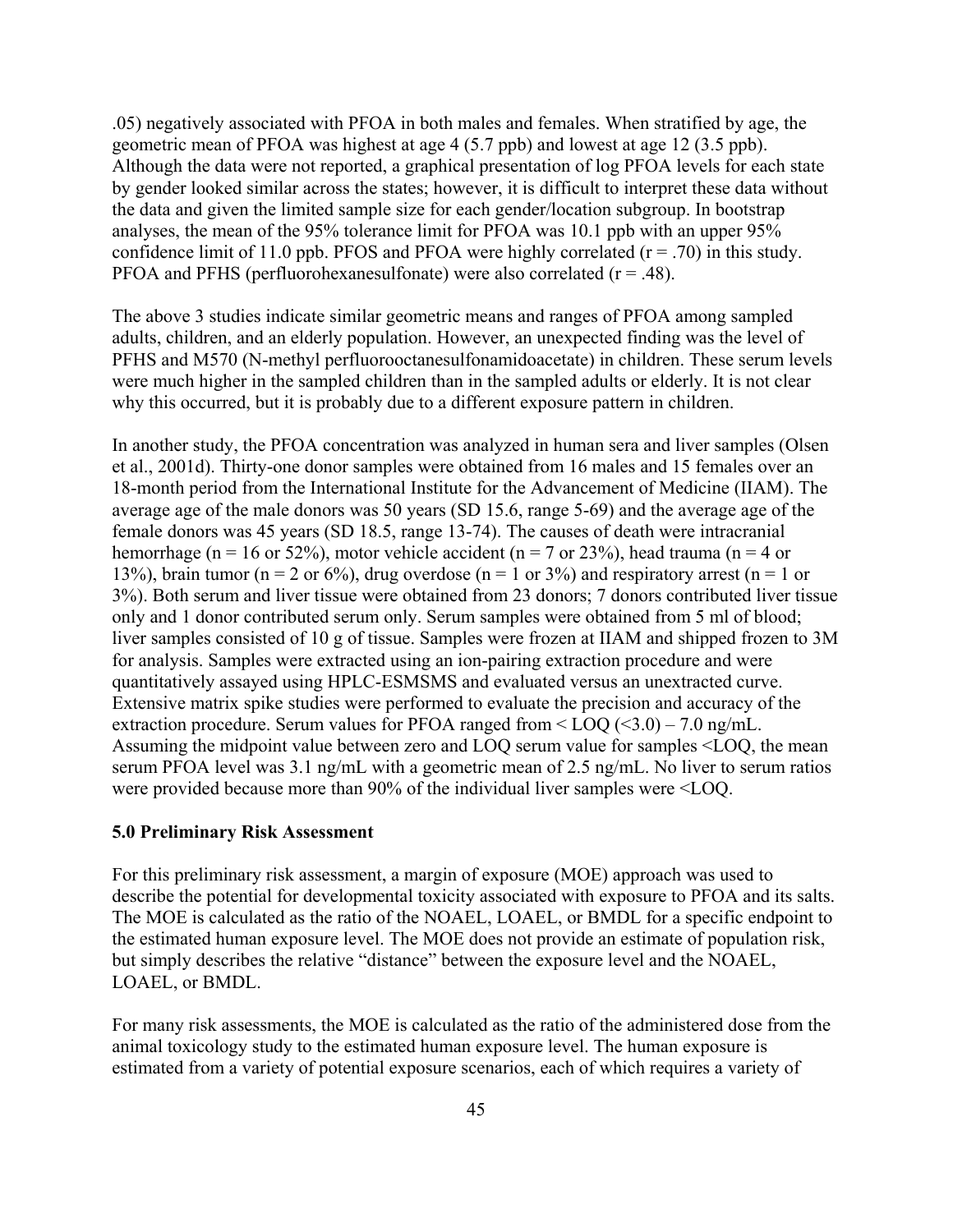assumptions. A more accurate estimate of the MOE can be derived if measures of internal dose are available for humans and the animal model. In this preliminary risk assessment, serum levels of PFOA, which is a measure of internal dose, were available for the animal toxicology studies and from human biomonitoring studies. Thus, internal dose was used for the calculation of MOEs in this assessment.

# **5.1 Selection of Developmental Endpoints**

As stated in the section entitled "Scope of the Assessment", the purpose of this preliminary assessment was to determine the potential of developmental toxicity associated with exposure to PFOA and its salts. It was therefore necessary to determine which endpoints from the animal toxicology studies would be relevant for this assessment. The selection of developmental endpoints for this assessment was based on the Agency's Developmental Toxicity Risk Assessment Guidelines (EPA, 1991). According to the guidelines, the period of exposure for developmental toxicity is prior to conception to either parent, through prenatal development and continuing until sexual maturation. In contrast, the period during which a developmental effect may be manifested includes the entire lifespan of the organism.

Several oral prenatal developmental toxicity studies of APFO have been conducted in rats and rabbits. A summary of the exposure duration and the LOAELs and NOAELs are presented in Table 4.

| <b>Species</b>                                        | <b>Exposure</b><br><b>Duration</b> | Time<br><b>Endpoints</b><br><b>Assessed</b> | <b>LOAEL</b><br>(mg/kg/day) | <b>NOAEL</b><br>(mg/kg/day) | Reference        |
|-------------------------------------------------------|------------------------------------|---------------------------------------------|-----------------------------|-----------------------------|------------------|
| Sprague-Dawley<br>rat ( $n=22/$ group)                | $GD6-15$                           | GD <sub>20</sub>                            | none                        | 150                         | Gortner,<br>1981 |
| Sprague-Dawley<br>rat ( $n=25/$ group)                | $GD 6-15$                          | GD <sub>20</sub>                            | none                        | 100                         | Staples,<br>1984 |
| Sprague-Dawley<br>rat ( $n=12/group$ )                | $GD 6-15$                          | <b>PND 35</b>                               | none                        | 100                         | Staples,<br>1984 |
| New Zealand<br>white rabbit<br>$(n=18/ \text{group})$ | $GD6-18$                           | GD 29                                       | $50*$                       | 5                           | Gortner,<br>1982 |

# **Table 4. Summary of Oral Prenatal Developmental Toxicity Studies**

\* - there was a dose-related increase in a skeletal variation, extra ribs or 13th rib, with statistical significance at the high-dose group (38% at 50 mg/kg/day, 30% at 5 mg/kg/day, 20% at 1.5 mg/kg/day, and 16 % at 0 mg/kg/day).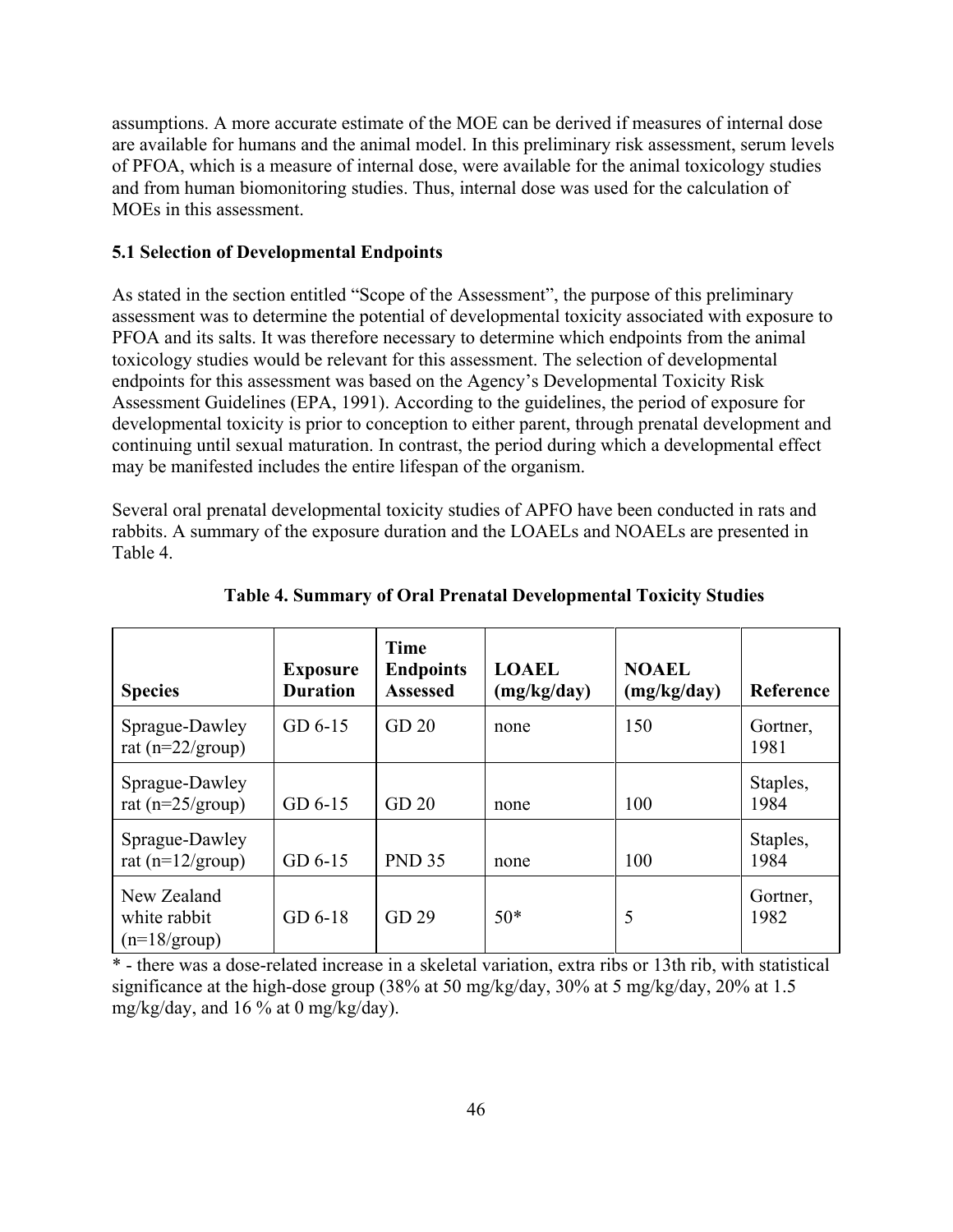In addition, developmental effects were observed in the oral two generation reproductive toxicity study that was conducted in Sprague-Dawley rats (York, 2002). For selection of the developmental endpoints from this study, attention was focused on effects that were noted during the period of developmental exposure. Thus, only effects that occurred up to sexual maturation were considered relevant for this preliminary risk characterization. In the high dose group administered 30 mg/kg/day APFO, there was a reduction in F1 mean body weight on a litter basis during lactation (sexes combined). For F1 females, there was a significant increase in mortality mainly during the first few days after weaning, and a significant delay in the timing of sexual maturation in the 30 mg/kg/day group. For F1 females, the LOAEL for developmental toxicity was considered to be 30 mg/kg/day, and the NOAEL was 10 mg/kg/day. For F1 males in the 30 mg/kg/day group, there was an increase in mortality mainly during the first few days after weaning, a significant delay in the timing of sexual maturation, and a significant reduction in mean postweaning body weight that began on day 8 and continued through the duration of the study. At 10 mg/kg/day, mean body weights were significantly reduced beginning on day 36 postweaning and continuing through the duration of the study. For F1 males, the LOAEL for developmental toxicity was considered to be 10 mg//kg/day, and the NOAEL was 3 mg/kg/day. The NOAEL for the F2 generation offspring was considered to be 30 mg/kg/day. No treatmentrelated effects were observed at any doses tested in the study. However, it should be noted that the F2 pups were sacrificed at weaning, and thus it was not possible to ascertain the potential post-weaning effects that were noted in the F1 generation.

The database that is available to examine the potential developmental toxicity associated with oral exposure to APFO thus consists of two prenatal studies in Sprague-Dawley rats, a prenatal study in New Zealand white rabbits, and a two generation reproductive toxicity study in Sprague-Dawley rats. Since no developmental toxicity was noted in the prenatal studies in Sprague-Dawley rats these studies were not considered for the calculation of the MOEs. The effects noted in the prenatal study in New Zealand white rabbits and in the two generation reproductive toxicity study in Sprague-Dawley rats were considered important for the calculation of the MOEs.

#### **5.2 Use of Serum Levels as a Measure of Internal Dose for Humans**

Serum levels of PFOA were available from human biomonitoring studies. These provide a measure of total human exposure and a measure of internal dose. The populations that were considered relevant for assessing the potential for developmental toxicity included children and women of child bearing age. Estimates of general human population exposure were available from recent analyses of individual serum samples from a group of children (2-12 years) and adults (20-69 years). Individual serum data were also available from a recent analysis of a group of elderly adults (65-96 years). However, these data were not included in this analysis given that the concerns are for women of child bearing age. The data obtained from the pooled blood samples from blood banks and commercial sources were not used in the calculation of the MOEs given the limitations of these data.

A summary of the human serum levels of PFOA that were considered in the calculation of MOEs is provided in Table 5. The arithmetic means and ranges are presented in order to display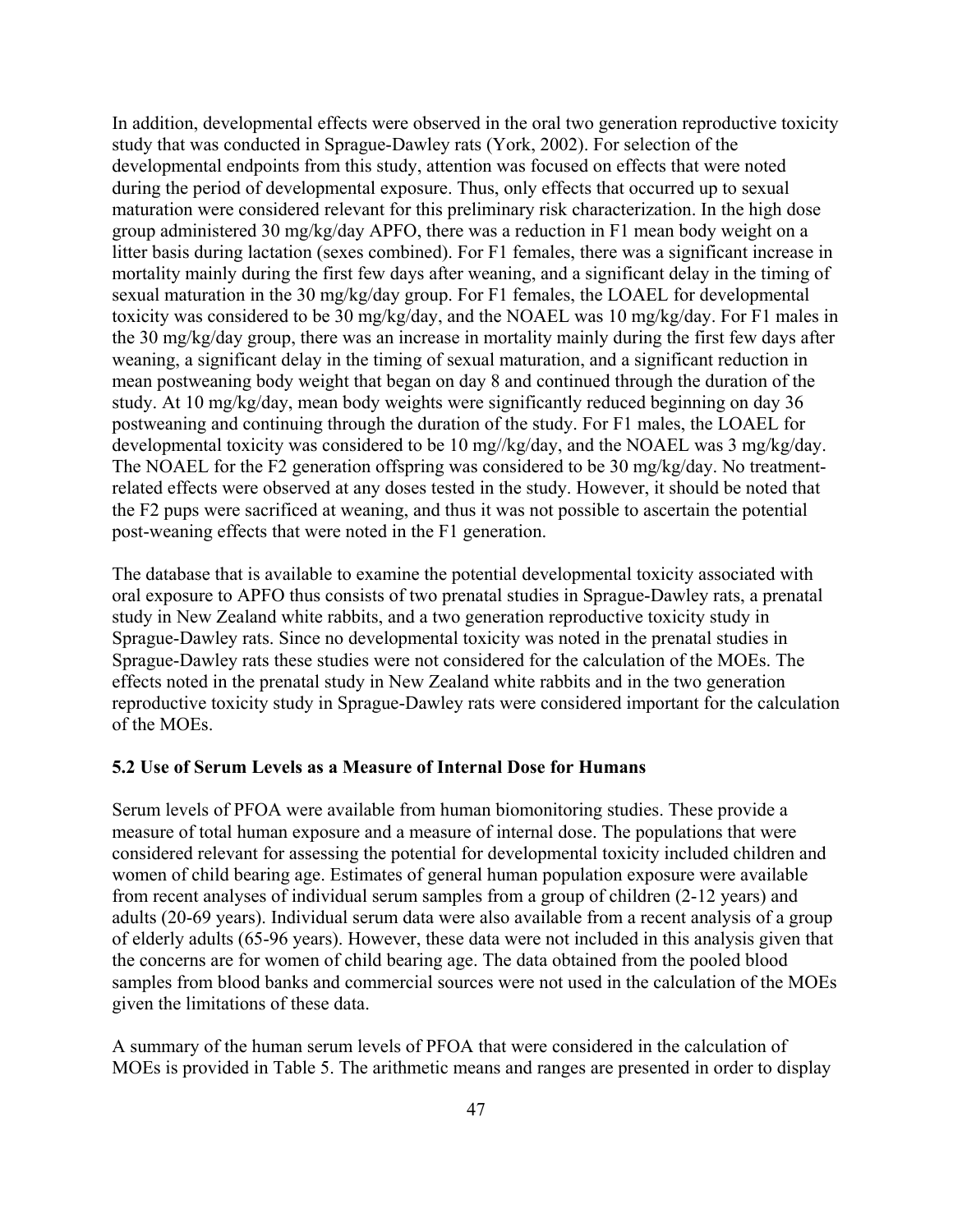the higher end of the range of PFOA serum levels in a small segment of these populations. The geometric means and 95% confidence intervals are presented because the serum levels represent what appears to be a log normal distribution. Gender specific data were available for the geometric mean and range, but not for the arithmetic mean. Since the geometric means for the males and females were very similar (4.2 ppb for females and 4.9 ppb for males), the value used in the MOE calculation was the mean for sexes combined which was 4.6 ppb. The value for sexes combined was used so that MOEs could be calculated using both the arithmetic and geometric means. The use of the value of 4.6 ppb versus the gender specific levels of 4.2 and 4.9 ppb has minimal impact on the resulting MOE in this preliminary risk assessment.

| <b>Population</b>                                                                      | <b>Arithmetic</b><br>Mean | Range            | Geometric<br>Mean | 95% CI          |
|----------------------------------------------------------------------------------------|---------------------------|------------------|-------------------|-----------------|
| Adults $(20 - 69$ years,<br><b>American Red Cross</b><br>blood banks, 2000,<br>$n=645$ | $5.6$ ppb                 | $1.9 - 52.3$ ppb | $4.6$ ppb         | $4.3 - 4.8$ ppb |
| Children (2-12 years,<br>1995, $n=598$                                                 | $5.6$ ppb                 | $1.9 - 56.1$ ppb | $4.9$ ppb         | $4.7 - 5.1$ ppb |

**Table 5. Summary of Levels of PFOA in the Serum of Human Populations** 

#### **5.3 Use of Serum Levels as a Measure of Internal Dose for Animal Studies**

Serum levels of PFOA were available as a measure of the internal dose of humans. Thus, only those animal studies with serum levels of PFOA were considered for the calculation of the MOEs. Since no information on serum levels was available for the prenatal developmental toxicity study in New Zealand white rabbits, MOEs were not calculated for the endpoints from this study. Serum levels were available for the two generation reproductive study in Sprague-Dawley rats. Therefore, this study was used for the calculation of the MOEs.

In the two generation reproductive toxicity study in Sprague-Dawley rats, the LOAEL for developmental toxicity was considered to be 30 mg/kg/day, and the NOAEL was 10 mg/kg/day for the F1 females. For the F1 males, the LOAEL for developmental toxicity was considered to be 10 mg/kg/day, and the NOAEL was 3 mg/kg/day. Serum levels of PFOA were not measured in the F1 animals. Serum levels were available for F0 animals in the control, 10 and 30 mg/kg/day groups. Serum levels were not measured in the 1 and 3 mg/kg/day groups. The serum levels were measured in the F0 males at the end of the cohabitation period, while serum levels were measured on lactation day 22 in the F0 females. For both sexes, the serum levels were measured 24 hours after the administration of the last dose.

For this preliminary risk assessment, the serum levels for the F0 animals were used to provide an estimated range of potential serum levels in the F1 animals. The following approach was employed. It was reasoned that if prenatal and/or lactational exposures were important in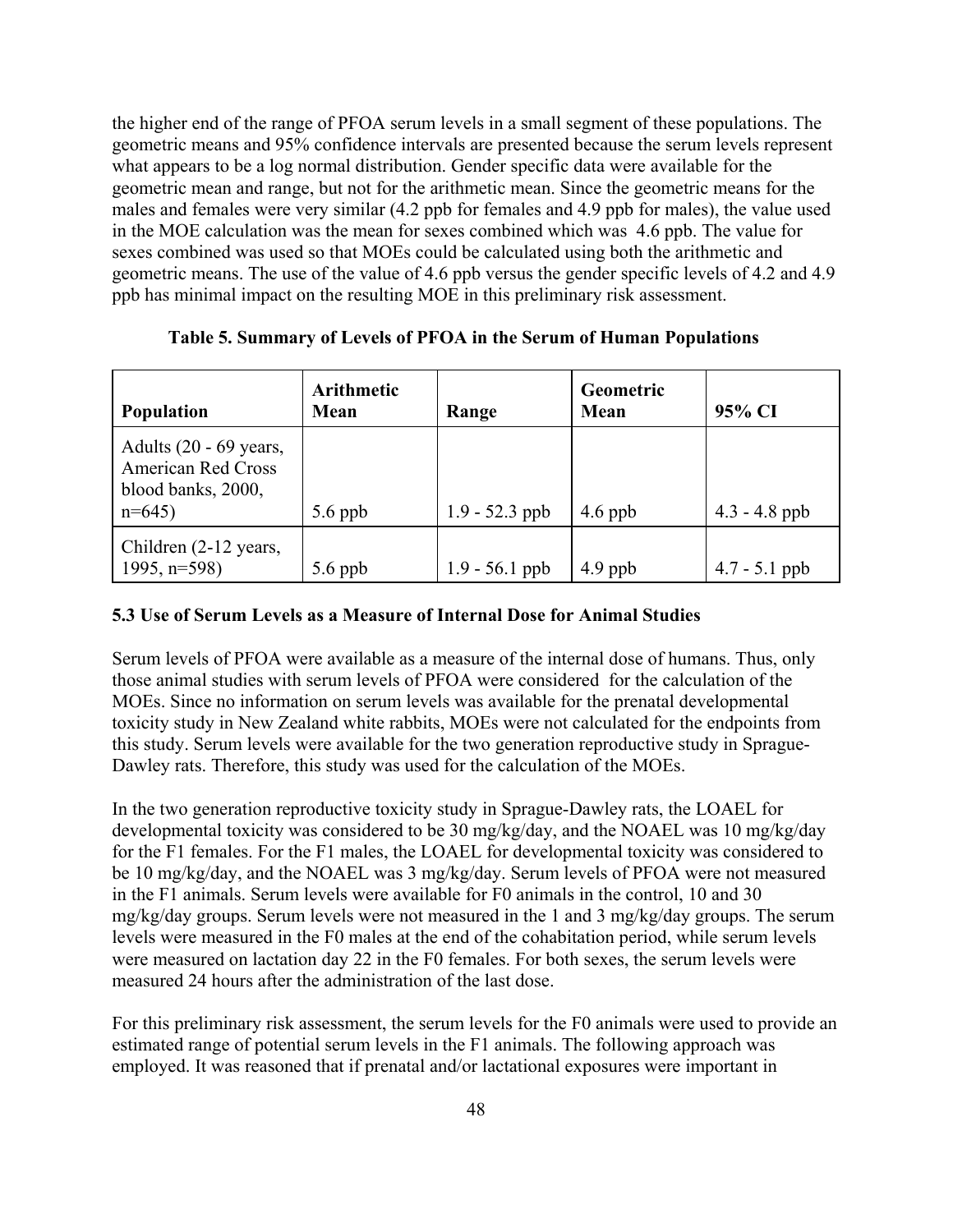eliciting the developmental effects, then the serum levels in the dam (i.e. F0 females who were being administered APFO) would be the most representative of the serum levels in the F1 pups. The serum levels in the F0 males would not be informative. It was further reasoned that if postweaning exposures were important then the serum levels for the F0 males would be the most appropriate estimate for the F1 males, and similarly the serum levels in the F0 females would be the most appropriate estimate for the F1 females.

If prenatal and/or lactational exposures were important, several other factors had to be considered. First, serum levels were measured in the F0 females 24 hours after dosing. Given that the serum half-life in female rats is less than 24 hours, this value would represent the low end of exposure. Since the peak exposure of the F0 females is not known, it was reasoned that it was unlikely that the peak exposure to the F0 females was higher than the serum level in the F0 males in the same dose group since the serum half life of PFOA in male rats is 4.4 - 9 days, and therefore with a daily dosing regime they would tend to accumulate PFOA. Therefore, the serum levels in the F0 males and females in the 10 mg/kg/day were used to provide a range of values for the calculation of the MOEs; the serum levels were 51.1 and 0.37 ppm in the F0 males and females, respectively. The serum levels of the F0 females probably represent a low internal dose for the F1 animals and the serum levels of the F0 males probably represent a high internal dose for the F1 animals.

For the scenario where postweaning exposures are important, the serum levels in F0 females would be the most appropriate estimate of the serum levels in F1 females. For F1 females, the same rationale was applied for this scenario as was applied to the previous scenario for prenatal and/or lactational exposures. Therefore, the serum levels in the F0 males and females in the 10 mg/kg/day were used to provide a range of values for the calculation of the MOEs.

Similarly, for the scenario where postweaning exposures are important, the serum levels in the F0 males would be the most appropriate estimate of the serum levels in F1 males. For this assessment, the LOAEL for developmental effects in the F1 males was considered to be10 mg/kg/day and the NOAEL was considered to be 3 mg/kg/day. However, serum levels for the F0 males were only measured in the 10 and 30 mg/kg/day groups; there was no information available for the 3 mg/kg/day group. In addition, it was not possible to extrapolate the serum levels to the lower administered doses as the values appear to have reached a plateau at 10 and 30 mg/kg/day (51.1 and 45.3 ppm, respectively) and are not linear. Therefore, for this preliminary assessment the serum levels from the F0 males in the 10 mg/kg/day group were used in the calculation of the MOEs.

#### **5.4 Calculation of MOEs**

The human populations of concern for this preliminary assessment are women of child bearing age and children. As stated in section 5.2, the serum data from the American Red Cross study included both men and women, ages 20-69. As explained in section 5.2, since the data were not consistently reported separately for each gender and since the geometric means were very similar for males and females, the means for the sexes combined are used as a surrogate for women of child bearing age. The MOEs were calculated by dividing the serum values for the F0 female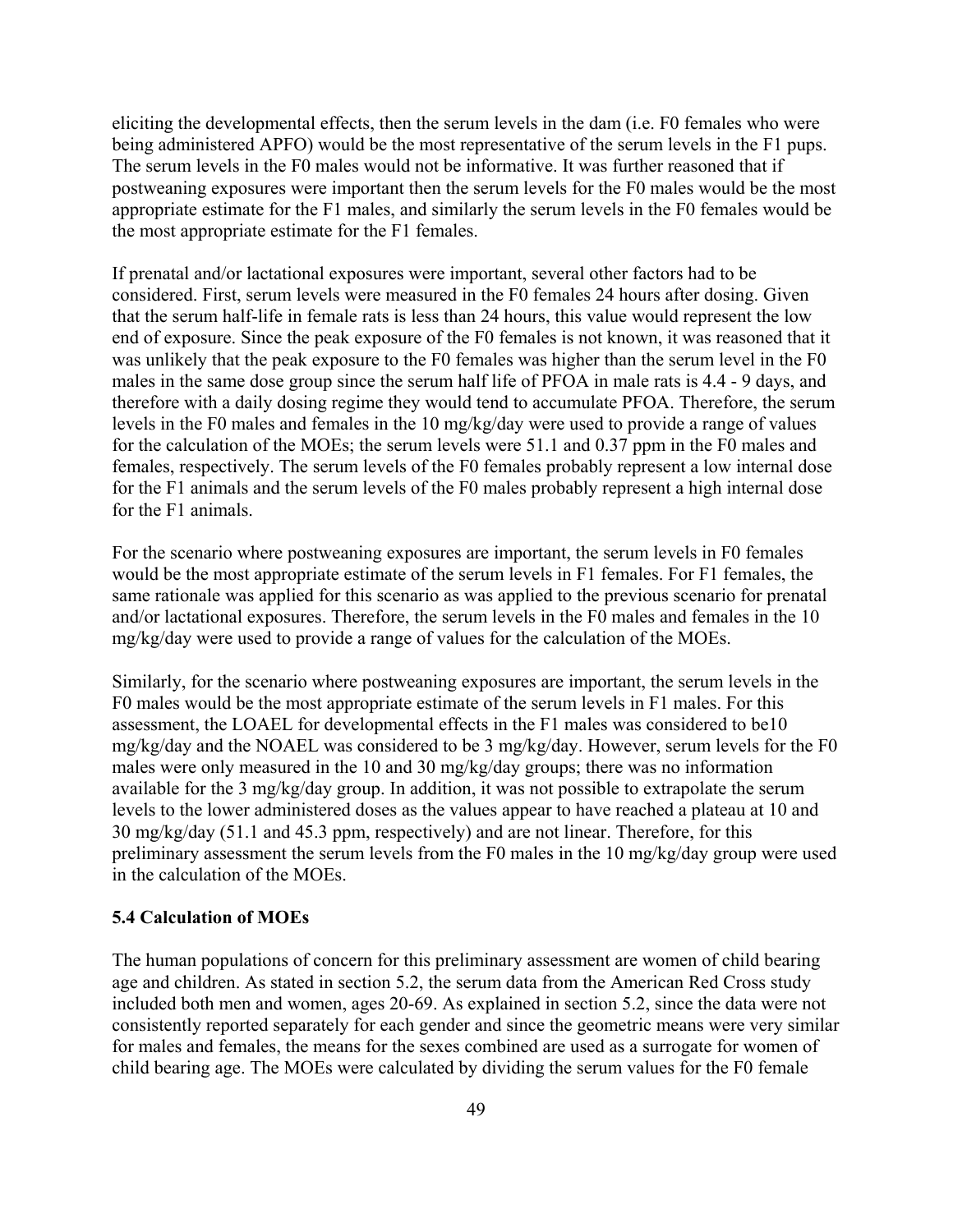and male rats in the 10 mg/kg/day group (0.37 ppm and 51.1 ppm, respectively) in the two generation reproductive toxicity study by the American Red Cross blood samples and children's samples presented in Table 5. The MOEs for potentially exposed populations are presented in Table 6.

It is important to note that MOEs that were calculated from the serum levels in the F0 female and male rats provide a means to bracket the low and high ends of reported experimental exposures. This is an unusual situation in that MOE estimates, which typically represent point estimates, are described here as a range of potential values due to uncertainties in the rat serum data. This situation arises from the fact that the available data do not allow selection of a particular departure point for the MOE calculations. It is likely that the MOEs calculated using the F0 female rat serum level are lower than what would be anticipated in the human population, and it is likely that MOEs calculated using the F0 male rat serum level are higher than what would be anticipated in the human population. As uncertainty around the rat serum values decreases the end brackets are likely to shift towards the middle of the current range. Therefore, MOE values presented in Table 6 should not be interpreted as representing the range of possible MOEs in the US population. It is likely that when more extensive rat kinetic data are available, the resultant, refined estimated range of MOEs will constitute a narrower subset of the range presented here.

| <b>Human Population</b>                      | MOE values calculated using rat serum values from the<br>2-generation reproductive study <sup>1</sup> |
|----------------------------------------------|-------------------------------------------------------------------------------------------------------|
| <b>Women of Childbearing Age<sup>2</sup></b> |                                                                                                       |
| Arithmetic mean                              | $66$ ----- 9125                                                                                       |
| Geometric mean                               | $80$ -----11,109                                                                                      |
| Children <sup>3</sup>                        |                                                                                                       |
| Arithmetic mean                              | $66$ ---- $9125$                                                                                      |
| Geometric mean                               | $75$ ---- $10,429$                                                                                    |

**Table 6. MOE Calculations for Potentially Exposed Populations Using F0 Rat Serum Values and Human Serum Values** 

<sup>1</sup>Estimated MOE values are bracketed by the serum level concentrations in the F0 females (0.31) ppm) and the F0 males (51.1 ppm).

<sup>2</sup>The American Red Cross serum samples were used as an estimate of the arithmetic and geometric means in women of child bearing age.

<sup>3</sup>The samples from the Children's study were used as an estimate of the arithmetic and geometric means.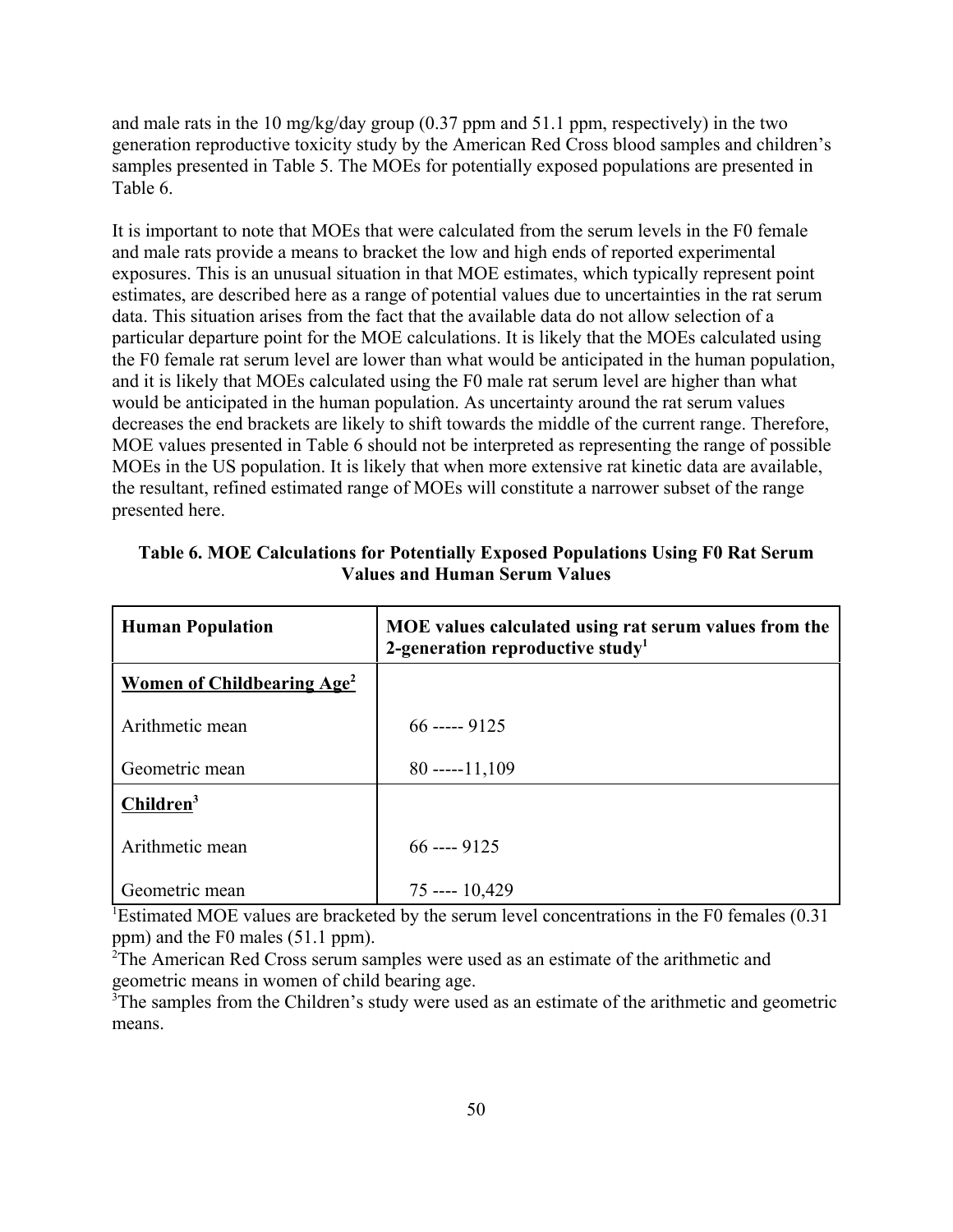The MOE that was calculated at the low end of the range using the rat female F0 serum levels and the arithmetic mean for the adults is 66, while the MOE that was calculated using the geometric mean for the adults is 80. The MOEs that were calculated at the high end of the range using the serum levels of the rat F0 males and the arithmetic or geometric means for the adults range from approximately 9,000-11,000. If the upper and lower values of the human serum levels are used in the MOE calculation with the rat F0 females, the resulting MOEs are 195 and 7. If the upper and lower values of the human serum levels are used in the MOE calculation with the rat F0 males, the resulting MOEs are 26,895 and 911.

The MOEs for children were calculated by dividing the serum values for the rat F0 females and males in the 10 mg/kg/day group (0.37 ppm and 51.1 ppm, respectively) by the biomonitoring values presented in Table 5. The MOE that was calculated at the low end of the range using the rat female F0 serum levels and the arithmetic mean for the children is 66, while the MOE that was calculated using the geometric mean for the children is 75. The MOEs that were calculated at the high end of the range using the serum levels of the rat F0 males and the arithmetic or geometric means for the children range from approximately 9,000-10,400. If the upper and lower values of the childrens' serum levels are used in the MOE calculation with the F0 females, the resulting MOEs are 195 and 6.6. If the upper and lower values of the childrens' serum levels are used in the MOE calculation with the F0 males, the MOEs are 26,895 and 911.

# **5.5 Uncertainties in the Preliminary Risk Characterization**

Some of the uncertainties encountered in this preliminary risk assessment are common for many risk assessments. One such example pertains to the choice of the animal model. In this preliminary assessment, serum levels were not available for the oral rabbit prenatal developmental toxicity study and therefore this study was not used in the calculation of the MOEs. It is not known whether rabbits are a more appropriate animal model than rats.

Other uncertainties that are common for many assessments have been avoided in this preliminary assessment through the use of a measure of internal dose of PFOA for both humans and the rat animal model. This approach has avoided many of the pitfalls encountered in trying to estimate human exposure levels through the application of various models and assumptions. Unlike many environmental chemicals where it is only hypothesized that humans are exposed, serum data from humans gives direct evidence that exposure to PFOA has occurred in the general public, and provides a measure of internal dose. Although, it is not known when or how exposure has occurred, this is less of an issue for PFOA given its long half life in humans. Therefore, the MOEs calculated in this preliminary risk assessment can be considered to be a more accurate comparison of the relative "distance" between the exposure level and the NOAEL than if administered dose had been used.

Although the use of serum levels as a measure of internal dose introduces uncertainties that are unique to this assessment, many of these have been accounted for through the use of a range of MOEs. For example, one area of uncertainty pertains to the use of serum data for the F0 animals as estimates of serum levels in the F1 animals. As noted in the previous section, it is not known whether the effects on postweaning mortality, body weight, or age of sexual maturation were due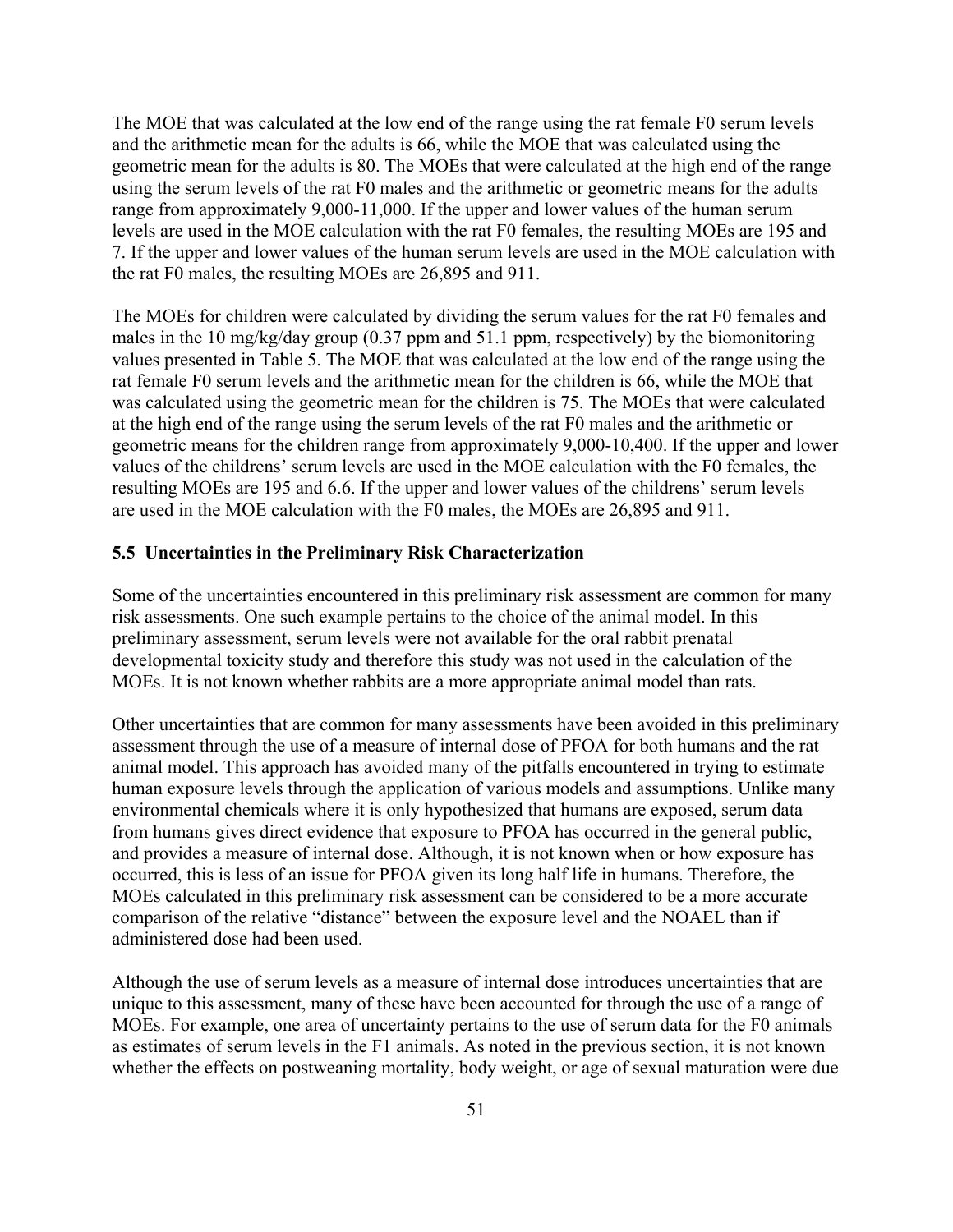to prenatal exposures, lactational exposures, postweaning exposures, or a combination of one or more of these exposure periods. In most risk assessments, no attempt is made to determine which of these exposure periods is important. A major strength of this preliminary assessment is that each of these exposure periods was considered in order to determine the appropriateness and uncertainties associated with the use of the serum levels from the F0 animals.

It was reasoned that if prenatal and/or lactational exposures were important then the serum levels in the F0 females would be the most appropriate estimate for the F1 animals. If postweaning exposures were important then the serum levels for the F0 males would be the most appropriate estimate for the F1 males, and similarly the serum levels in the F0 females would be the most appropriate estimate for the F1 females. It was not possible to make a "direct" estimate of F1 serum levels from the serum levels in the F0 females for the prenatal and/or lactational exposure scenario for several reasons. First, as noted in the previous sections, there is a gender difference in the elimination of PFOA in rats. In female rats, estimates of the serum half life range from 1.9 to 24 hours, while in male rats estimates of the serum half life range from 4.4 to 9 days. In female rats elimination of PFOA appears to be biphasic; a fast phase occurs with a half life of approximately 2- 4 hours while a slow phase occurs with a half life of approximately 24 hours. In the two generation reproductive toxicity study, the animals were dosed by gavage once daily. The serum levels were measured 24 hours after dosing. Thus, the values obtained for the F0 females represent the low end of exposure. With no knowledge of the peak exposures, it was reasoned that it was unlikely that the peak exposure would be higher than the serum level in the F0 males in the same dose group since they would tend to accumulate PFOA with a daily dosing regime. Therefore, the strategy that was employed in this assessment was to use the MOEs that were calculated from the serum levels in the F0 females and males as a range or as a means to bracket the low and high ends of exposure. Thus, it is likely that the MOEs that were calculated using the F0 female serum levels are probably too low, while the values calculated from the F0 male serum levels are probably too high.

As noted above, the serum levels from the F0 females would be the most appropriate estimate for the F1 females if postweaning exposures were important. Given the issues associated with the gender difference in elimination of PFOA in rats and the timing of serum collection in the F0 females, the same logic which was applied for the prenatal and lactational exposures was also used for this scenario. Again, the MOEs that were calculated from the serum levels in the F0 females and males were viewed as a range or as a means to bracket the low and high ends of potential exposure.

Similarly, the serum levels from the F0 males would be the most appropriate estimate for the F1 males if postweaning exposures were important. As stated above, the LOAEL for developmental effects in the F1 males was considered to be10 mg/kg/day and the NOAEL was considered to be 3 mg/kg/day. However, serum levels for the F0 males were only measured in the 10 and 30 mg/kg/day groups; there was no information available for the 3 mg/kg/day group. In addition, it was not possible to extrapolate the serum levels to the lower administered doses as the values appear to have reached a plateau at 10 and 30 mg/kg/day (51.1 and 45.3 ppm, respectively) and are not linear. Thus, if postweaning exposures were important, the MOEs based on the serum levels in the F0 males would be too high and underestimate potential risks. Again, this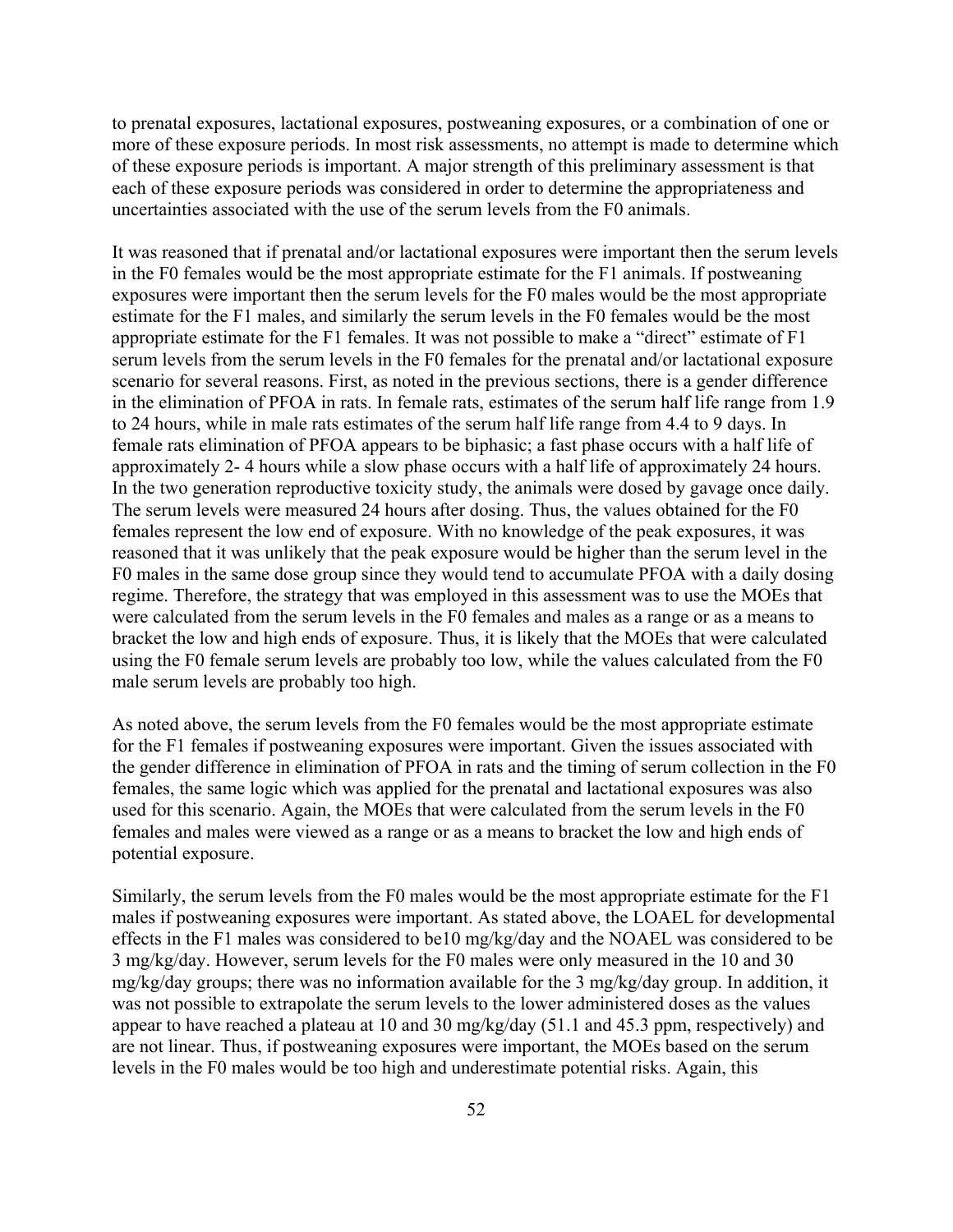uncertainty has been accounted for in this preliminary assessment through the calculation of a range of MOEs.

In the scenarios presented above, the serum levels of the F0 males were viewed as an overestimate given that male rats tend to accumulate PFOA given the long half life and the fact that saturation had apparently occurred. One line of reasoning that would support the statement that the serum levels from the F0 males are probably too high an estimate of peak exposure in the F0 females is provided by consideration of the serum half life of PFOA in female rats. Four studies have examined serum half life in a variety of rat strains; these studies have employed different routes of exposure and different methods for quantitating serum PFOA levels. Two of these studies were most relevant to the rat strain and route employed in the two generation reproductive toxicity study. Ophaug and Singer (1980) estimated a serum half life of 10 hours after administering female Holtzman rats a gavage dose of 8 mg/kg, while Vanden Heuvel et al. (1991b) estimated a serum half life of 4 hours after administering female Harlan Sprague-Dawley rats an intraperitoneal dose of 4 mg/kg. Using a serum half life value of 10 hours would yield a peak internal dose of approximately 1.85 ppm, while a serum half life of 4 hours would yield a peak internal dose of approximately 24.7 ppm. While neither of these values may be absolutely correct given that serum half life has not been reported for the rat strain and dosing conditions used in the two generation reproductive toxicity study, both values do support the statement that the serum levels in the F0 males are probably too high (1.85 and 24.7 ppm versus 51.1 ppm). Thus the resultant MOEs using the F0 male serum values probably underestimate the potential risks.

It is possible that lactational and postweaning exposures to the F1 pups may have been higher than the exposures to the F0 females due to the time required for maturation of the clearance mechanism. First, the clearance is under hormonal control and these hormones do not reach adult levels until puberty. Second, recent studies have examined the role of three organic anion transporters (OAT), OAT1, OAT2, and OAT3, in the urinary elimination of PFOA in the rat. Kudo et al. (2002) has provided evidence that OAT2 and OAT3 may be involved. A study of developmental and gender-specific influences on the expression of rat OATs in the kidney has shown that at birth all OAT mRNA levels are low (Buist et al., 2002). Renal OAT1 expression approaches adult level at 30 days, where at day 40 and 45 OAT1 levels were greater in males than females. OAT2 expression was minimal through day 30 but increased dramatically only in females at day 35. OAT3 expression matured the earliest and reached adult levels at 10 days. If these OATs are important, then this developmental profile would suggest that the PFOA clearance in juvenile female rats is less than in adult female rats. Therefore, the serum levels in the females prior to sexual maturation may be higher than in the adult, and the resultant MOEs would also be higher. However, it is important to note that the MOEs in this situation would still fall within the range of MOEs that were calculated in this preliminary assessment.

There are several other uncertainties unique to this assessment. The first pertains to the choice of developmental endpoints. This preliminary assessment utilized endpoints from the two generation reproductive toxicity study that could be directly attributed to developmental exposures. Another way to ascertain potential developmental effects would be to compare the magnitude and dose levels of the systemic toxicity that was observed in the F1 animals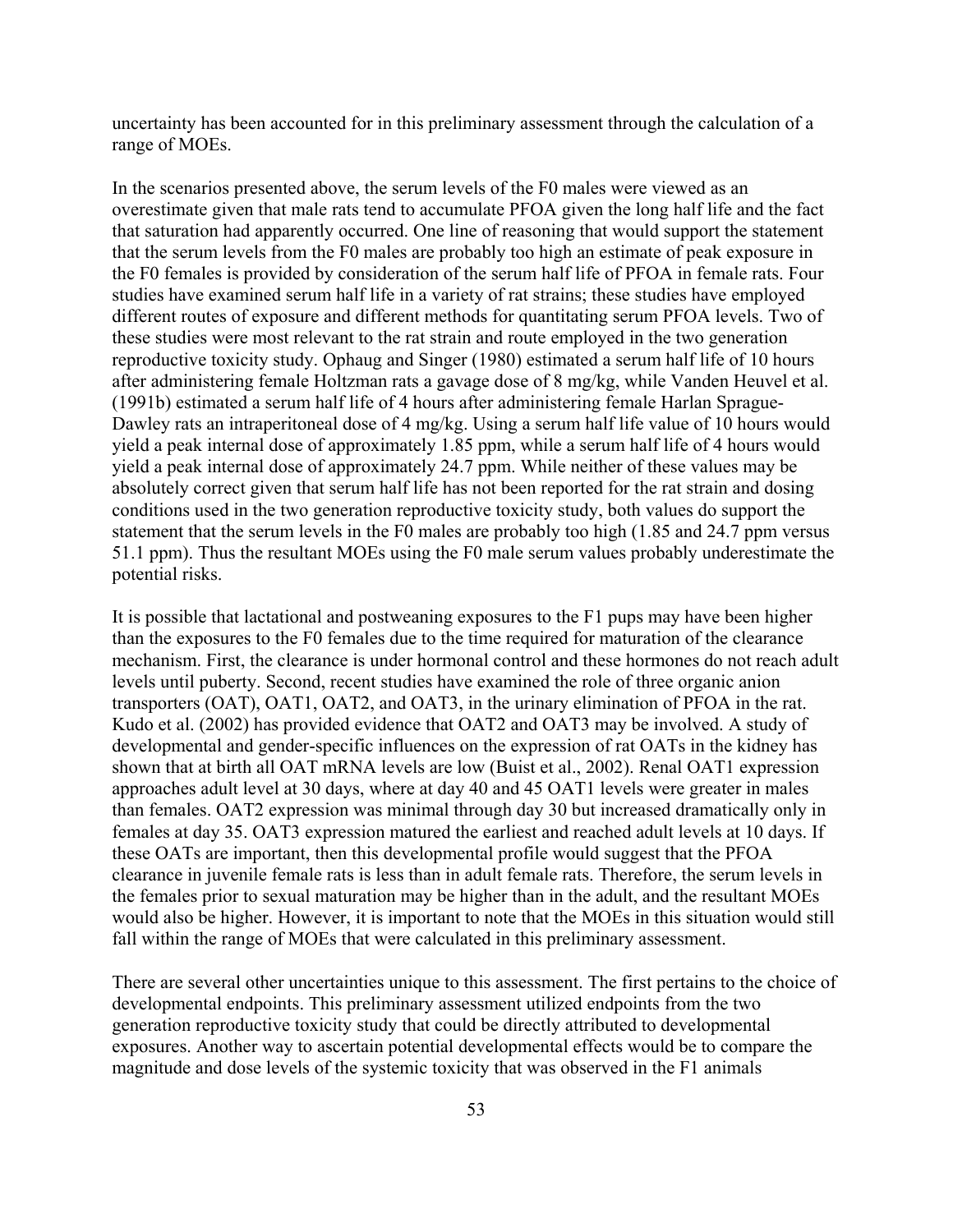(developmental and adult exposures) at the end of the study period with those systemic effects noted in the F0 animals (adult exposures only). For example, if organ weight changes were greater in F1 than F0 animals or if changes occurred at lower doses in the F1 animals, this may be indicative of the importance of developmental exposures. In the F0 males, there were significant reductions in the absolute weights of the left and right epididymides, left cauda epididymis, seminal vesicles (with and without fluid), prostate, pituitary, left and right adrenals, spleen, and thymus at 30 mg/kg/day. In the F1 males, the effects on many of these organ weights occurred at lower doses. This may indicate that the developmental exposures were important, and that the LOAEL and NOAEL are lower than the values used in this preliminary assessment. If true, this preliminary assessment would have underestimated potential risks.

Another area of uncertainty pertains to the use of the serum levels as a measure of internal dose. PFOA behaves differently from many other persistent environmental contaminants in that it is not stored in adipose tissue. It is not clear whether it binds to proteins or other macromolecules, but it is clear, based on animal studies, that PFOA enters enterohepatic circulation. Animal studies indicate that PFOA mainly partitions to blood serum and the liver. In this preliminary assessment, serum levels were used primarily because this was the only information available for humans. However, it is possible that area under the curve, liver levels, the ratio of serum to liver levels, or some other measure may be more appropriate dose metrics.

In addition, the apparent biphasic elimination of PFOA in female rats raises an important issue, whether the observed effects are due to the kinetics associated with the fast or slow elimination phase in the females. The data currently available do not allow development of this potentially important issue. In this preliminary assessment, the serum values for the F0 males were used to provide an estimate of the peak exposure of the F0 females. The MOEs that were then calculated from the serum levels in the F0 females and males provide a means to bracket the high and low ends of exposure. If the effects are associated with the slow elimination phase, then the serum levels in the F0 females and the resultant MOEs would be more realistic.

Another area of uncertainty pertains to the differences in the serum half life in humans and rats. In humans, the serum half life is years, while in the rat it is less than 24 hours in females and 105 hours in males. To date, there is no evidence of a gender difference in the elimination of PFOA in humans. Thus, humans appear to be more similar to male rats in that they will tend to accumulate PFOA and will have a more continuous internal exposure. It is not known how this would impact potential risks of developmental toxicity in humans.

Finally, there is some uncertainty regarding the use of the human biomonitoring data. Although the available data include a range of populations with various demographics, there may be some populations that may not be represented. Since it is unknown how the human exposures are occurring, proximity to a manufacturing plant may be a factor in exposure. However, populations living near the plants were not sampled. Therefore, it is possible that PFOA serum levels may be underestimated for certain portions of the U.S. population. The children's sample was derived from blood collected in 1994/1995; therefore, it may not reflect the current status of PFOA in children's blood. It is not clear how PFOA may affect more sensitive subpopulations or if their exposures would vary.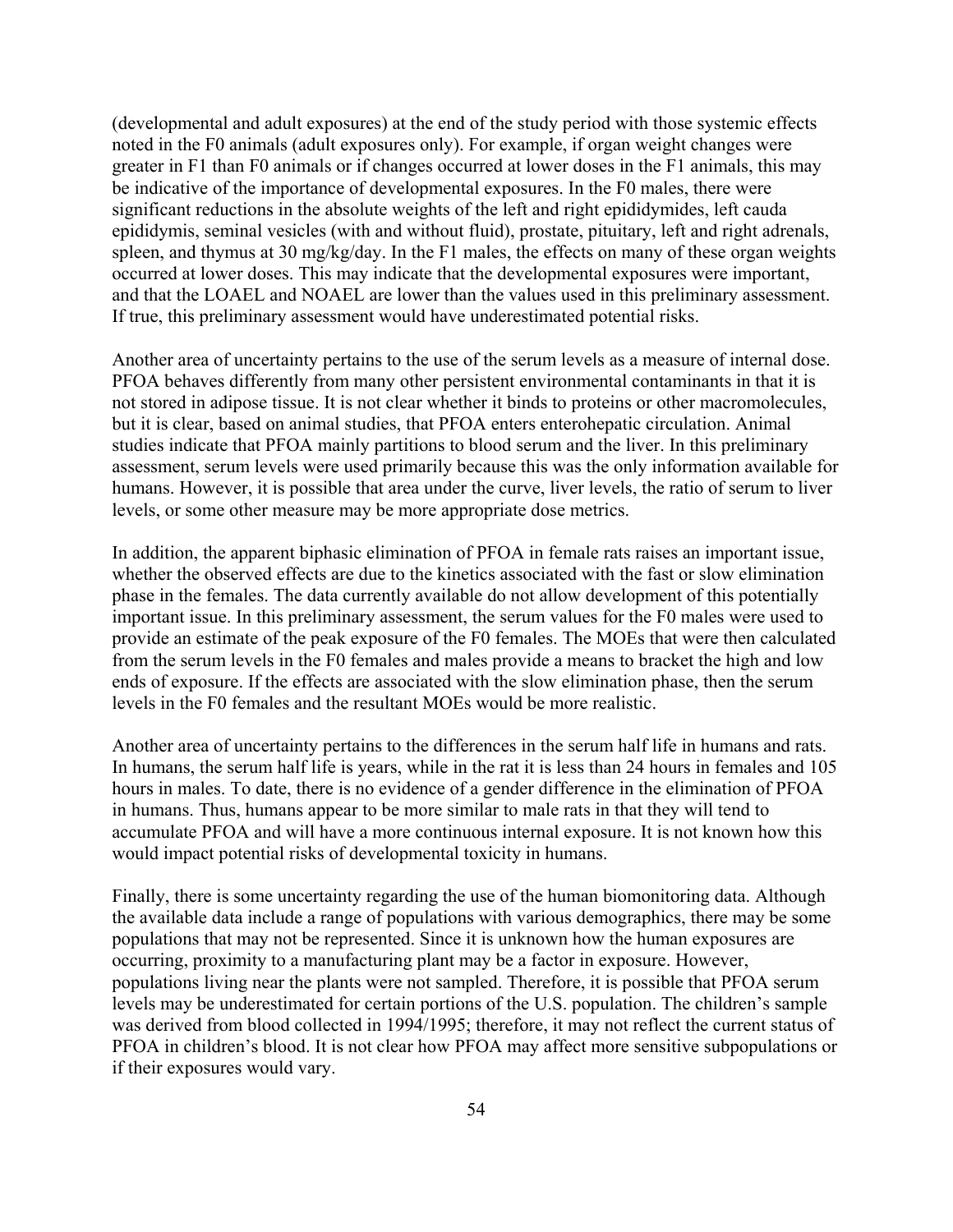# **6.0 Overall Conclusions**

This preliminary risk assessment focused on the potential risks for developmental toxicity associated with exposure to PFOA and its salts. Concerns for developmental toxicity were raised from the results of a rat two-generation reproductive toxicity study of APFO . In this study, there was a reduction in F1 mean body weight on a litter basis during lactation (sexes combined). Postweaning mortality and delayed sexual maturation were noted in F1 females administered 30 mg/kg/day APFO; the NOAEL for developmental effects for F1 females was 10 mg/kg/day. Postweaning mortality, delayed sexual maturation and a significant reduction in postweaning body weights were noted in F1 males at 30 mg/kg/day, and a significant reduction in postweaning body weight was noted at 10 mg/kg/day. For F1 males, the LOAEL for developmental effects was 10 mg/kg/day and the NOAEL was 3 mg/kg/day.

For calculation of the MOEs, the human populations that were considered included women of child bearing age and children. Estimates of general human population exposure were available from recent analyses of individual serum samples from a group of children (2-12 years) and adults (20-69 years). For the populations of interest, calculations using human adult serum levels and children serum levels in combination with rat serum values from the parental (F0) females and males produced a range of overlapping MOE values that extends from less than 100 to greater than 9000. There are a number of important uncertainties discussed in this document that provide a context for considering these MOEs as a range of potential values. Interpretation of the significance of the MOEs for ascertaining potential levels of concern in exposed populations will necessitate a better understanding of the appropriate measure of exposure in rats, and the relationship of the latter to human serum levels.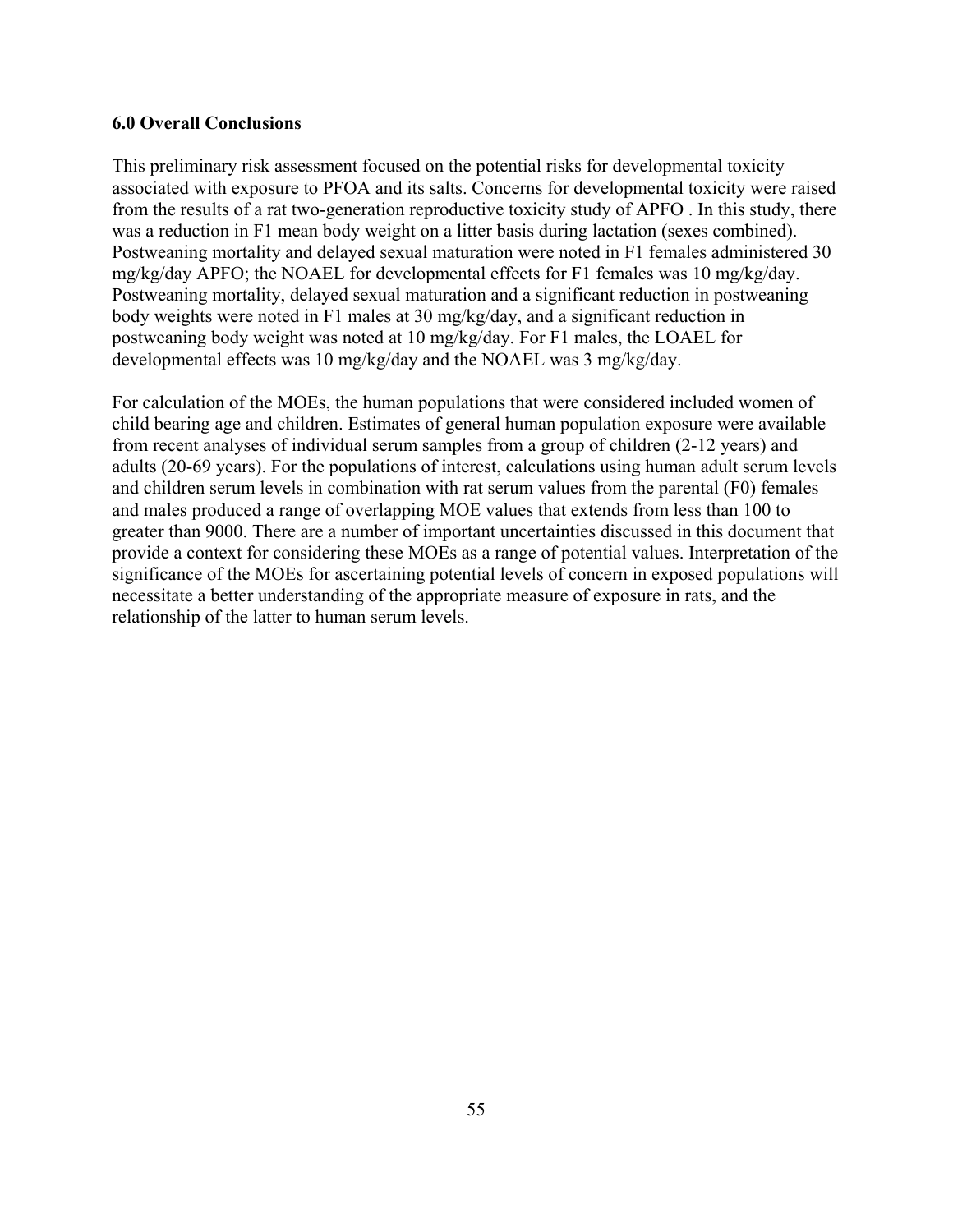# **7.0 References**

3M Company. (1979) Technical report summary - final comprehensive report: FC-143. (U.S. EPA AR-226 528).

3M Environmental Laboratory. (1993) Impinger studies of volatility of FC-95 and FC-143. St. Paul, MN. 3M Laboratories. 3M Lab Request Number L3306.

Alexander, BH. (2001a) Mortality study of workers employed at the 3M Cottage Grove facility. Final Report. Division of Environmental and Occupational Health, School of Public Health, University of Minnesota, April 26, 2001.

Alexander, BH. (2001b) Mortality study of workers employed at the 3M Decatur facility. Final Report. Division of Environmental and Occupational Health, School of Public Health, University of Minnesota, April 26, 2001.

Beilstein (1975) Beilstein Handbook 4th Work Volume 2 Part 2 page 994.

Bluist, S; Cherrington, NJ; Choudhuri, J; Hartley, DP; Klaassen, CD. (2002). Gender-specific and developmental influences on the expression of rat organic anion transporters. J. Pharmacol. Exper. Ther. 301: 145-151.

Burris, JM; Olsen, G; Simpson, C; et al. (2000) Determination of serum half-lives of several fluorochemicals. Interim Report #1, Corporate Occupational Medicine Department, 3M Company.

Burris, JM; Lundberg, JK; Olsen, GW; et al. (2002) Determination of serum half-lives of several fluorochemicals. Interim Report #2. 3M Medical Department.

Calfours, J; Stilbs, P. (1985) Solubilization in sodium perfluorooctanoate micelles: a multicomponent self-diffusion study. Colloid Interface Sci 103:332-336.

Edwards, PJB; Jolley, KW; Smith, MH; et al. (1997) Solvent isotope effect on the self-assembly liquid crystalline phase behavior in aqueous solutions of ammonium pentadecafluorooctanoate. Langmuir 13(10):2665-2669.

Gibson, SJ; Johnson, JD. (1979) Absorption of FC-143-14C In Rats After a Single Oral Dose. Riker Laboratories, Inc., Subsidiary of 3M, St. Paul, Minnesota.

Gibson, SJ; Johnson, JD. (1980) Extent and route of excretion and tissue distribution of total carbon-14 in male and female rats after a single IV dose of FC-143-14C. Riker Laboratories, Inc., Subsidiary of 3M, St. Paul, MN.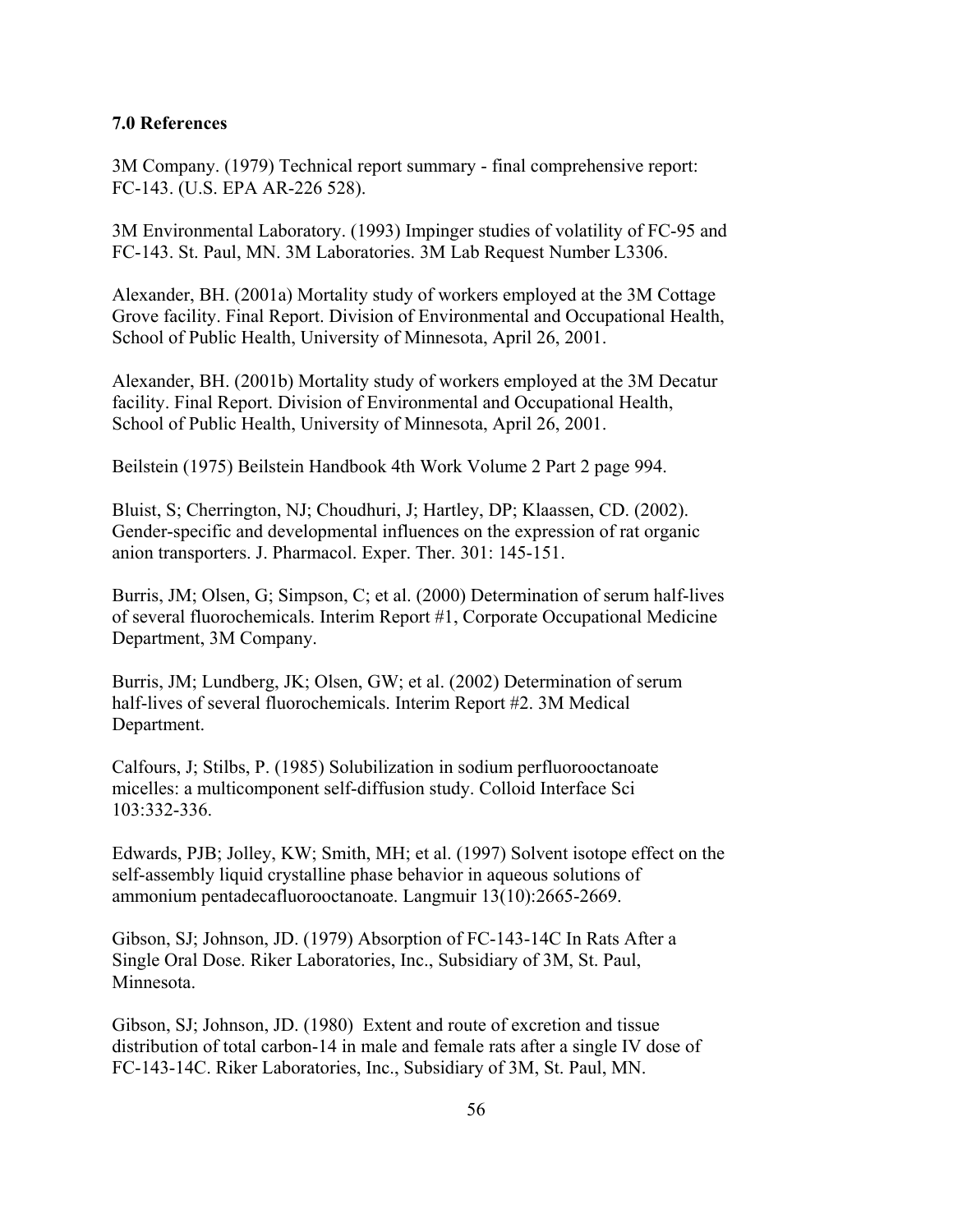Gibson, SJ; Johnson, JD. (1983) Extent and route of excretion of total carbon-14 in pregnant rats after a single oral dose of ammonium 14 C-perfluorooctanoate. Riker Laboratories, Inc., Subsidiary of 3M, St. Paul, MN.

Gilliland, F. (1992) Fluorochemicals and human health: Studies in an occupational cohort. Doctoral thesis, Division of Environmental and Occupational Health, University of Minnesota.

Gilliland, FD; Mandel, JS. (1993) Mortality among employees of a perfluorooctanoic acid production plant. JOM 35(9):950-954.

Gilliland, FD; Mandel, JS. (1996) Serum perfluorooctanoic acid and hepatic enzymes, lipoproteins, and cholesterol: A study of occupationally exposed men. Am J Ind Med 29:560-568.

Gortner, EG. (1981) Oral teratology study of T-2998CoC in rats. Safety Evaluation Laboratory and Riker Laboratories, Inc. Experiment Number: 0681TR0110, December 1981.

Gortner, EG. (1982) Oral teratology study of T-3141CoC in rabbits. Safety Evaluation Laboratory and Riker Laboratories, Inc. Experiment Number: 0681TB0398, February 1982.

Griffith, FD; Long, JE. (1980) Animal toxicity studies with ammonium perfluorooctanoate. Am Ind Hyg Assoc J 41(8):576-583.

Hanhijarvi, H; Ophaug, RH; Singer, L. (1982) The sex-related difference in perfluorooctanoate excretion in the rat. Proc Soc Exp Biol Med 171:50-55.

Hanhijarvi, H; Ylinen, M; Kojo, A; et al. (1987) Elimination and toxicity of perfluorooctanoic acid during subchronic administration in the Wistar rat. Pharmacol. Toxicol. 61: 66-68.

Hanhijarvi, H; Ylinen, M; Haaranen, T; et al. (1988) A proposed species difference in the renal excretion of perfluorooctanoic acid in the beagle dog and rat. In: New developments in biosciences: their implications for laboratory animal science. Beynen, AC; Solleveld, HA, Eds. Martinus Nijhoff Publishers. Dordrecht, Netherlands.

Hansch, C; Leo, A; Eds. (1979) The fragment method of calculated partition coefficients. In: Substituent Constants for Correlation Analysis and Chemistry and Biology, Chapter IV. John Wiley and Sons, Inc.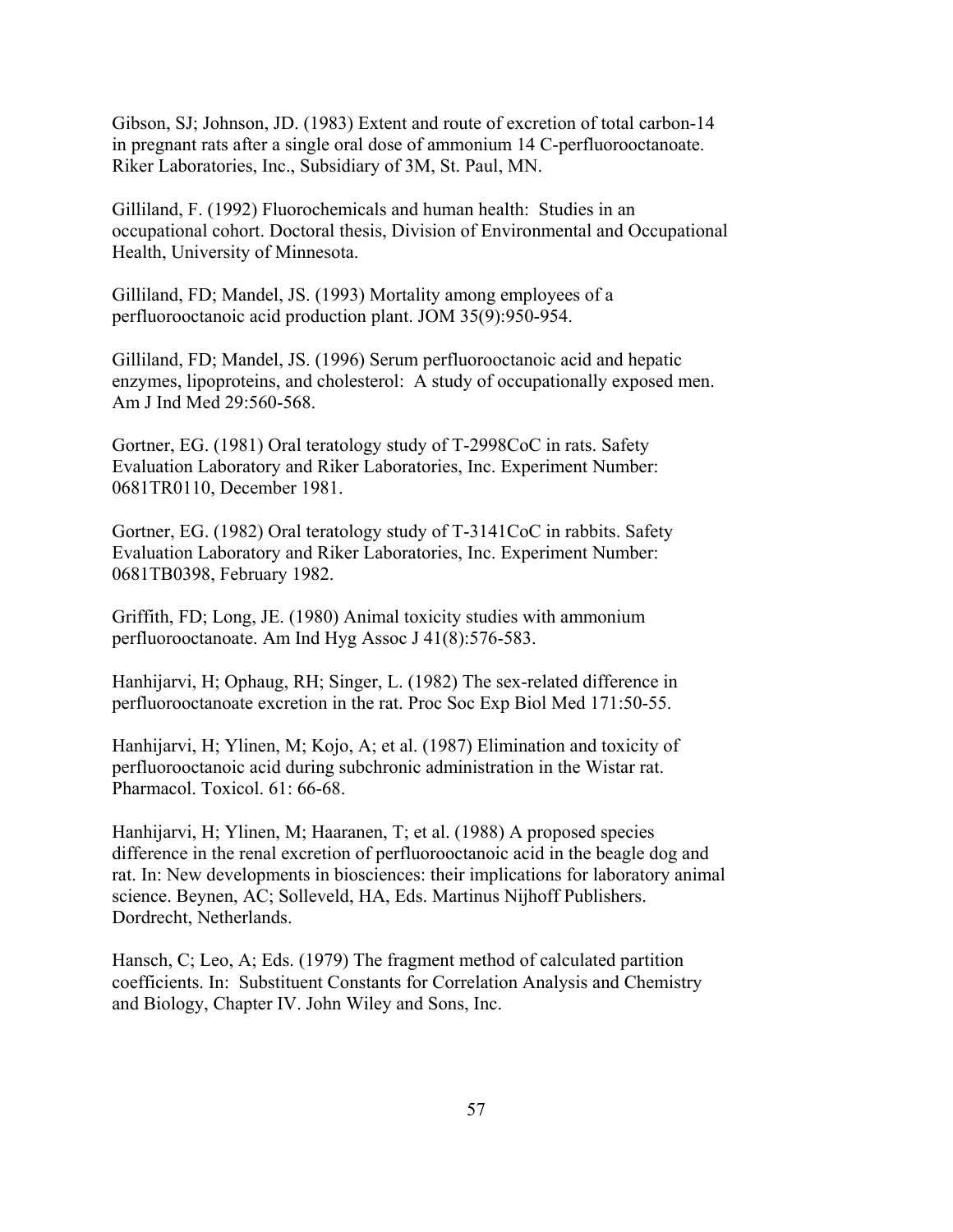Johnson, JD. (1995a) Final report, analytical study, single-dose intravenous pharmacokinetic study of T-6067 in rabbits. Study Number: AMDT-120694.1. 3M Environmental Technology & Services, St. Paul, MN.

Johnson, JD. (1995b) Final report, analytical study, single-dose absorption/toxicity study of T-6067, T-6068, and T-6069 in rabbits. Study Number: AMDT-011095.1. 3M Environmental Technology & Services, St. Paul, MN.

Johnson, JD; Gibson, SJ; Ober, RE. (1984) Cholestyramine-enhanced fecal elimination of carbon-14 in rats after administration of ammonium  $[14C]$ perfluorooctanoate or potassium  $[14C]$ perfluorooctanesulfonate. Fundam Appl Toxicol 4:972-976.

Kennedy, G.L. (1985). Dermal toxicity of ammonium perfluorooctanoate. Toxicol. Appl. Pharmacol. 81(2):348-355.

Kennedy, G.L; Hall, GT; Brittelli, MR; Barnes, JR; Chen, HC. (1986). Inhalation toxicity of ammonium perfluorooctanoate. Food Chem. Toxicol. 24(12):1325- 1329.

Kudo, N; Katakura, M; Sato, Y; Kawashima, Y. (2002). Sex hormone-regulated renal transport of perfluorooctanoic acid. Chem. Biol. Interact. 139: 301-316.

Lines, D; Sutcliffe, H. (1984) Preparation and properties of some salts of perfluorooctanoic acid. Journal of Fluorine Chemistry 25:505-512.

Obourn, J.D., Frame. S.R., Bell, R.H. Jr., Longnecker, D.S., Elliott, G.S. and Cook, J.C. 1997. Mechanisms for the pancreatic oncogenic effects of the peroxisome proliferator Wyeth-14,643. Toxicol. Appl. Pharmacol. 145: 425-436.

Olsen, GW; Gilliland, FD; Burlew, MM; et al. (1998a) An epidemiologic investigation of reproductive hormones in men with occupational exposure to perfluorooctanoic acid. JOEM 40(7):614-622.

Olsen, GW; Burris, JM; Burlew, MM; Mandel, JH. (1998b) 3M Final report: an epidemiologic investigation of plasma cholecystokinin, hepatic function and serum perfluorooctanoic acid levels in production workers. 3M Company, St. Paul, MN. September 4.

Olsen, G.W., Burris, J.M., Burlew, M.M., Mandel, J.H. 2000. Plasma cholecystokinin and hepatic enzymes, cholesterol and lipoproteins in ammonium perfluorooctanoate production workers. Drug Chem Tox. 23(4):603-620.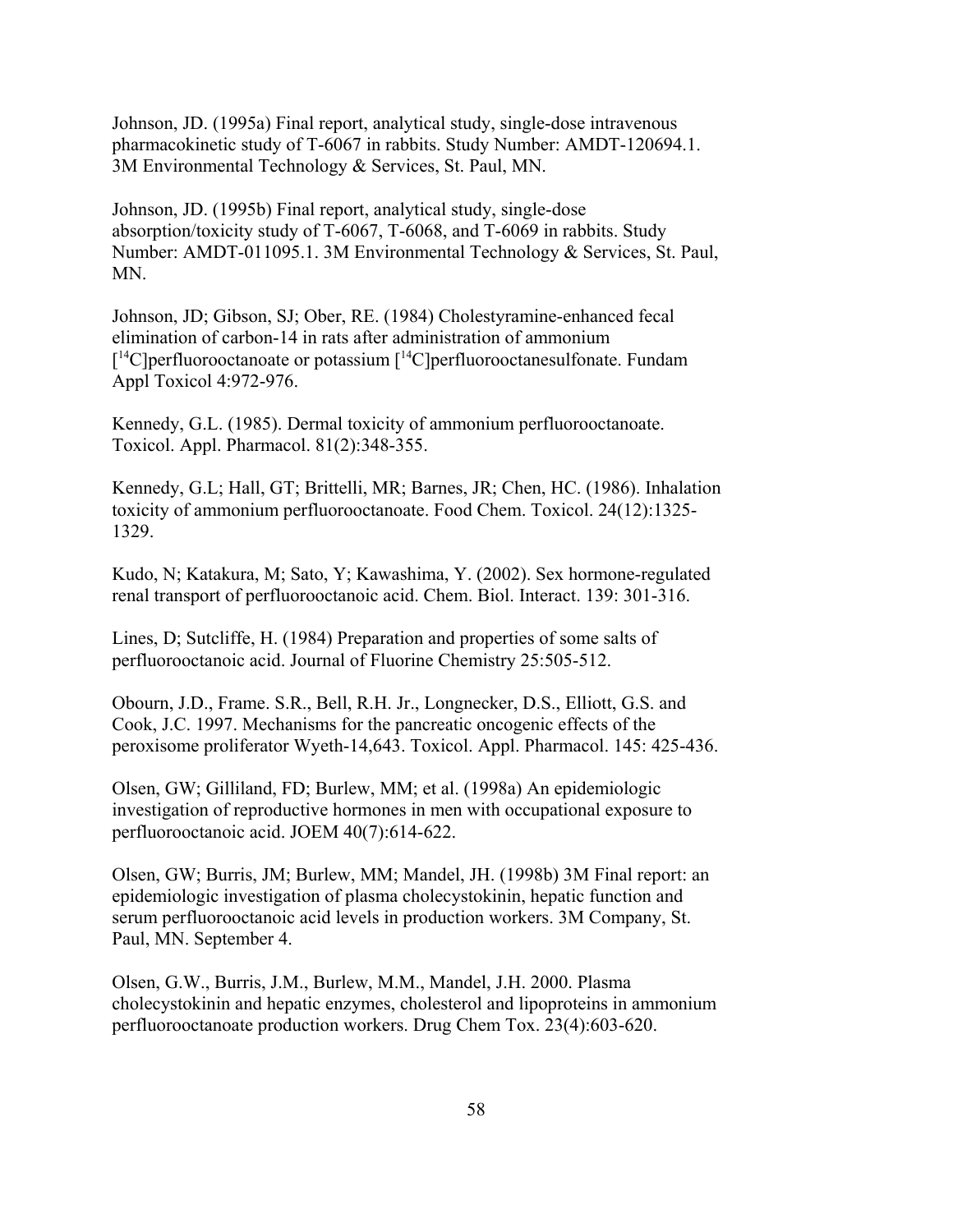Olsen, GW, Logan, PW, Simpson, CA, Burris, JM, Burlew, MM, Lundberg, JK, Mandel, JH. 2001a. Descriptive summary of serum fluorochemical levels among employee participants of the year 2000 Decatur fluorochemical medical surveillance program. Final Report. March 19, 2001.

Olsen, GW, Schmickler, M, Tierens, JM, Logan, PW, Burris, JM, Burlew, MM, Lundberg, JK, Mandel, JH. 2001b. Descriptive summary of serum fluorochemical levels among employee participants of the year 2000 Antwerp fluorochemical medical surveillance program. Final Report. March 19, 2001.

Olsen, GW, Madsen, DC, Burris, JM, Mandel, JH. 2001c. Descriptive summary of serum fluorochemical levels among 236 building employees. Final Report. March 19, 2001.

Olsen, GW, Hansen, Clemen, LA, Burris, JM, Mandel, JH. 2001d. Identification of Fluorochemicals in Human Tissue. Final Report. Epidemiology, 220-3W-05, Medical Department, 3M Company, St. Paul, MN 55144.

Olsen GW, Burlew MM, Burris JM, Mandel JH. 2001e. A cross-sectional analysis of serum perfluorooctanesulfonate (PFOS) and perfluorooctanoate (PFOA) in relation to clinical chemistry, thyroid hormone, hematology and urinalysis results from male and female employee participants of the 2000 Antwerp and Decatur fluorochemical medical surveillance program. Final report. 3M Medical Department.

Olsen, G.W., Burlew, M.M, Burris, J.M., Mandel, J.H. 2001f. A Longitudinal Analysis of Serum Perfluorooctanesulfonate (PFOS) and Perfluorooctanoate (PFOA) Levels in Relation to Lipid and Hepatic Clinical Chemistry Test Results from Male Employee Participants of the 1994/95, 1997, and 2000 Fluorochemical Medical Surveillance Program. 3M Final Report.

Olsen, GW, Burlew, MM, Hocking, BB, Skratt, JC, Burris, JM, Mandel, JH. 2001g. An epidemiologic analysis of episodes of care of 3M Decatur chemical and film plant employees, 1993-1998. Final Report. May 18, 2001.

Olsen, GW, Burris, JM, Lundberg, JK, Hansen, KJ, Mandel, JH, Zobel, LR. 2002a. Identification of fluorochemicals in human sera. I. American Red Cross adult blood donors. Final report. 3M Medical Department.

Olsen, GW, Burris, JM, Lundberg, JK, Hansen, KJ, Mandel, JH, Zobel, LR. 2002b. Identification of fluorochemicals in human sera. II. Elderly participants of the Adult Changes in Thought Study, Seattle, Washington. Final Report. 3M Medical Department.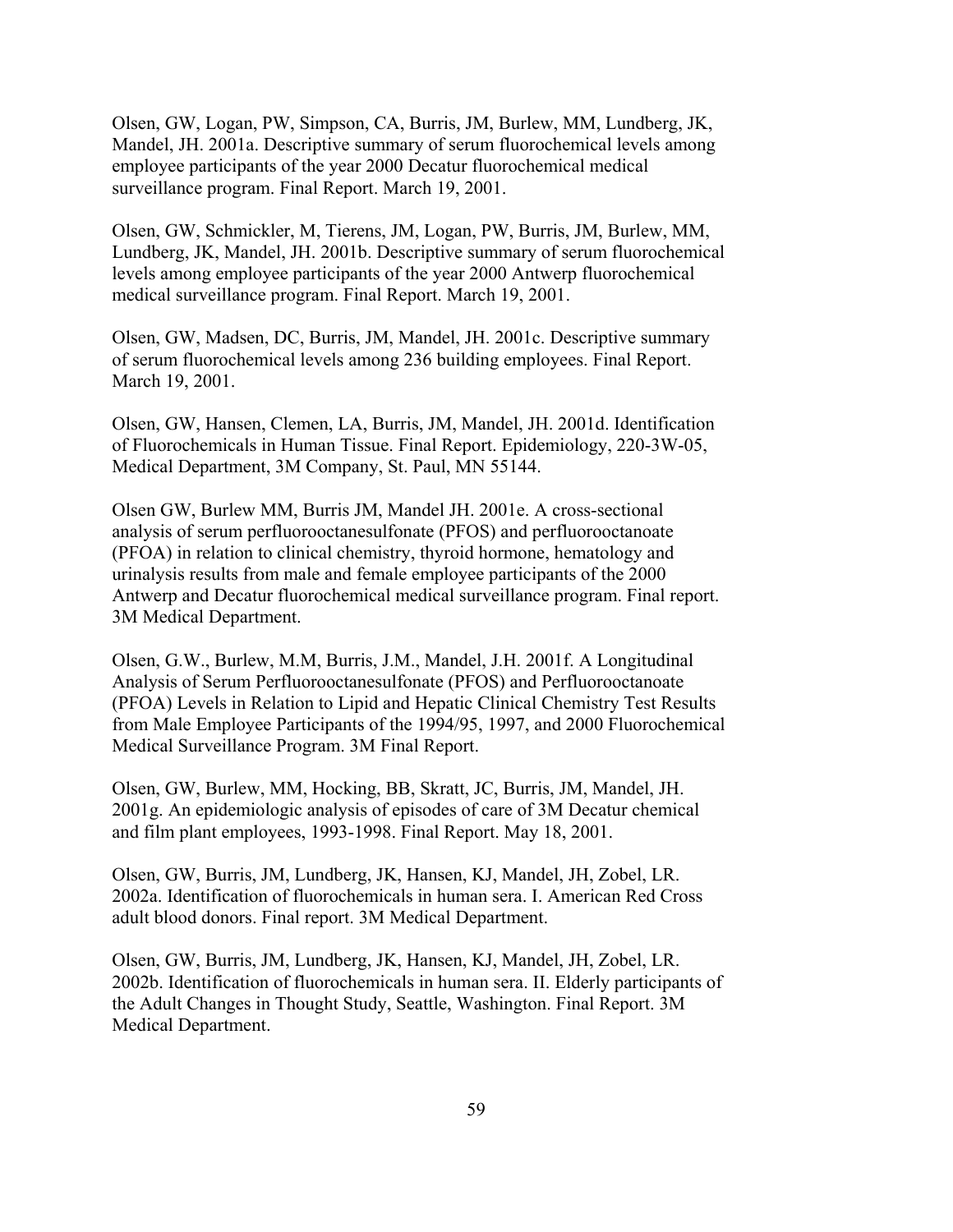Olsen, GW, Burris, JM, Lundberg, JK, Hansen, KJ, Mandel, JH, Zobel, LR. 2002c. Identification of fluorochemicals in human sera. III. Pediatric participants in a Group A Streptococci clinical trial investigation. Final Report. 3M Medical Department.

O'Malley, KD; Ebbins, KL. (1981) Repeat application 28 day percutaneous absorption study with T-2618CoC in albino rabbits. Riker Laboratories, St. Paul, MN.

Ophaug, RH; Singer, L. (1980) Metabolic handling of perfluorooctanoic acid in rats. Proc Soc Exp Biol Med 163:19-23.

Simister, EA; Lee, EM; Lu, JR; Thomas, RK; Ottewill, RH; Rennie, AR; Penfold, J. (1992). Adsorption of ammonium perfluoroocanoate and ammonium decanoate at the air-solution interface. J Chem Soc, Faraday Trans 88(20):3033-41.

Staples, RE; Burgess, BA; Kerns, WD. (1984) The embryo-fetal toxicity and teratogenic potential of ammonium perfluorooctanoate (APFO) in the rat. Fundam Appl Toxicol 4:429-440.

Ubel FA; Sorenson, SD; Roach, DE. (1980) Health status of plant workers exposed to fluorochemicals--a preliminary report. Am Ind Hyg Assoc J 41:584-589.

U.S. EPA. (1991) Guidelines for developmental toxicity risk assessment. Federal Register 56(234):63798-63826.

USEPA 2002a. Memorandum from Dr. Ralph Cooper, NHEERL, to Dr. Jennifer Seed, dated October 2, 2002.

USEPA 2002b. Memorandum from Dr. Elizabeth Margosches to Dr. Katherine Anitole, dated October 21, 2002.

Vanden Heuvel, JP; Kuslikis, BI; Peterson, RE. (1991a) Covalent binding of perfluorinated fatty acids to proteins in the plasma, liver and testes of rats. Chem-Biol Interact 82:317-328.

Vanden Heuvel, JP; Kuslikis, BI; Van Rafelghem, ML; et al. (1991b) Tissue distribution, metabolism, and elimination of perfluorooctanoic acid in male and female rats. J Biochem Toxicol 6(2):83-92.

Vanden Heuvel, JP; Davis, JW; Sommers, R; et al. (1992) Renal excretion of perfluorooctanoic acid in male rats: Inhibitory effect of testosterone. J Biochem Toxicol 7(1):31-36.